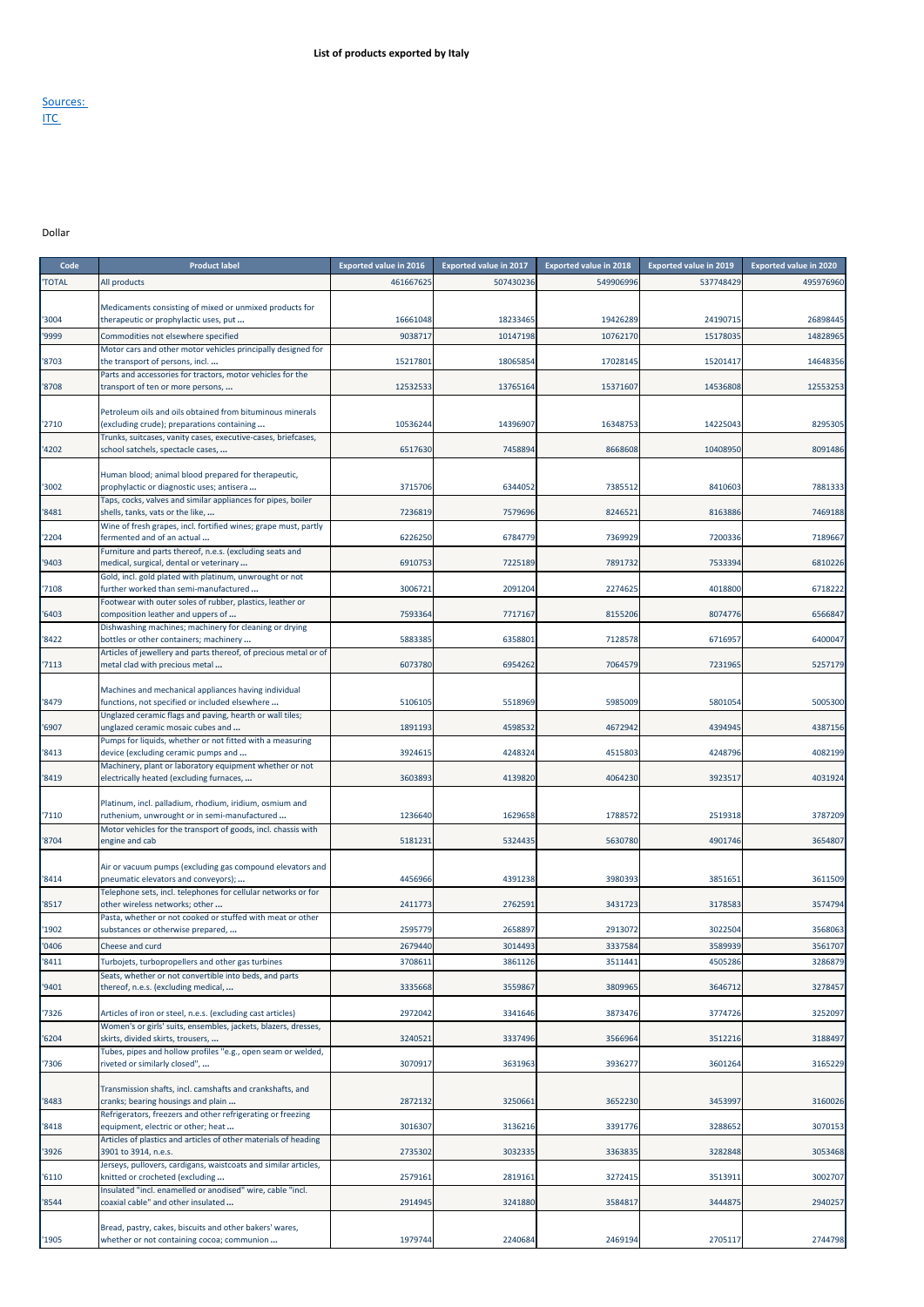| '8516          | Electric instantaneous or storage water heaters and<br>immersion heaters; electric space-heating                             | 2352733            | 2638393            | 2840752            | 2553228            | 2664897            |
|----------------|------------------------------------------------------------------------------------------------------------------------------|--------------------|--------------------|--------------------|--------------------|--------------------|
| '8536          | Electrical apparatus for switching or protecting electrical<br>circuits, or for making connections                           | 2561742            | 2781298            | 2936158            | 2783600            | 2656705            |
| '8901          | Cruise ships, excursion boats, ferry-boats, cargo ships, barges<br>and similar vessels for the                               | 2662060            | 2871763            | 3231772            | 2087684            | 2645235            |
| '8431          | Parts suitable for use solely or principally with the machinery<br>of heading 8425 to 8430, n.e.s.                           | 2742101            | 3077805            | 3527500            | 3256515            | 2643189            |
| '8504          | Electrical transformers, static converters, e.g. rectifiers, and<br>inductors; parts thereof                                 | 2149103            | 2254726            | 2562104            | 2664331            | 2588748            |
| '3920          | Plates, sheets, film, foil and strip, of non-cellular plastics, not<br>reinforced, laminated,                                | 2585529            | 2810005            | 2861876            | 2724136            | 2566722            |
| '8421          | Centrifuges, incl. centrifugal dryers (excluding those for<br>isotope separation); filtering or                              | 2148712            | 2434061            | 2658242            | 2586100            | 2472792            |
| '8903          | Yachts and other vessels for pleasure or sports; rowing boats<br>and canoes                                                  | 1944704            | 1928669            | 2180401            | 2564601            | 2398053            |
| '9018          | Instruments and appliances used in medical, surgical, dental<br>or veterinary sciences, incl.                                | 2004550            | 2118192            | 2292397            | 2381013            | 2264667            |
| '8428          | Lifting, handling, loading or unloading machinery, e.g. lifts,<br>escalators, conveyors, teleferics                          | 1744835            | 2191286            | 2327202            | 2269851            | 2182333            |
| '2002          | Tomatoes, prepared or preserved otherwise than by vinegar<br>or acetic acid                                                  | 1715197            | 1709623            | 1866238            | 1902138            | 2180158            |
| '9004          | Spectacles, goggles and the like, corrective, protective or<br>other (excluding spectacles for                               | 2736122            | 2820695            | 2969825            | 2895296            | 2140796            |
| '4107          | Leather further prepared after tanning or crusting "incl.<br>parchment-dressed leather", of bovine                           | 2895910            | 2983841            | 3052129            | 2687849            | 2123525            |
| '8477          | Machinery for working rubber or plastics or for the<br>manufacture of products from these materials,                         | 2124795            | 2377124            | 2482933            | 2338316            | 2100516            |
| '1806          | Chocolate and other food preparations containing cocoa                                                                       | 1649994            | 1976870            | 2078527            | 2109415            | 2096444            |
| '8409          | Parts suitable for use solely or principally with internal<br>combustion piston engine of heading                            | 2261695            | 2453139            | 2552145            | 2494977            | 2094837            |
| '8438          | Machinery, not specified or included elsewhere in this<br>chapter, for the industrial preparation                            | 1882478            | 1983985            | 2204205            | 2075494            | 1958677            |
| '6203          | Men's or boys' suits, ensembles, jackets, blazers, trousers, bib<br>and brace overalls, breeches                             | 2269619            | 2267569            | 2368479            | 2347896            | 1932830            |
| '6404          | Footwear with outer soles of rubber, plastics, leather or<br>composition leather and uppers of                               | 1031665            | 1332290            | 1719246            | 1986664            | 1904588            |
| '8501          | Electric motors and generators (excluding generating sets)                                                                   | 1783456            | 2034442            | 2414445            | 2282661            | 1899518            |
| '3923          | Articles for the conveyance or packaging of goods, of plastics;<br>stoppers, lids, caps and other                            | 1736723            | 1839728            | 2015638            | 1940402            | 1885551            |
| '3921          | Plates, sheets, film, foil and strip, of plastics, reinforced,<br>laminated, supported or similarly                          | 1428914            | 1581964            | 1863222            | 1867640            | 1843443            |
| '3304          | Beauty or make-up preparations and preparations for the<br>care of the skin, incl. sunscreen or                              | 1871519            | 2065611            | 2341936            | 2277850            | 1828187            |
| '8415          | Air conditioning machines comprising a motor-driven fan and<br>elements for changing the temperature                         | 1446468            | 1688900            | 1834880            | 1854056            | 1805183            |
| '8471          | Automatic data-processing machines and units thereof;<br>magnetic or optical readers, machines                               | 1700621            | 1992459            | 1920384            | 1865978            | 1750380            |
| '8701          | Tractors (other than tractors of heading 8709)                                                                               | 1681164            | 1704515            | 1652822            | 1635057            | 1735979            |
|                | Manufactured tobacco and manufactured tobacco substitutes                                                                    |                    |                    |                    |                    |                    |
| '2403          | and "homogenised" or "reconstituted"<br>Polyacetals, other polyethers and epoxide resins, in primary                         | 195427             | 746269             | 691142             | 1398447            | 1732584            |
| '3907          | forms; polycarbonates, alkyd resins,<br>Compression-ignition internal combustion piston engine                               | 1697414            | 1930860            | 2045064            | 1850081            | 1728783            |
| '8408          | "diesel or semi-diesel engine"                                                                                               | 2323730            | 2636752            | 2852579            | 2095379            | 1714011<br>1707999 |
| '6109          | T-shirts, singlets and other vests, knitted or crocheted<br>Tubes, pipes and hoses, and fittings therefor, e.g. joints,      | 1283116            | 1472146            | 1695060            | 1842754            |                    |
| '3917<br>'7318 | elbows, flanges, of plastics<br>Screws, bolts, nuts, coach screws, screw hooks, rivets, cotters,                             | 1344113<br>1686986 | 1495848<br>1895555 | 1724944<br>2100497 | 1671286<br>1936113 | 1706344<br>1705175 |
| '0901          | cotter pins, washers, incl<br>Coffee, whether or not roasted or decaffeinated; coffee husks<br>and skins; coffee substitutes | 1536396            | 1630713            | 1709327            | 1743901            | 1699088            |
| '9405          | Lamps and lighting fittings, incl. searchlights and spotlights,<br>and parts thereof, n.e.s; illuminated                     | 1834747            | 1993601            | 2065482            | 1934938            | 1630868            |
| '8711          | Motorcycles, incl. mopeds, and cycles fitted with an auxiliary<br>motor, with or without side-cars;                          | 1430129            | 1434464            | 1548264            | 1556582            | 1607053            |
| '1509          | Olive oil and its fractions obtained from the fruit of the olive<br>tree solely by mechanical                                | 1697176            | 1669330            | 1665012            | 1475730            | 1604327            |
| '7307          | Tube or pipe fittings "e.g. couplings, elbows, sleeves", of iron<br>or steel                                                 | 1606183            | 1666306            | 1921199            | 1784377            | 1599452            |
|                | Organic surface-active agents (excluding soap); surface-active                                                               |                    |                    |                    |                    |                    |
| '3402          | preparations, washing preparations,<br>Mechanical appliances, whether or not hand-operated, for                              | 1201039            | 1353486            | 1572600            | 1626350            | 1597823            |
| '8424          | projecting, dispersing or spraying<br>Structures and parts of structures "e.g., bridges and bridge-                          | 1419111            | 1487239            | 1599126            | 1504214            | 1588664            |
| '7308          | sections, lock-gates, towers,<br>Women's or girls' overcoats, car coats, capes, cloaks, anoraks,                             | 1627620            | 1741968            | 1833521            | 1635796            | 1527948            |
| '6202          | incl. ski jackets, windcheaters,<br>Flat-rolled products of iron or non-alloy steel, of a width >=                           | 1324093            | 1454662            | 1774849            | 1819399            | 1520640            |
| '7210          | 600 mm, hot-rolled or cold-rolled                                                                                            | 1814360            | 2233510            | 2290981            | 1875100            | 1518293            |
| '2933          | Heterocyclic compounds with nitrogen hetero-atom[s] only<br>Base metal mountings, fittings and similar articles suitable for | 1253225            | 1280192            | 1425539            | 1298303            | 1477240            |
| '8302<br>'7616 | furniture, doors, staircases,<br>Articles of aluminium, n.e.s.                                                               | 1468540<br>147397: | 1612926<br>1612398 | 1678216<br>1767521 | 1570604<br>1618101 | 1458372<br>1449053 |
| '4011          | New pneumatic tyres, of rubber                                                                                               | 1345464            | 1492256            | 1681632            | 1609395            | 1426328            |
| '2106          | Food preparations, n.e.s.                                                                                                    | 943806             | 1196799            | 1390771            | 1436483            | 1399721            |
| '6201          | Men's or boys' overcoats, car coats, capes, cloaks, anoraks,<br>incl. ski jackets, windcheaters,                             | 1004478            | 1184507            | 1467624            | 1577247            | 1386753            |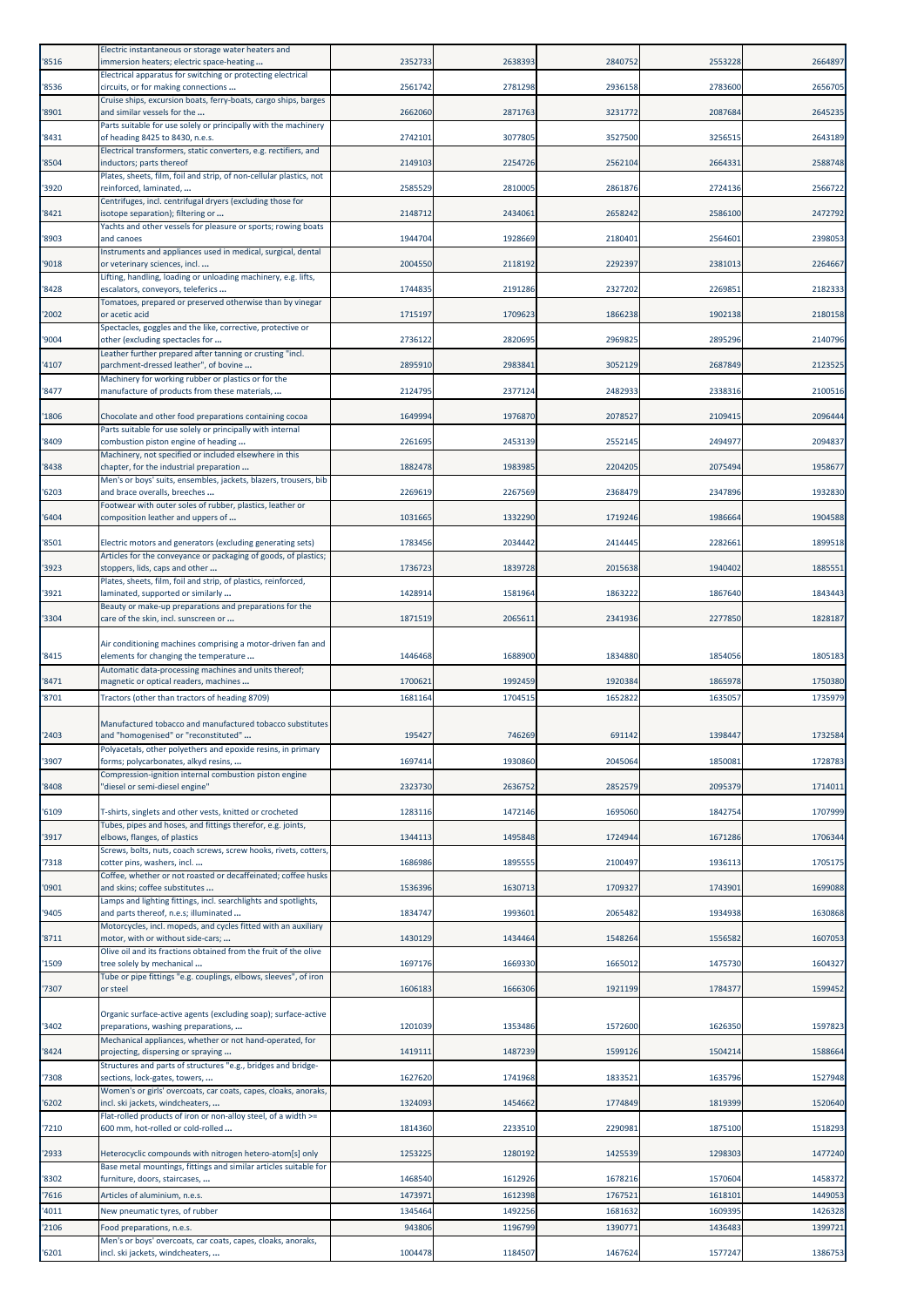| '7219          | Flat-rolled products of stainless steel, of a width of >= 600<br>mm, hot-rolled or cold-rolled                            | 1206659           | 1484882            | 1643289            | 1586018            | 1372895            |
|----------------|---------------------------------------------------------------------------------------------------------------------------|-------------------|--------------------|--------------------|--------------------|--------------------|
| '9031          | Measuring or checking instruments, appliances and machines<br>not elsewhere specified in chapter                          | 1260127           | 1374627            | 1518086            | 1444641            | 1354182            |
| '6802          | Monumental or building stone, natural (excluding slate),<br>worked, and articles; mosaic cubes                            | 1707735           | 1646203            | 1683590            | 1509181            | 1345333            |
| '8433          | Harvesting or threshing machinery, incl. straw or fodder<br>balers; grass or hay mowers; machines                         | 1085548           | 1199058            | 1304447            | 1218334            | 1323023            |
| '8474          | Machinery for sorting, screening, separating, washing,<br>crushing, grinding, mixing or kneading                          | 1387640           | 1456825            | 1627459            | 1471812            | 1308988            |
|                |                                                                                                                           |                   |                    |                    |                    |                    |
| '4819          | Cartons, boxes, cases, bags and other packing containers, of<br>paper, paperboard, cellulose wadding                      | 1133442           | 1225314            | 1389985            | 1357823            | 1288924            |
| '8466          | Parts and accessories suitable for use solely or principally with<br>the machine tools of heading                         | 1342380           | 1544051            | 1692709            | 1643799            | 1275897            |
|                | Sauce and preparations therefor; mixed condiments and                                                                     |                   |                    |                    |                    |                    |
| '2103          | mixed seasonings; mustard flour and meal,<br>Fork-lift trucks; other works trucks fitted with lifting or                  | 748071            | 807844             | 924787             | 1007596            | 1268083            |
| '8427<br>'8542 | handling equipment (excluding straddle<br>Electronic integrated circuits; parts thereof                                   | 1113785<br>112503 | 1322296<br>1336918 | 1568999<br>1551967 | 1592494<br>1429660 | 1237597<br>1230774 |
| '5603          | Nonwovens, whether or not impregnated, coated, covered or<br>laminated, n.e.s.                                            | 1096093           | 1201911            | 1290053            | 1254105            | 1228596            |
|                | Undenatured ethyl alcohol of an alcoholic strength of < 80%;                                                              |                   |                    |                    |                    | 1219936            |
| 2208           | spirits, liqueurs and other spirituous<br>Parts and accessories for motorcycles and bicycles and for                      | 731494            | 880984             | 1154634            | 1390919            |                    |
| '8714          | carriages for disabled persons,<br>Moulding boxes for metal foundry; mould bases; moulding                                | 1080316           | 1136588            | 1164610            | 1179618            | 1215117            |
| '8480          | patterns; moulds for metal (other than<br>Footwear with outer soles and uppers of rubber or plastics                      | 1459828           | 1640528            | 1673276            | 1433708            | 1199306            |
| 6402           | (excluding waterproof footwear of<br>Ball or roller bearings (excluding steel balls of heading 7326);                     | 877428            | 988398             | 1124687            | 1215485            | 1197795            |
| '8482          | parts thereof                                                                                                             | 1242628           | 1458133            | 1650461            | 1493687            | 1194239            |
| 4016           | Articles of vulcanised rubber (excluding hard rubber), n.e.s.<br>Reaction initiators, reaction accelerators and catalytic | 1012159           | 1132313            | 1282775            | 1199067            | 1170817            |
| '3815          | preparations, n.e.s. (excluding rubber                                                                                    | 542249            | 624039             | 689865             | 832219             | 1157892            |
| '8465          | Machine tools, incl. machines for nailing, stapling, glueing or<br>otherwise assembling, for working                      | 1241383           | 1315121            | 1455347            | 1313621            | 1145820            |
| '8426          | Ships' derricks; cranes, incl. cable cranes (excluding wheel-<br>mounted cranes and vehicle cranes                        | 1249179           | 1244665            | 1426115            | 1283137            | 1140086            |
| '8462          | Machine tools, incl. presses, for working metal by forging,<br>hammering or die-stamping; machine                         | 1156799           | 1261466            | 1455200            | 1323843            | 1130456            |
| '4203          | Articles of apparel and clothing accessories, of leather or<br>composition leather (excluding                             | 1089268           | 1188431            | 1307889            | 1615435            | 1126852            |
| '3208          | Paints and varnishes, incl. enamels and lacquers, based on<br>synthetic polymers or chemically                            | 963294            | 1061244            | 1206703            | 1164097            | 1122648            |
| '0808          | Apples, pears and quinces, fresh                                                                                          | 1109208           | 1160960            | 1019634            | 983053             | 1099048            |
|                |                                                                                                                           |                   |                    |                    |                    |                    |
| '9003          | Frames and mountings for spectacles, goggles or the like, and<br>parts thereof, n.e.s.                                    | 1186140           | 1269089            | 1339184            | 1351506            | 1070749            |
| '3824          | Prepared binders for foundry moulds or cores; chemical<br>products and preparations for the chemical                      | 888834            | 968519             | 1104059            | 1025350            | 1068001            |
| '0210          | Meat and edible offal, salted, in brine, dried or smoked;<br>edible flours and meals of meat or                           | 951374            | 1027206            | 1083653            | 1030049            | 1053765            |
| '3305          | Preparations for use on the hair                                                                                          | 892968            | 997590             | 1109588            | 1114919            | 1048753            |
| '3303          | Perfumes and toilet waters (excluding aftershave lotions,<br>personal deodorants and hair lotions)                        | 1103723           | 1201117            | 1336112            | 1313224            | 1044944            |
| '7208          | Flat-rolled products of iron or non-alloy steel, of a width >=<br>600 mm, hot-rolled, not clad,                           | 1144699           | 1386796            | 1522473            | 1457792            | 1040114            |
| '3919          | Self-adhesive plates, sheets, film, foil, tape, strip and other<br>flat shapes, of plastics, whether                      | 1092503           | 1141208            | 1186470            | 1096709            | 1026358            |
| '8705          | Special purpose motor vehicles (other than those principally<br>designed for the transport of                             | 835861            | 964812             | 1118405            | 1177197            | 1024099            |
| 8538           | Parts suitable for use solely or principally with the apparatus<br>of heading 8535, 8536 or 8537,                         | 1048446           | 1069315            | 1123658            | 1024898            | 1017410            |
| '8537          | Boards, panels, consoles, desks, cabinets and other bases,<br>equipped with two or more apparatus                         | 967395            | 1115218            | 1217231            | 1019201            | 1009732            |
| 7214           | Bars and rods, of iron or non-alloy steel, not further worked<br>than forged, hot-rolled, hot-drawn                       | 106166            | 1153232            | 1323384            | 1168164            | 1009469            |
| '8443          | Printing machinery used for printing by means of plates,<br>cylinders and other printing components                       | 1177768           | 1309457            | 1284363            | 1162365            | 980002             |
| '7304          | Tubes, pipes and hollow profiles, seamless, of iron or steel<br>(excluding products of cast iron)                         | 1011559           | 1001289            | 1321765            | 1233394            | 977339             |
| '7606          | Plates, sheets and strip, of aluminium, of a thickness of > 0,2<br>mm (excluding expanded plates,                         | 915969            | 1002632            | 1152113            | 1134212            | 968507             |
| '8441          | Machinery for making up paper pulp, paper or paperboard,<br>incl. cutting machines of all kinds,                          | 110409            | 1067663            | 1253333            | 1084923            | 962552             |
| '3811          | Anti-knock preparations, oxidation inhibitors, gum inhibitors,<br>viscosity improvers, anti-corrosive                     | 982773            | 1012825            | 1027321            | 1047493            | 956763             |
| '8407          | Spark-ignition reciprocating or rotary internal combustion<br>piston engine                                               | 807463            | 938024             | 1263639            | 1180358            | 952289             |
| 4818           | Toilet paper and similar paper, cellulose wadding or webs of<br>cellulose fibres, of a kind used                          | 885524            | 890473             | 938290             | 925926             | 945758             |
|                | Paper and paperboard, coated on one or both sides with                                                                    |                   |                    |                    |                    |                    |
| 4810           | kaolin "China clay" or other inorganic<br>Stoves, ranges, grates, cookers, incl. those with subsidiary                    | 1307760           | 1356196            | 1384592            | 1311666            | 931289             |
| '7321<br>2309  | boilers for central heating, barbecues,<br>Preparations of a kind used in animal feeding                                  | 943598<br>661848  | 994356<br>740041   | 1041233<br>862448  | 964779<br>858571   | 930595<br>929085   |
| 4811           | Paper, paperboard, cellulose wadding and webs of cellulose<br>fibres, coated, impregnated, covered,                       | 888977            | 927002             | 1019092            | 955570             | 923067             |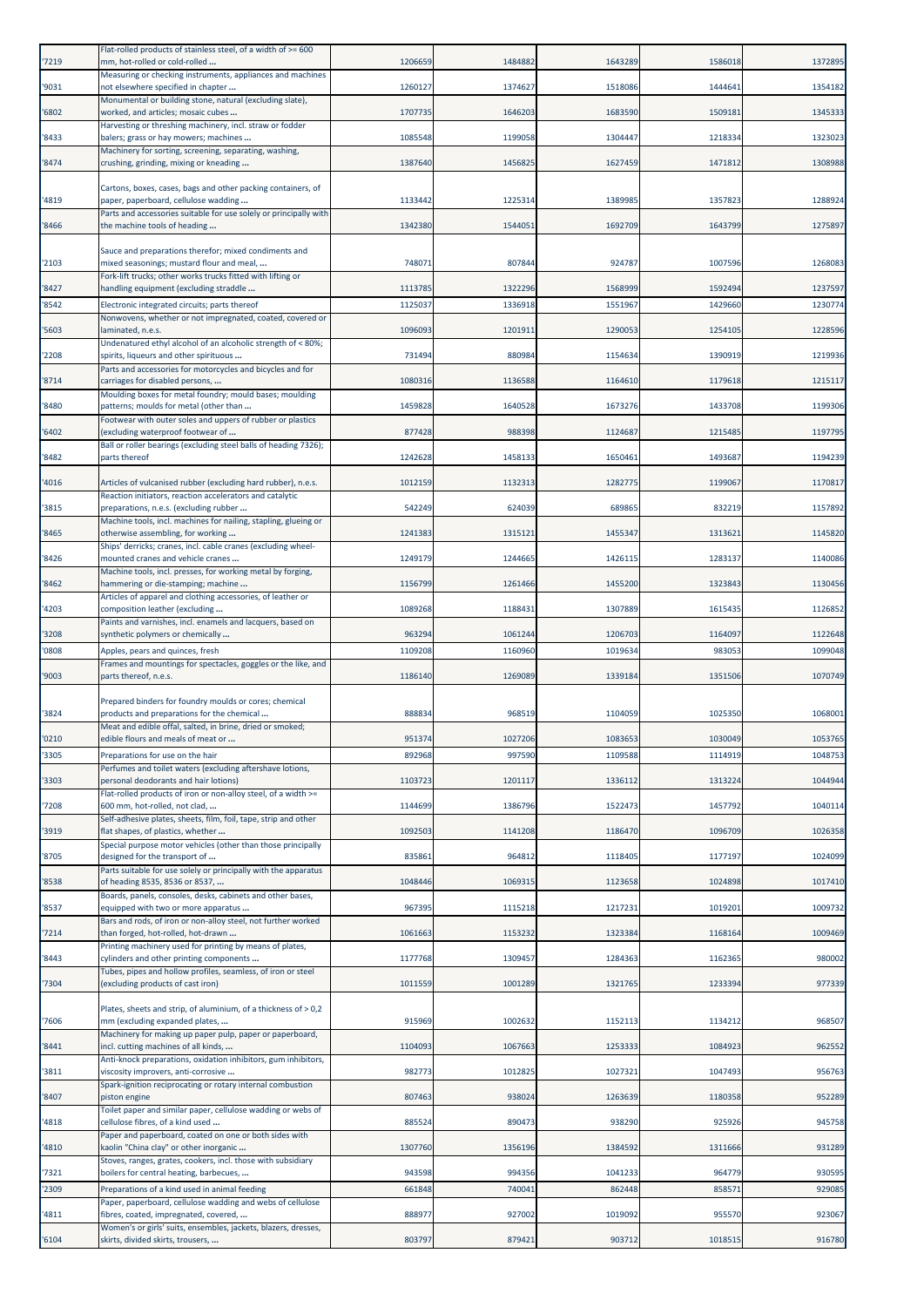| '8403          | Central heating boilers, non-electric; parts thereof (excluding<br>vapour generating boilers and         | 789885           | 937700           | 1060748          | 937378           | 907891           |
|----------------|----------------------------------------------------------------------------------------------------------|------------------|------------------|------------------|------------------|------------------|
|                | Carboys, bottles, flasks, jars, pots, phials, ampoules and other                                         |                  |                  |                  |                  |                  |
| '7010<br>'2941 | containers, of glass, of a<br><b>Antibiotics</b>                                                         | 733680<br>887656 | 777636<br>775176 | 885721<br>939853 | 913321<br>973939 | 905588<br>885465 |
|                | Tools, interchangeable, for hand tools, whether or not power-                                            |                  |                  |                  |                  |                  |
| '8207          | operated, or for machine tools<br>Other bars and rods of stainless steel; angles, shapes and             | 876657           | 1052299          | 1125169          | 1058771          | 877359           |
| '7222          | sections of stainless steel, n.e.s.<br>Agricultural, horticultural or forestry machinery for soil        | 776686           | 978197           | 1121482          | 1049523          | 874346           |
| '8432          | preparation or cultivation (excluding                                                                    | 723093           | 814165           | 874311           | 866572           | 861977           |
| '9506          | Articles and equipment for general physical exercise,<br>gymnastics, athletics, other sports,            | 869676           | 953311           | 1086204          | 996880           | 861876           |
| '7604          | Bars, rods and profiles, of aluminium, n.e.s.                                                            | 740420           | 894650           | 1050547          | 945255           | 848458           |
| '8541          | Diodes, transistors and similar semiconductor devices;<br>photosensitive semiconductor devices,          | 718171           | 672172           | 765822           | 780148           | 847759           |
| '0806          | Grapes, fresh or dried                                                                                   | 750738           | 867240           | 801918           | 726117           | 834859           |
| '8507          | Electric accumulators, incl. separators therefor, whether or<br>not square or rectangular; parts         | 796028           | 869327           | 886631           | 846161           | 825125           |
| '3901          | Polymers of ethylene, in primary forms                                                                   | 819518           | 860966           | 900501           | 826100           | 819767           |
| '8518          | Microphones and stands therefor (excluding cordless<br>microphones with built-in transmitter);           | 396243           | 450943           | 625567           | 699100           | 813512           |
|                | Insecticides, rodenticides, fungicides, herbicides, anti-                                                |                  |                  |                  |                  |                  |
| '3808          | sprouting products and plant-growth<br>Parts suitable for use solely or principally with electric motors | 762226           | 756898           | 792895           | 775697           | 812411           |
| '8503          | and generators, electric                                                                                 | 900098           | 984041           | 1009270          | 895222           | 784618           |
| '3902          | Polymers of propylene or of other olefins, in primary forms                                              | 74409            | 868776           | 961499           | 897621           | 781414           |
| '0602          | Live plants incl. their roots, cuttings and slips; mushroom<br>spawn (excluding bulbs, tubers,           | 621695           | 697768           | 791992           | 754415           | 769349           |
|                | Engines and motors (excluding steam turbines, internal                                                   |                  |                  |                  |                  |                  |
| '8412          | combustion piston engine, hydraulic<br>Structures and parts of structures "e.g., bridges and bridge-     | 46483            | 523562           | 693560           | 762100           | 756562           |
| 7610           | sections, towers, lattice masts,                                                                         | 513148           | 554790           | 714340           | 658996           | 730806           |
| '7601          | Unwrought aluminium<br>Waters, incl. mineral waters and aerated waters, containing                       | 693882           | 834942           | 911414           | 750510           | 725986           |
| '2202          | added sugar or other sweetening                                                                          | 444154           | 514231           | 573487           | 633860           | 725375           |
| '1006          | Rice<br>Metal-rolling mills and rolls therefor; parts of metal-rolling                                   | 565293           | 602230           | 622460           | 619024           | 715232           |
| '8455          | mills                                                                                                    | 865114           | 632143           | 792080           | 988880           | 713036           |
|                | Machine tools for working stone, ceramics, concrete, asbestos                                            |                  |                  |                  |                  |                  |
| '8464          | cement or like mineral materials                                                                         | 770037           | 939859           | 923022           | 871178           | 707244           |
| '8450          | Household or laundry-type washing machines, incl. machines<br>which both wash and dry; parts thereof     | 865514           | 759117           | 783006           | 711749           | 706667           |
|                | Other vegetables, fresh or chilled (excluding potatoes,                                                  |                  |                  |                  |                  |                  |
| '0709          | tomatoes, alliaceous vegetables, edible                                                                  | 595689           | 643614           | 684967           | 700054           | 705183           |
| '9021          | Orthopaedic appliances, incl. crutches, surgical belts and<br>trusses; splints and other fracture        | 680376           | 767930           | 799138           | 863594           | 703652           |
| '2005          | Other vegetables prepared or preserved otherwise than by<br>vinegar or acetic acid, not frozen           | 529808           | 567210           | 646820           | 641779           | 702237           |
|                | Diagnostic or laboratory reagents on a backing, prepared                                                 |                  |                  |                  |                  |                  |
| 3822           | diagnostic or laboratory reagents<br>Amino-resins, phenolic resins and polyurethanes, in primary         | 405468           | 461271           | 498466           | 507659           | 69214:           |
| '3909          | forms                                                                                                    | 683220           | 772599           | 844352           | 722433           | 666555           |
| '3908          | Polyamides, in primary forms<br>Pantyhose, tights, stockings, socks and other hosiery, incl.             | 597879           | 738147           | 863696           | 750838           | 664681           |
| '6115          | graduated compression hosiery                                                                            | 787394           | 846989           | 873438           | 832431           | 664538           |
| '8309          | Stoppers, caps and lids, incl. crown corks, screw caps and<br>pouring stoppers, capsules for bottles,    | 564993           | 617346           | 661890           | 622114           | 660672           |
| '7412          |                                                                                                          | 553445           | 613646           | 683820           | 673804           | 657105           |
|                | Copper tube or pipe fittings "e.g., couplings, elbows, sleeves"                                          |                  |                  |                  |                  |                  |
| '8429          | Self-propelled bulldozers, angledozers, graders, levellers,<br>scrapers, mechanical shovels, excavators, | 755820           | 834603           | 962380           | 905570           | 653918           |
|                | Woven fabrics of synthetic filament yarn, incl. monofilament                                             |                  |                  |                  |                  |                  |
| '5407          | of >= 67 decitex and with a cross<br>Biodiesel and mixtures thereof, not containing or containing <      | 705242           | 753446           | 834833           | 815974           | 652119           |
| '3826          | 70 % by weight of petroleum                                                                              | 248034           | 318305           | 369238           | 334972           | 637234           |
| '1601          | Sausages and similar products, of meat, offal or blood; food<br>preparations based on these products     | 462033           | 503887           | 549919           | 559096           | 631517           |
| '8436          | Agricultural, horticultural, forestry, poultry-keeping or bee-<br>keeping machinery, incl. germination   | 583715           | 583456           | 658120           | 621277           | 623873           |
|                | Fresh strawberries, raspberries, blackberries, back, white or                                            |                  |                  |                  |                  |                  |
| '0810          | red currants, gooseberries and<br>Waters, incl. natural or artificial mineral waters and aerated         | 561848           | 620985           | 604542           | 591403           | 623577           |
| '2201          | waters, not containing added<br>Machinery (excluding of heading 8450) for washing, cleaning,             | 546949           | 597148           | 684740           | 683702           | 620850           |
| '8451          | wringing, drying, ironing, pressing                                                                      | 757729           | 770550           | 805429           | 728692           | 613601           |
| '2937          | Hormones, prostaglandins, thromboxanes and leukotrienes,<br>natural or reproduced by synthesis;          | 405317           | 440628           | 512787           | 570449           | 612243           |
|                |                                                                                                          |                  |                  |                  |                  |                  |
| '8512          | Electrical lighting or signalling equipment (excluding lamps of<br>heading 8539), windscreen wipers,     | 820982           | 823635           | 832233           | 739671           | 607731           |
|                | Parts of footwear, incl. uppers whether or not attached to                                               |                  |                  |                  |                  |                  |
| '6406          | soles other than outer soles; removable                                                                  | 818669           | 873716           | 892328           | 803366           | 603535           |
| '7404          | Waste and scrap, of copper (excluding ingots or other similar<br>unwrought shapes, of remelted           | 535544           | 611177           | 616068           | 611405           | 600854           |
|                | Aluminium foil, "whether or not printed or backed with paper,                                            |                  |                  |                  |                  |                  |
| '7607          | paperboard, plastics or similar<br>Parts and accessories (other than covers, carrying cases and          | 552842           | 555107           | 596348           | 550944           | 600178           |
| '8473          | the like) suitable for use solely                                                                        | 391965           | 415576           | 517052           | 603010           | 599795           |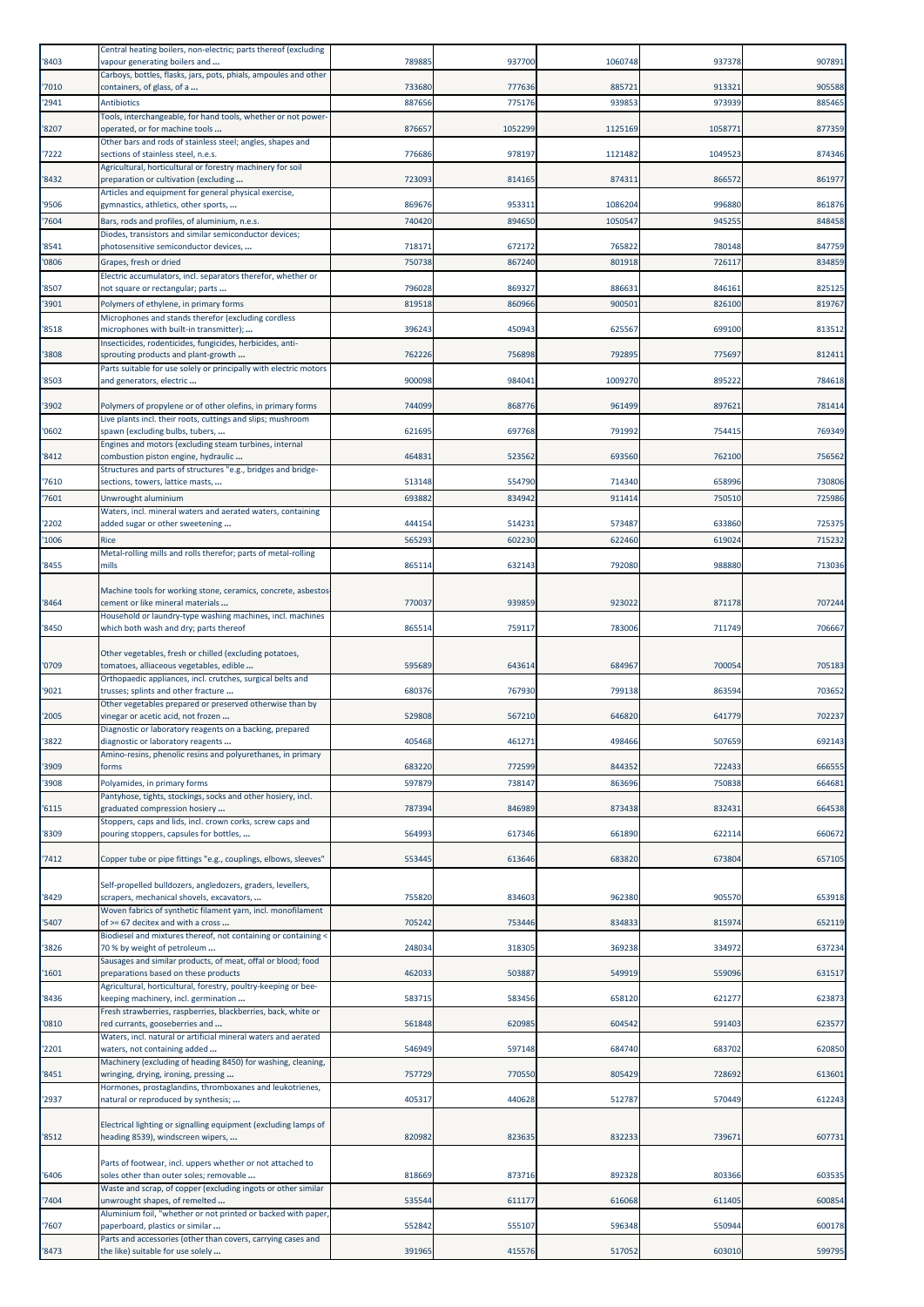| '5402 | Synthetic filament yarn, incl. synthetic monofilaments of < 67<br>decitex (excluding sewing thread                              | 750028 | 774596 | 810676  | 726528 | 594386 |
|-------|---------------------------------------------------------------------------------------------------------------------------------|--------|--------|---------|--------|--------|
| '9032 | Regulating or controlling instruments and apparatus<br>(excluding taps, cocks and valves of heading                             | 566043 | 599607 | 684271  | 603440 | 587935 |
| '3006 | Pharmaceutical preparations and products of subheadings<br>3006.10.10 to 3006.60.90                                             | 35131: | 447641 | 477841  | 505122 | 587465 |
|       | Tableware, kitchenware, other household articles and toilet                                                                     |        |        |         |        |        |
| '3924 | articles, of plastics (excluding<br>Soap; organic surface-active products and preparations for                                  | 598793 | 649506 | 691648  | 638034 | 579698 |
| '3401 | use as soap, in the form of bars,<br>Polymers of vinyl chloride or of other halogenated olefins, in                             | 416298 | 393318 | 474936  | 486977 | 561688 |
| '3904 | primary forms                                                                                                                   | 538657 | 594533 | 646184  | 563000 | 551871 |
| '9030 | Oscilloscopes, spectrum analysers and other instruments and<br>apparatus for measuring or checking                              | 345948 | 415576 | 476808  | 469488 | 549638 |
| '6217 | Made-up clothing accessories and parts of garments or<br>clothing accessories, of all types of                                  | 319287 | 355516 | 404316  | 435738 | 548957 |
| '8716 | Trailers and semi-trailers; other vehicles, not mechanically<br>propelled (excluding railway and                                | 572706 | 606115 | 688384  | 630179 | 548827 |
| '8511 | Electrical ignition or starting equipment of a kind used for                                                                    | 470813 | 512755 | 624737  | 611903 | 548733 |
|       | spark-ignition or compression-ignition<br>Women's or girls' blouses, shirts and shirt-blouses (excluding                        |        |        |         |        |        |
| '6206 | knitted or crocheted and vests)<br>Bars and rods of iron or non-alloy steel, hot-rolled, in                                     | 651034 | 677148 | 692837  | 69563: | 546241 |
| '7213 | irregularly wound coils<br>Tracksuits, ski suits, swimwear and other garments, n.e.s.                                           | 386546 | 510727 | 666166  | 632578 | 546044 |
| '6211 | (excluding knitted or crocheted)                                                                                                | 849639 | 859525 | 956813  | 950462 | 543234 |
| '3307 | Shaving preparations, incl. pre-shave and aftershave<br>products, personal deodorants, bath and                                 | 54901  | 642420 | 648736  | 595157 | 542691 |
| '8417 | Industrial or laboratory furnaces and ovens, non-electric, incl.<br>incinerators (excluding drying                              | 65451  | 708460 | 709748  | 654955 | 534158 |
| '2009 | Fruit juices, incl. grape must, and vegetable juices,<br>unfermented, not containing added spirit,                              | 515971 | 548745 | 635175  | 540850 | 528523 |
|       | Instruments and apparatus for measuring or checking the                                                                         |        |        |         |        |        |
| '9026 | flow, level, pressure or other variables                                                                                        | 442054 | 486736 | 548697  | 533630 | 527412 |
| '3506 | Prepared glues and other prepared adhesives, n.e.s.; products<br>suitable for use as glues or                                   | 426101 | 495065 | 548787  | 535685 | 523352 |
| '8502 | Electric generating sets and rotary converters                                                                                  | 55674  | 571641 | 667584  | 537344 | 523282 |
| '6214 | Shawls, scarves, mufflers, mantillas, veils and similar articles<br>(excluding knitted or crocheted)                            | 543350 | 525449 | 615297  | 674822 | 522757 |
| '5112 | Woven fabrics of combed wool or of combed fine animal hair<br>(excluding fabrics for technical                                  | 915625 | 984803 | 1062912 | 913442 | 522190 |
| '7217 | Wire of iron or non-alloy steel, in coils (excluding bars and<br>rods)                                                          | 331721 | 407549 | 524165  | 532941 | 521640 |
| '7007 | Safety glass, toughened "tempered", laminated safety glass<br>(excluding multiple-walled insulating                             | 627935 | 644991 | 680729  | 609124 | 516156 |
| 7228  | Other bars and rods of alloy steel other than stainless, angles,<br>shapes and sections of alloy                                | 434945 | 585972 | 777396  | 663824 | 509714 |
| '2843 | Colloidal precious metals; inorganic or organic compounds of<br>precious metals, whether or not                                 | 467145 | 767281 | 435539  | 323989 | 509219 |
|       | Other nuts, fresh or dried, whether or not shelled or peeled                                                                    |        |        |         |        |        |
| '0802 | (excluding coconuts, Brazil nuts<br>Electric, incl. electrically heated gas, laser or other light or                            | 470865 | 476312 | 510100  | 468171 | 506646 |
| '8515 | photon beam, ultrasonic, electron                                                                                               | 481439 | 517347 | 580236  | 566347 | 505847 |
| '8607 | Parts of railway or tramway locomotives or rolling stock, n.e.s.<br>Industrial or laboratory electric furnaces and ovens, incl. | 505999 | 525536 | 589091  | 513778 | 505375 |
| '8514 | those functioning by induction                                                                                                  | 425435 | 440467 | 523465  | 526277 | 503055 |
| '7407 | Bars, rods and profiles, of copper, n.e.s.                                                                                      | 505016 | 641708 | 656812  | 583897 | 502037 |
| '7216 | Angles, shapes and sections of iron or non-alloy steel, n.e.s.<br>Instruments and apparatus for physical or chemical analysis,  | 524164 | 575110 | 679125  | 597504 | 499198 |
| '9027 | e.g. polarimeters, refractometers,                                                                                              | 455369 | 509216 | 519645  | 489988 | 496047 |
| '8430 | Moving, grading, levelling, scraping, excavating, tamping,<br>compacting, extracting or boring                                  | 625542 | 577686 | 624120  | 592434 | 496011 |
| '5903 | Fextile fabrics impregnated, coated, covered or laminated<br>with plastics (excluding tyre cord                                 | 543628 | 550036 | 615547  | 581885 | 493217 |
| '6210 | Garments made up of felt or nonwovens, whether or not<br>impregnated, coated, covered or laminated;                             | 74601  | 747646 | 746065  | 741271 | 492083 |
| '9022 | Apparatus based on the use of X-rays or of alpha, beta or<br>gamma radiations, whether or not                                   | 388774 | 430865 | 463890  | 500189 | 482464 |
| '7411 | Copper tubes and pipes                                                                                                          | 377290 | 466250 | 527613  | 492218 | 477028 |
| 4823  | Paper, paperboard, cellulose wadding and webs of cellulose<br>fibres, in strips or rolls of a                                   | 483588 | 511576 | 559071  | 533271 | 472312 |
| 4803  | Toilet or facial tissue stock, towel or napkin stock and similar<br>paper for household or sanitary                             | 351676 | 361744 | 473815  | 413895 | 471768 |
| 4009  | Tubes, pipes and hoses, of vulcanised rubber other than hard<br>rubber, with or without their                                   | 526502 | 583810 | 606350  | 566180 | 470457 |
|       | Tricycles, scooters, pedal cars and similar wheeled toys; dolls'                                                                |        |        |         |        |        |
| '9503 | carriages; dolls; other toys;                                                                                                   | 436035 | 447396 | 495522  | 498396 | 466650 |
| '8457 | Machining centres, unit construction machines "single<br>station" and multi-station transfer machines                           | 447413 | 493517 | 526981  | 585172 | 464481 |
|       | Electromechanical domestic appliances, with self-contained                                                                      |        |        |         |        |        |
| '8509 | electric motor; parts thereof (excluding<br>Cloth, incl. endless bands, grill, netting and fencing, of iron or                  | 434947 | 460991 | 436464  | 408958 | 464087 |
| 7314  | steel wire, expanded metal<br>Compounded rubber, unvulcanised, in primary forms or in                                           | 343263 | 471847 | 537918  | 475295 | 451041 |
| 4005  | plates, sheets or strip (excluding                                                                                              | 481166 | 521008 | 546727  | 515475 | 449871 |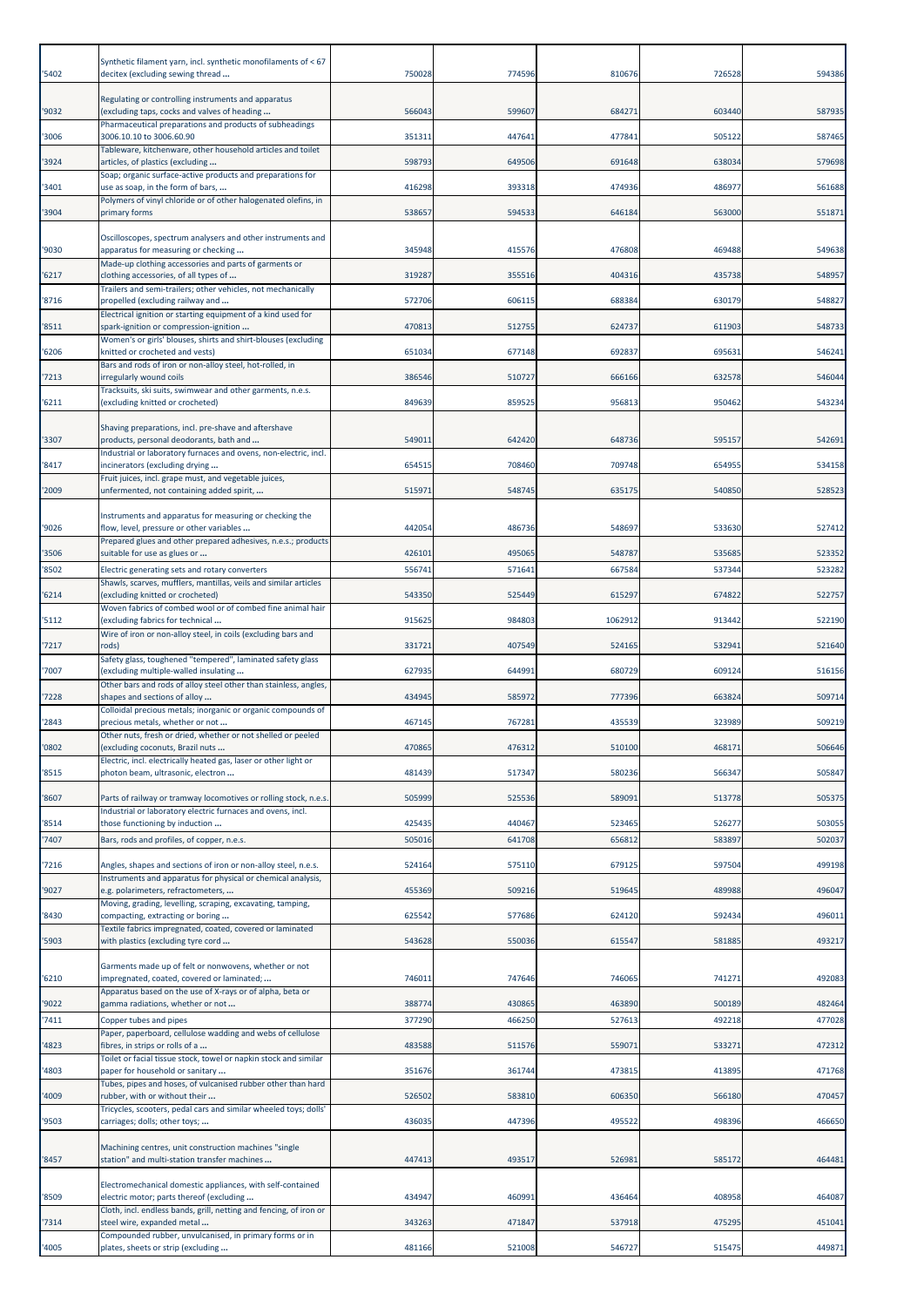| '8543          | Electrical machines and apparatus, having individual<br>functions, n.e.s. in chapter 85 and parts                                                          | 456168           | 508034           | 544303           | 508461           | 449462           |
|----------------|------------------------------------------------------------------------------------------------------------------------------------------------------------|------------------|------------------|------------------|------------------|------------------|
| '2934          | Nucleic acids and their salts, whether or not chemically<br>defined; heterocyclic compounds (excluding                                                     | 467037           | 452932           | 344715           | 368535           | 446539           |
| '8425          | Pulley tackle and hoists (other than skip hoists); winches and<br>capstans; jacks                                                                          | 498065           | 575699           | 607789           | 526617           | 444740           |
| '6205          | Men's or boys' shirts (excluding knitted or crocheted,<br>nightshirts, singlets and other vests)                                                           | 575450           | 573019           | 586856           | 574328           | 444055           |
| 4805           | Other paper and paperboard, uncoated, in rolls of a width ><br>36 cm or in square or rectangular                                                           | 394137           | 435121           | 457708           | 393988           | 442275           |
| '8535          | Electrical apparatus for switching or protecting electrical<br>circuits, or for making connections                                                         | 441162           | 455490           | 500913           | 466965           | 441889           |
|                |                                                                                                                                                            |                  |                  |                  |                  |                  |
| '4901          | Printed books, brochures and similar printed matter, whether<br>or not in single sheets (excluding                                                         | 427789           | 430398           | 467962           | 475489           | 440654           |
| '3925          | Builders' ware of plastics, n.e.s.<br>Clasps, frames with clasps, buckles, buckle-clasps, hooks,                                                           | 355491           | 390920           | 422064           | 402204           | 428120           |
| '8308          | eyes, eyelets and the like, of base                                                                                                                        | 448772           | 500581           | 586526           | 562139           | 422056           |
| '8301          | Padlocks and locks "key, combination or electrically<br>operated", of base metal; clasps and frames                                                        | 454404           | 490081           | 501567           | 466643           | 420155           |
| '7310          | Tanks, casks, drums, cans, boxes and similar containers, of<br>iron or steel, for any material                                                             | 377992           | 402215           | 428344           | 425151           | 417438           |
| '7112          | Waste and scrap of precious metal or of metal clad with<br>precious metal; other waste and scrap                                                           | 199196           | 216057           | 239123           | 312663           | 416766           |
| 7615           | Table, kitchen or other household articles, sanitary ware, and<br>parts thereof, of aluminium,                                                             | 396148           | 431674           | 427069           | 401659           | 412636           |
| '8416          | Furnace burners for liquid fuel, for pulverised solid fuel or for                                                                                          | 436101           | 569602           | 539553           | 455668           | 408284           |
|                | gas; mechanical stokers,<br>Parts suitable for use solely or principally with transmission                                                                 |                  |                  |                  |                  |                  |
| '8529          | and reception apparatus for<br>Radar apparatus, radio navigational aid apparatus and radio                                                                 | 359098           | 396447           | 409533           | 424886           | 406613           |
| '8526          | remote control apparatus<br>Paints and varnishes, incl. enamels and lacquers, based on                                                                     | 245861           | 242857           | 431007           | 403255           | 402106           |
| '3209          | synthetic polymers or chemically<br>Special garments for professional, sporting or other purposes,                                                         | 373730           | 410087           | 443749           | 423303           | 395357           |
| '6114          | n.e.s., knitted or crocheted                                                                                                                               | 513169           | 604999           | 688549           | 642496           | 383611           |
| '8803          | Parts of aircraft and spacecraft of heading 8801 or 8802, n.e.s.                                                                                           | 3206845          | 2960952          | 3247988          | 396014           | 383127           |
| '6004          | Knitted or crocheted fabrics, of a width > 30 cm, containing by<br>weight >= 5% of elastomeric                                                             | 406379           | 445730           | 451476           | 440057           | 380610           |
| '4418          | Builders' joinery and carpentry, of wood, incl. cellular wood<br>panels, assembled flooring panels,                                                        | 421862           | 466251           | 467039           | 429466           | 377545           |
| '6103          | Men's or boys' suits, ensembles, jackets, blazers, trousers, bib<br>and brace overalls, breeches                                                           | 291500           | 335608           | 399332           | 436456           | 375741           |
|                | Prepared or preserved meat, offal or blood (excluding                                                                                                      |                  |                  |                  |                  |                  |
| '1602          | sausages and similar products, and meat                                                                                                                    | 328123           | 366683           | 396570           | 390756           | 375584           |
| '2918          | Carboxylic acids with additional oxygen function and their<br>anhydrides, halides, peroxides and                                                           | 340586           | 367478           | 409062           | 367461           | 372778           |
| '9619          | Sanitary towels (pads) and tampons, napkins and napkin liners<br>for babies, and similar articles,                                                         | 350152           | 384175           | 377574           | 384707           | 369453           |
| '3903          | Polymers of styrene, in primary forms                                                                                                                      | 348533           | 455344           | 464009           | 409182           | 365961           |
| '2008          | Fruits, nuts and other edible parts of plants, prepared or<br>preserved, whether or not containing<br>Meat and edible offal of fowls of the species Gallus | 329227           | 359301           | 339997           | 357576           | 365079           |
| '0207          | domesticus, ducks, geese, turkeys and                                                                                                                      | 384804           | 374576           | 382133           | 396879           | 361054           |
| '2716          | <b>Electrical energy</b><br>Flat-rolled products of iron or non-alloy steel, of a width of <                                                               | 38834            | 400706           | 318185           | 359502           | 359798           |
| 7211           | 600 mm, hot-rolled or cold-rolled                                                                                                                          | 314201           | 433276           | 491486           | 410983           | 359423           |
| '4911          | Printed matter, incl. printed pictures and photographs, n.e.s.                                                                                             | 490388           | 451195           | 525581           | 47198            | 357582           |
| '7117          | Imitation jewellery<br>Silver, incl. silver plated with gold or platinum, unwrought or                                                                     | 295238           | 343171           | 379915           | 385196           | 353732           |
| '7106<br>'0201 | in semi-manufactured forms,<br>Meat of bovine animals, fresh or chilled                                                                                    | 360607<br>432552 | 342101<br>427374 | 241075<br>444638 | 244919<br>411939 | 353636<br>350964 |
| '3906          | Acrylic polymers, in primary forms                                                                                                                         | 277447           | 332457           | 383824           | 369665           | 348837           |
| '2924          | Carboxyamide-function compounds; amide-function<br>compounds of carbonic acid                                                                              | 373839           | 366008           | 346285           | 367778           | 347944           |
| '7403          | Copper, refined, and copper alloys, unwrought (excluding<br>copper alloys of heading 7405)                                                                 | 187117           | 168586           | 207080           | 239588           | 347455           |
|                | Mattress supports (excluding spring interiors for seats);                                                                                                  |                  |                  |                  |                  |                  |
| '9404          | articles of bedding and similar furnishing,<br>Wrist-watches, pocket-watches and other watches, incl. stop-                                                | 295091           | 313739           | 349647           | 340948           | 346646           |
| '9102          | watches (excluding of precious<br>Woven fabrics of carded wool or of carded fine animal hair                                                               | 538049           | 562559           | 597613           | 486975           | 343630           |
| '5111<br>'2901 | (excluding fabrics for technical<br>Acyclic hydrocarbons                                                                                                   | 474917<br>48904  | 464783<br>637632 | 502645<br>831323 | 457902<br>450759 | 341905<br>339643 |
|                | Bars and rods, of iron or non-alloy steel, cold-formed or cold-                                                                                            |                  |                  |                  |                  |                  |
| '7215          | finished, whether or not further<br>Articles of cement, concrete or artificial stone, whether or not                                                       | 392848           | 457643           | 565953           | 453799           | 338767           |
| '6810          | reinforced<br>Woven fabrics of cotton, containing >= 85% cotton by weight                                                                                  | 323868           | 303051           | 352391           | 355604           | 333540           |
| '5208          | and weighing $\leq$ 200 g/m <sup>2</sup><br>Millstones, grindstones, grinding wheels and the like, without                                                 | 492928           | 508696           | 503283           | 448844           | 332625           |
| 6804           | frameworks, for milling, grinding,<br>Flat-rolled products of stainless steel, of a width of < 600 mm,                                                     | 316293           | 344876           | 384643           | 358055           | 332323           |
| '7220          | hot-rolled or cold-rolled                                                                                                                                  | 313472           | 395537           | 450018           | 360621           | 330923           |
| '3003          | Medicaments consisting of two or more constituents mixed<br>together for therapeutic or prophylactic                                                       | 328300           | 291979           | 263522           | 287986           | 329230           |
|                |                                                                                                                                                            |                  |                  |                  |                  |                  |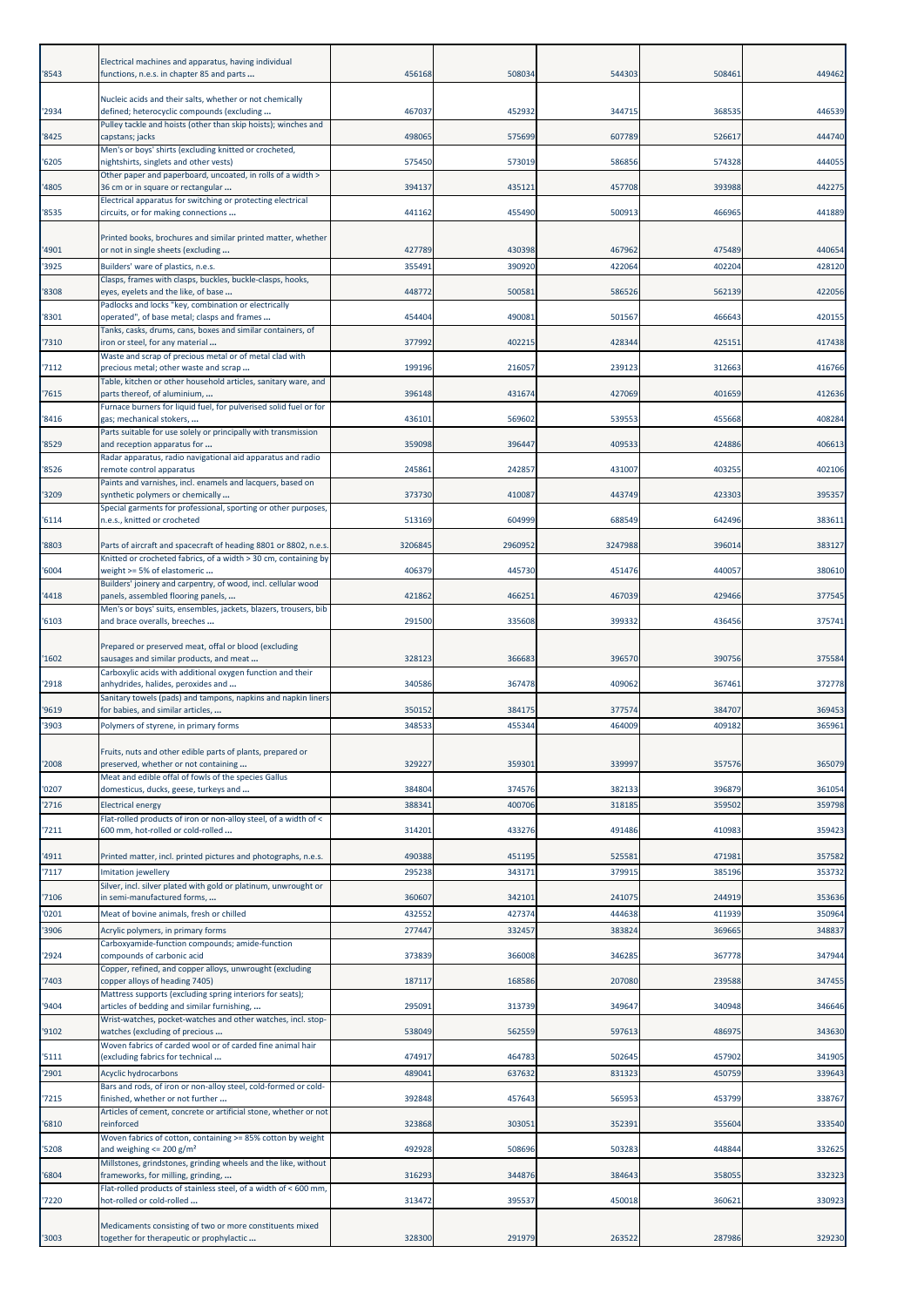| '3812 | Prepared rubber accelerators; compound plasticisers for<br>rubber or plastics, n.e.s.; anti-oxidising         | 300774 | 334626 | 350633 | 335859 | 325830 |
|-------|---------------------------------------------------------------------------------------------------------------|--------|--------|--------|--------|--------|
| '8476 | Automatic goods-vending machines, e.g. postage stamp,<br>cigarette, food or beverage machines,                | 438347 | 488218 | 518718 | 462560 | 325544 |
| '7309 | Reservoirs, tanks, vats and similar containers, of iron or steel,<br>for any material "other than             | 294108 | 329286 | 288613 | 314036 | 324186 |
|       | Vinegar, fermented vinegar and substitutes for vinegar                                                        |        |        |        |        |        |
| '2209 | obtained from acetic acid<br>Prepared or preserved fish; caviar and caviar substitutes                        | 278812 | 286229 | 313592 | 301964 | 323161 |
| '1604 | prepared from fish eggs<br>Ferrous waste and scrap; remelting scrap ingots of iron or                         | 253818 | 265163 | 294247 | 281278 | 321729 |
| '7204 | steel (excluding slag, scale and<br>Gas, liquid or electricity supply or production meters, incl.             | 178483 | 241842 | 342843 | 306932 | 320034 |
| '9028 | calibrating meters therefor<br>Bodies, incl. cabs, for tractors, motor vehicles for the                       | 283742 | 284632 | 287085 | 294604 | 319801 |
| '8707 | transport of ten or more persons,                                                                             | 267298 | 295304 | 344403 | 339313 | 315773 |
| '1209 | Seeds, fruits and spores, for sowing (excluding leguminous<br>vegetables and sweetcorn, coffee,               | 263393 | 279088 | 274824 | 274059 | 313541 |
| '2713 | Petroleum coke, petroleum bitumen and other residues of<br>petroleum oil or of oil obtained from              | 245007 | 375758 | 549182 | 431914 | 312416 |
| '6105 | Men's or boys' shirts, knitted or crocheted (excluding<br>nightshirts, T-shirts, singlets and                 | 271819 | 304856 | 347409 | 390445 | 312081 |
| '8454 | Converters, ladles, ingot moulds and casting machines of a<br>kind used in metallurgy or in metal             | 506173 | 366842 | 420953 | 402079 | 311525 |
|       | Table, kitchen or other household articles, and parts thereof,                                                |        |        |        |        |        |
| '7323 | of iron or steel; iron or steel<br>Machine tools for working any material by removal of                       | 321720 | 333466 | 337054 | 311573 | 311416 |
| '8456 | material, by laser or other light or photon<br>Uncoated paper and paperboard, of a kind used for writing,     | 326869 | 379285 | 412265 | 404624 | 311053 |
| '4802 | printing or other graphic purposes,                                                                           | 378316 | 379252 | 403048 | 379548 | 309390 |
| '8487 | Machinery parts, n.e.s. in chapter 84 (excluding parts<br>containing electrical connectors, insulators,       | 222658 | 258177 | 352672 | 337866 | 309071 |
| '7408 | Copper wire (excluding surgical sutures, stranded wire, cables,<br>plaited bands and the like                 | 328743 | 480531 | 480918 | 416718 | 307682 |
| '8459 | Machine tools, incl. way-type unit head machines, for drilling,<br>boring, milling, threading                 | 39691: | 374891 | 437347 | 357513 | 306862 |
| '8531 | Electric sound or visual signalling apparatus, e.g. bells, sirens,<br>indicator panels, burglar               | 369835 | 498959 | 732908 | 513523 | 305492 |
| '9303 | Firearms and similar devices which operate by the firing of an<br>explosive charge, e.g. sporting             | 285978 | 274143 | 295118 | 297870 | 301620 |
| '2401 | Unmanufactured tobacco; tobacco refuse                                                                        | 282499 | 306530 | 357590 | 312830 | 298444 |
| '4410 | Particle board, oriented strand board "OSB" and similar board<br>'e.g. waferboard" of wood or                 | 195275 | 250357 | 292202 | 301332 | 296776 |
| '9406 | Prefabricated buildings, whether or not complete or already<br>assembled                                      | 392327 | 370227 | 374496 | 369861 | 292856 |
| '8528 | Monitors and projectors, not incorporating television<br>reception apparatus; reception apparatus             | 228827 | 265988 | 274012 | 284969 | 290286 |
|       |                                                                                                               |        |        |        |        |        |
|       | Glassware of a kind used for table, kitchen, toilet, office,                                                  |        |        |        |        |        |
| '7013 | indoor decoration or similar purposes<br>Wrist-watches, pocket-watches and other watches, incl. stop-         | 337499 | 334125 | 351430 | 362635 | 289930 |
| '9101 | watches, with case of precious<br>Tools for working in the hand, pneumatic, hydraulic or with                 | 582818 | 552050 | 538593 | 452521 | 289418 |
| '8467 | self-contained electric or non-electric<br>Marble, travertine, ecaussine and other calcareous                 | 279548 | 312505 | 337425 | 308603 | 289368 |
| '2515 | monumental or building stone of an apparent<br>Polycarboxylic acids, their anhydrides, halides, peroxides and | 348339 | 453309 | 442901 | 431511 | 284699 |
| '2917 | peroxyacids; their halogenated,<br>Discs, tapes, solid-state non-volatile storage devices, "smart             | 318629 | 352010 | 381679 | 329766 | 283711 |
| '8523 | cards" and other media for the                                                                                | 338719 | 372190 | 405957 | 367216 | 283689 |
| 4002  | Synthetic rubber and factice derived from oils, in primary<br>forms or in plates, sheets or strip;            | 312184 | 364976 | 357479 | 317921 | 282105 |
| '3306 | Preparations for oral or dental hygiene, incl. denture fixative<br>pastes and powders; yarn used              | 222674 | 241993 | 258468 | 263376 | 281539 |
| '7409 | Plates, sheets and strip, of copper, of a thickness of > 0,15<br>mm (excluding expanded sheet                 | 231863 | 286975 | 338849 | 314447 | 281010 |
| '6307 | Made-up articles of textile materials, incl. dress patterns,<br>n.e.s.                                        | 129080 | 137169 | 151701 | 145998 | 280629 |
| '0805 | Citrus fruit, fresh or dried                                                                                  | 277068 | 256248 | 296486 | 261664 | 279311 |
| '8439 | Machinery for making pulp of fibrous cellulosic material or for<br>making or finishing paper or               | 33808  | 351264 | 542947 | 402465 | 275267 |
| '8453 | Machinery for preparing, tanning or working hides, skins or<br>leather or for making or repairing             | 442492 | 496442 | 493200 | 400814 | 273399 |
| '8478 | Machinery for preparing or making up tobacco, not specified<br>or included elsewhere in this chapter;         | 241234 | 373489 | 548543 | 325298 | 270148 |
| '2105 | Ice cream and other edible ice, whether or not containing<br>cocoa                                            | 247360 | 260240 | 299521 | 243757 | 269420 |
| '7325 | Articles of iron or steel, cast, n.e.s.<br>Vegetable saps and extracts; pectic substances, pectinates         | 270628 | 275230 | 336702 | 308487 | 265617 |
| '1302 | and pectates; agar-agar and other                                                                             | 184076 | 149135 | 194687 | 226401 | 265360 |
| '8712 | Bicycles and other cycles, incl. delivery tricycles, not<br>motorised                                         | 190817 | 228689 | 237343 | 263039 | 259806 |
| '7019 | Glass fibres, incl. glass wool, and articles thereof (excluding<br>mineral wools and articles                 | 211885 | 236681 | 264120 | 267725 | 258835 |
| '2007 | Jams, fruit jellies, marmalades, fruit or nut purée and fruit or<br>nut pastes, obtained by cooking,          | 247413 | 270617 | 298125 | 274181 | 256491 |
| '6910 | Ceramic sinks, washbasins, washbasin pedestals, baths,<br>bidets, water closet pans, flushing                 | 247264 | 266471 | 302885 | 276940 | 256372 |
| '8458 | Lathes, incl. turning centres, for removing metal                                                             | 387287 | 377760 | 431108 | 393133 | 256279 |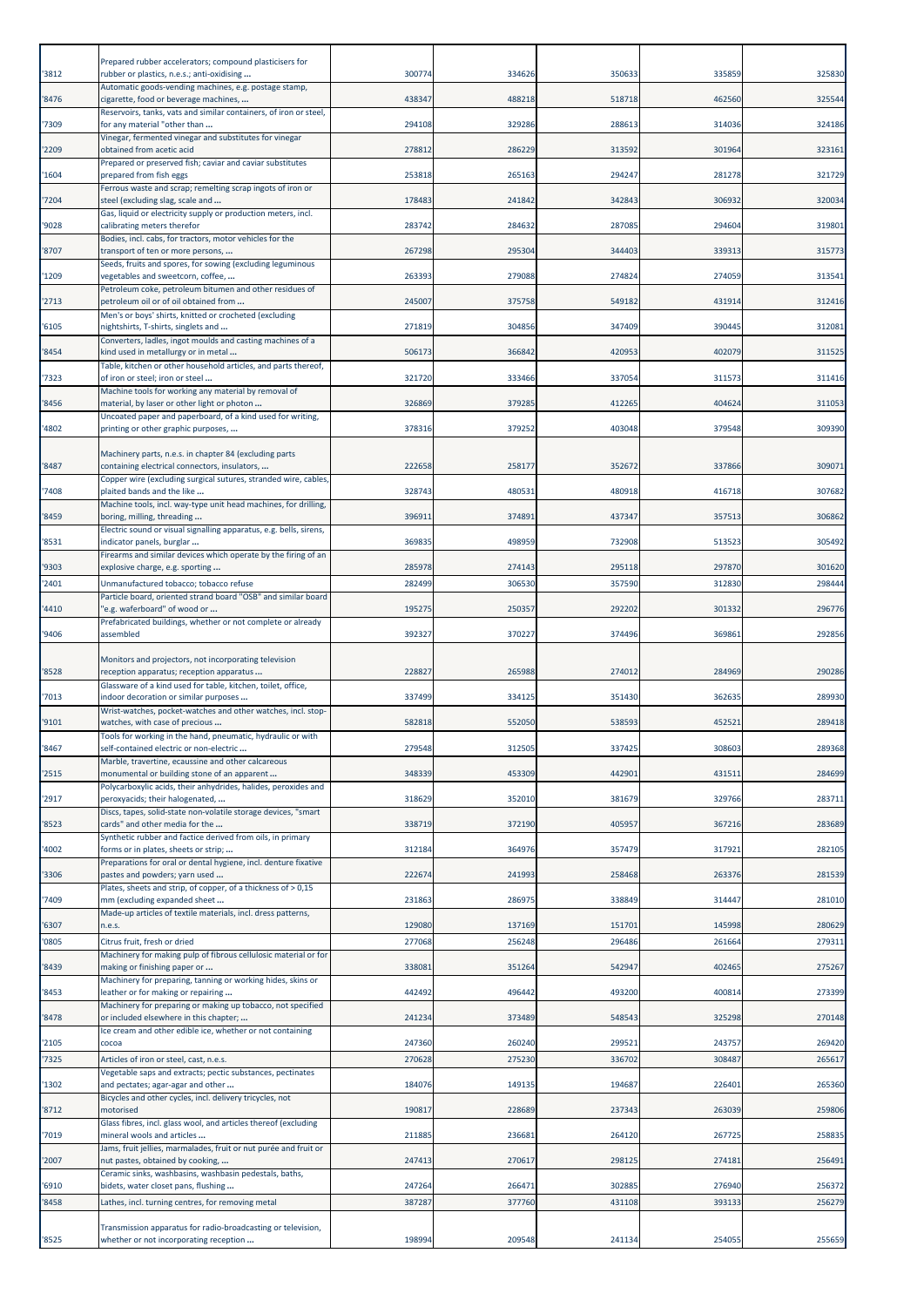| '3215          | Printing ink, writing or drawing ink and other inks, whether or<br>not concentrated or solid                         | 364388          | 343084           | 334400           | 302170           | 254572           |
|----------------|----------------------------------------------------------------------------------------------------------------------|-----------------|------------------|------------------|------------------|------------------|
| '2203          | Beer made from malt                                                                                                  | 20152           | 197637           | 233857           | 253941           | 254474           |
|                | Auxiliary machinery for use with machines of heading 8444,                                                           |                 |                  |                  |                  |                  |
| '8448          | 8445, 8446 or 8447, e.g. dobbies,                                                                                    | 370267          | 435728           | 454798           | 335579           | 254116           |
|                | Wood sawn or chipped lengthwise, sliced or peeled, whether                                                           |                 |                  |                  |                  |                  |
| '4407          | or not planed, sanded or end-jointed,                                                                                | 218273          | 246366           | 272550           | 300322           | 253074           |
| '6006          | Fabrics, knitted or crocheted, of a width of > 30 cm (excluding<br>warp knit fabrics "incl. those                    | 373704          | 358568           | 350920           | 304288           | 249058           |
| '8475          | Machines for assembling electric or electronic lamps, tubes or                                                       | 235817          |                  | 223523           | 274624           |                  |
|                | valves or flashbulbs, in glass<br>Glaziers' putty, grafting putty, resin cements, caulking                           |                 | 216482           |                  |                  | 246716           |
| '3214          | compounds and other mastics; painters'                                                                               | 247129          | 274845           | 319808           | 278829           | 245553           |
| '8802          | Powered aircraft "e.g. helicopters and aeroplanes";<br>spacecraft, incl. satellites, and suborbital                  | 1598072         | 1536795          | 1817521          | 310949           | 243764           |
|                | Conveyor or transmission belts or belting, of vulcanised                                                             |                 |                  |                  |                  |                  |
| '4010          | rubber                                                                                                               | 266193          | 267521           | 293844           | 284023           | 242327           |
|                | Chamois leather, incl. combination chamois leather (excluding                                                        |                 |                  |                  |                  |                  |
| '4114          | glacé-tanned leather subsequently<br>Brassieres, girdles, corsets, braces, suspenders, garters and                   | 451519          | 437511           | 401940           | 335067           | 240736           |
| '6212          | similar articles and parts thereof,                                                                                  | 222473          | 251318           | 248119           | 262900           | 238518           |
| '3818          | Chemical elements and compounds doped for use in<br>electronics, in the form of discs, wafers,                       | 110627          | 147955           | 212779           | 225426           | 236436           |
| '2922          | Oxygen-function amino-compounds                                                                                      | 241538          | 234973           | 235153           | 215146           | 234497           |
| '6506          | Headgear, whether or not lined or trimmed, n.e.s.                                                                    | 196050          | 233167           | 239229           | 247773           | 234285           |
| '2709          | Petroleum oils and oils obtained from bituminous minerals,<br>crude                                                  | 227964          | 364345           | 325432           | 44185            | 234256           |
|                | Brooms, brushes, incl. brushes constituting parts of machines,                                                       |                 |                  |                  |                  |                  |
| '9603          | appliances or vehicles, hand-operated                                                                                | 22811           | 242274           | 253272           | 247596           | 233941           |
| '7311          | Containers of iron or steel, for compressed or liquefied gas<br>(excluding containers specifically                   | 180247          | 203884           | 246203           | 244748           | 233117           |
| '6505          | Hats and other headgear, knitted or crocheted, or made up<br>from lace, felt or other textile                        | 130981          | 162605           | 210926           | 255286           | 232848           |
|                |                                                                                                                      |                 |                  |                  |                  |                  |
|                | Lubricant preparations, incl. cutting-oil preparations, bolt or                                                      | 180566          | 218720           | 232544           |                  | 232587           |
| '3403          | nut release preparations, anti-rust<br>Apricots, cherries, peaches incl. nectarines, plums and sloes,                |                 |                  |                  | 242533           |                  |
| '0809          | fresh                                                                                                                | 350186          | 372206           | 338611           | 285782           | 230052           |
| '5209          | Woven fabrics of cotton, containing >= 85% cotton by weight<br>and weighing $>$ 200 g/m <sup>2</sup>                 | 360574          | 356443           | 340492           | 302124           | 229647           |
|                |                                                                                                                      |                 |                  |                  |                  |                  |
| '4412          | Plywood, veneered panel and similar laminated wood<br>(excluding sheets of compressed wood, cellular                 | 20808           | 229897           | 253940           | 253634           | 227364           |
|                | Paper or paperboard labels of all kinds, whether or not                                                              |                 |                  |                  |                  |                  |
| '4821          | printed<br>Articles of leather or composition leather (excluding saddlery                                            | 204690          | 219271           | 234383           | 231375           | 227053           |
| '4205          | and harness bags; cases and                                                                                          | 320264          | 421690           | 403908           | 307890           | 226702           |
|                | Made-up clothing accessories, knitted or crocheted; knitted or                                                       |                 |                  |                  |                  |                  |
| '6117          | crocheted parts of garments                                                                                          | 143882          | 155763           | 179300           | 183118           | 226602           |
| '0203          | Meat of swine, fresh, chilled or frozen                                                                              | 236886          | 234939           | 193546           | 202257           | 226272           |
| '9616          | Scent sprays and similar toilet sprays, and mounts and heads                                                         |                 | 214992           | 240258           |                  |                  |
|                | therefor; powder puffs and pads                                                                                      | 197083          |                  |                  | 232945           | 226106           |
|                |                                                                                                                      |                 |                  |                  |                  |                  |
| '2932          | Heterocyclic compounds with oxygen hetero-atom[s] only<br>Garments, knitted or crocheted, rubberised or impregnated, | 238528          | 215147           | 202343           | 220680           | 224375           |
| '6113          | coated or covered with plastics                                                                                      | 190040          | 233677           | 195198           | 246155           | 223074           |
| '8534          | <b>Printed circuits</b>                                                                                              | 172648          | 198927           | 215254           | 216630           | 222652           |
| '8420          | Calendering or other rolling machines (other than for metals<br>or glass) and cylinders therefor;                    | 250755          | 264999           | 235665           | 238503           | 222513           |
|                | Vermouth and other wine of fresh grapes, flavoured with                                                              |                 |                  |                  |                  |                  |
| '2205          | plants or aromatic substances<br>Tubes and pipes, having circular cross-sections and an                              | 171629          | 183470           | 208005           | 222766           | 221853           |
| '7305          | external diameter of > 406,4 mm, of                                                                                  | 311447          | 95218            | 211957           | 470714           | 221069           |
| '6405          | Footwear with outer soles of rubber or plastics, with uppers<br>other than rubber, plastics, leather                 | 227366          | 239894           | 269502           | 258565           | 220699           |
|                | Flat-rolled products of iron or non-alloy steel, of a width of <                                                     |                 |                  |                  |                  |                  |
| '7212          | 600 mm, hot-rolled or cold-rolled<br>Lettuce "Lactuca sativa" and chicory "Cichorium spp.", fresh                    | 158941          | 208479           | 219259           | 224205           | 220094           |
| '0705          | or chilled                                                                                                           | 223354          | 249898           | 255440           | 251006           | 218795           |
| '9019          | Mechano-therapy appliances; massage apparatus;<br>psychological aptitude-testing apparatus; ozone                    | 150707          | 137094           | 147703           | 154391           | 218191           |
| '7419          | Other articles of copper, n.e.s.                                                                                     | 20999           | 233171           | 270659           | 243738           | 217589           |
|                | Textile products and articles, for technical use, specified in                                                       |                 |                  |                  |                  |                  |
| '5911<br>'2935 | Note 7 to chapter 59<br>Sulphonamides                                                                                | 220579<br>14259 | 231425<br>179274 | 236089<br>416403 | 225496<br>349758 | 216070<br>213058 |
|                | Cabbages, cauliflowers, kohlrabi, kale and similar edible                                                            |                 |                  |                  |                  |                  |
| '0704          | brassicas, fresh or chilled<br>Articles of asphalt or of similar materials, e.g. petroleum                           | 168968          | 182959           | 190137           | 180718           | 212296           |
| '6807          | bitumen or coal tar pitch                                                                                            | 219726          | 229523           | 238368           | 225570           | 212290           |
| '8530          | Electrical signalling, safety or traffic control equipment for<br>railways, tramways, roads, inland                  | 28863           | 242737           | 282688           | 219536           | 210309           |
|                | Oils and other products of the distillation of high temperature                                                      |                 |                  |                  |                  |                  |
| '2707          | coal tar; similar products                                                                                           | 155785          | 183238           | 283552           | 170359           | 209480           |
| '8484          | Gaskets and similar joints of metal sheeting combined with<br>other material or of two or more                       | 28685           | 316342           | 251732           | 204803           | 208229           |
|                | Machine tools for deburring, sharpening, grinding, honing,                                                           | 244446          | 242360           | 255193           | 269158           |                  |
| '8460          | lapping, polishing or otherwise<br>Natural or artificial abrasive powder or grain, on a base of                      |                 |                  |                  |                  | 207946           |
| '6805          | textile material, paper, paperboard<br>Prepared pigments, prepared opacifiers and prepared colours,                  | 190600          | 205188           | 207526           | 198005           | 207354           |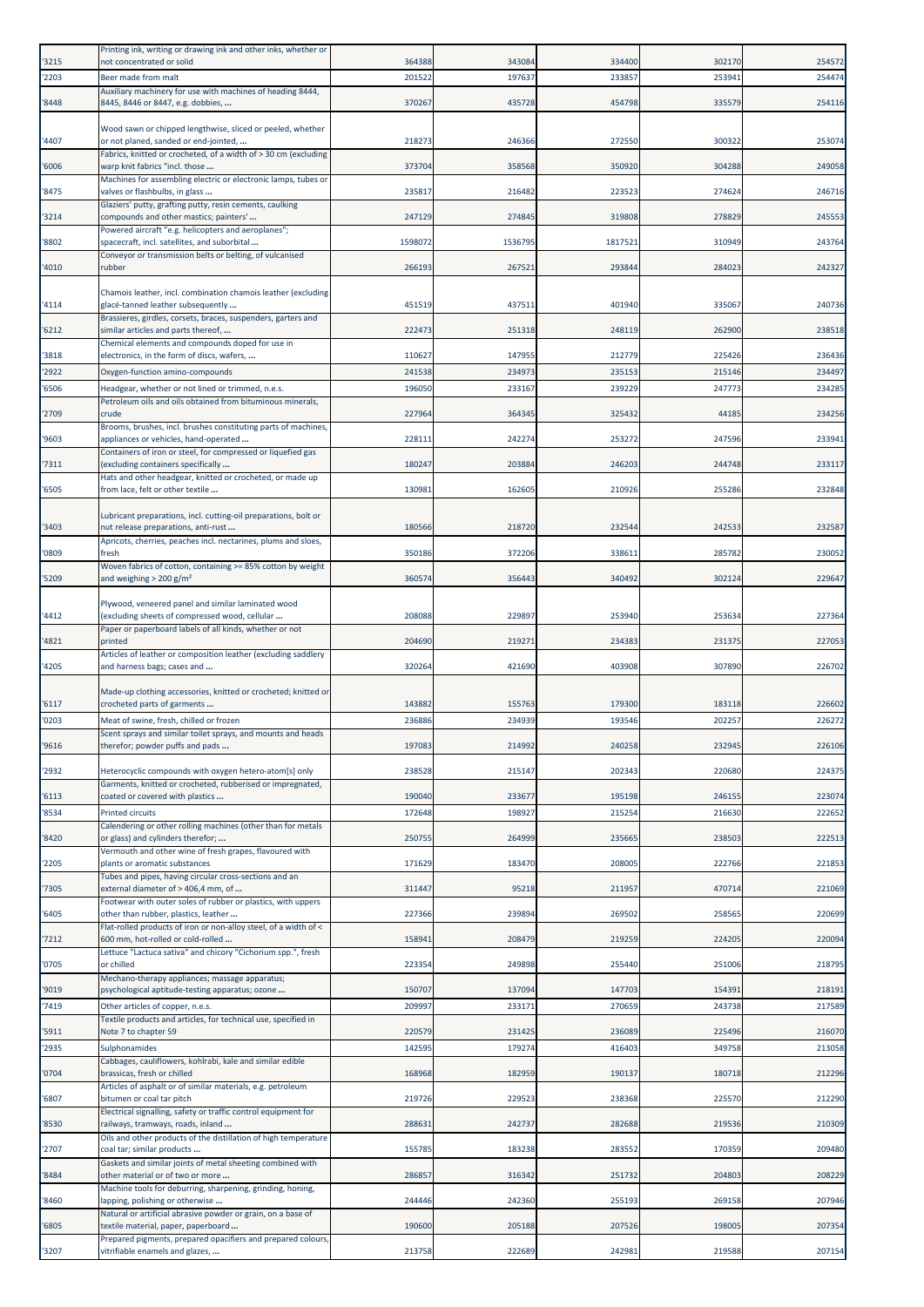| '6108 | Women's or girls' slips, petticoats, briefs, panties,<br>nightdresses, pyjamas, négligés, bathrobes,      | 192333 | 208106 | 218838 | 218393 | 206704 |
|-------|-----------------------------------------------------------------------------------------------------------|--------|--------|--------|--------|--------|
| '2206 | Cider, perry, mead and other fermented beverages and<br>mixtures of fermented beverages and non-alcoholic | 81758  | 82836  | 112809 | 118838 | 206619 |
| '4303 | Articles of apparel, clothing accessories and other furskin<br>articles (excluding gloves made            | 356625 | 416517 | 389131 | 308748 | 204274 |
| '3302 | Mixtures of odoriferous substances and mixtures, incl.<br>alcoholic solutions, based on one or            | 154749 | 182759 | 205986 | 201471 | 203984 |
| '0404 | Whey, whether or not concentrated or containing added<br>sugar or other sweetening matter; products       | 12564  | 190726 | 166489 | 187748 | 203883 |
| '8202 | Handsaws, with working parts of base metal (excluding power<br>operated saws); blades for saws            | 187954 | 212280 | 233301 | 225100 | 203338 |
| '8402 | Steam or other vapour generating boilers (excluding central<br>heating hot water boilers capable          | 300932 | 261552 | 275271 | 214008 | 202120 |
| '4707 | Recovered "waste and scrap" paper or paperboard (excluding<br>paper wool)                                 | 301191 | 350734 | 310063 | 205455 | 202117 |
| '7224 | Steel, alloy, other than stainless, in ingots or other primary<br>forms, semi-finished products           | 203315 | 280739 | 343431 | 270703 | 201557 |
|       | Refractory bricks, blocks, tiles and similar refractory ceramic                                           |        |        |        |        |        |
| '6902 | constructional goods (excluding<br>Plates, sheets, strip, rods and profile shapes, of vulcanised          | 18399  | 183865 | 229609 | 209326 | 200974 |
| '4008 | rubber (excluding hard rubber)<br>Sugar confectionery not containing cocoa, incl. white                   | 235201 | 237052 | 235676 | 227468 | 198379 |
| '1704 | chocolate                                                                                                 | 195595 | 196696 | 203413 | 202713 | 197402 |
| '3204 | Synthetic organic colouring matter, whether or not chemically<br>defined; preparations based on           | 215653 | 239328 | 253489 | 242649 | 197126 |
| '4806 | Vegetable parchment, greaseproof papers, tracing papers and<br>glassine and other glazed transparent      | 224705 | 233677 | 259051 | 211242 | 196382 |
| '4104 | Tanned or crust hides and skins of bovine "incl. buffalo" or<br>equine animals, without hair on,          | 34531  | 388470 | 360390 | 292542 | 196364 |
| '3005 | Wadding, gauze, bandages and the like, e.g. dressings,<br>adhesive plasters, poultices, impregnated       | 108133 | 115409 | 123427 | 130580 | 196282 |
| '8508 | Vacuum cleaners, incl. dry cleaners and wet vacuum cleaners                                               | 155149 | 128332 | 151957 | 187179 | 193230 |
| '7320 | Springs and leaves for springs, of iron or steel (excluding clock<br>and watch springs, springs           | 192728 | 213781 | 230527 | 212639 | 192764 |
| '2928 | Organic derivatives of hydrazine or of hydroxylamine                                                      | 89008  | 117496 | 117964 | 116534 | 191691 |
| '3809 | Finishing agents, dye carriers to accelerate the dyeing or fixing<br>of dyestuffs and other products      | 222536 | 239760 | 245404 | 221368 | 190730 |
| '7209 | Flat-rolled products of iron or non-alloy steel, of a width of >=<br>600 mm, cold-rolled "cold-reduced",  | 400587 | 480051 | 446608 | 306360 | 189704 |
|       | Monofilament of which any cross-sectional dimension > 1                                                   |        |        |        |        |        |
| '3916 | mm, rods, sticks and profile shapes,                                                                      | 168463 | 184723 | 190982 | 195675 | 189258 |
| '7227 | Bars and rods of alloy steel other than stainless, hot-rolled, in<br>irregularly wound coils              | 138154 | 218980 | 241634 | 206930 | 188590 |
| '5107 | Yarn of combed wool (excluding that put up for retail sale)                                               | 233489 | 246787 | 279419 | 241391 | 185578 |
| '3105 | Mineral or chemical fertilisers containing two or three of the<br>fertilising elements nitrogen,          | 197838 | 192350 | 194832 | 196649 | 184325 |
| '8445 | Machines for preparing textile fibres; spinning, doubling or<br>twisting machines and other machinery     | 401494 | 438270 | 426703 | 337097 | 184113 |
| '7322 | Radiators for central heating, non-electrically heated, and<br>parts thereof, of iron or steel;           | 187601 | 213819 | 235455 | 206027 | 182782 |
| '1901 | Malt extract; food preparations of flour, groats, meal, starch<br>or malt extract, not containing         | 137767 | 147895 | 161437 | 168394 | 180666 |
| 7221  | Bars and rods of stainless steel, hot-rolled, in irregularly<br>wound coils                               | 19035: | 245958 | 257034 | 239261 | 179441 |
| '5408 | Woven fabrics of artificial filament yarn, incl. monofilament of<br>>= 67 decitex and a maximum           | 300880 | 310392 | 304001 | 271288 | 176985 |
| '6302 | Bedlinen, table linen, toilet linen and kitchen linen of all types<br>of textile materials (excluding     | 253043 | 255488 | 267174 | 228317 | 175985 |
| '7315 | Chain and parts thereof, or iron or steel (excluding watch<br>chains, necklace chains and the             | 183833 | 195260 | 206990 | 201119 | 175316 |
| '9508 | Roundabouts, swings, shooting galleries and other fairground<br>amusements; travelling circuses           | 245509 | 271724 | 267558 | 241931 | 175079 |
| 7312  | Stranded wire, ropes, cables, plaited bands, slings and the<br>like, of iron or steel (excluding          | 216104 | 232720 | 258878 | 206669 | 173927 |
| '8463 | Machine tools for working metal, sintered metal carbides or<br>cermets, without removing material         | 253329 | 276083 | 323044 | 277624 | 172234 |
| '7202 | Ferro-alloys                                                                                              | 78463  | 162018 | 189174 | 171056 | 171740 |
| '7103 | Precious stones and semi-precious stones, whether or not<br>worked or graded, but not strung,             | 112043 | 163112 | 249489 | 364042 | 171158 |
| '3922 | Baths, shower-baths, sinks, washbasins, bidets, lavatory pans,<br>seats and covers, flushing cisterns     | 153317 | 161289 | 180004 | 177963 | 169604 |
| '3206 | Inorganic or mineral colouring matter, n.e.s.; preparations<br>based on inorganic or mineral colouring    | 142459 | 175082 | 186533 | 173198 | 169219 |
| '9014 | Direction finding compasses; other navigational instruments<br>and appliances (excluding radio            | 195417 | 143574 | 144564 | 182208 | 169084 |
| '9001 | Optical fibres and optical fibre bundles; optical fibre cables<br>(excluding made up of individually      | 131793 | 148063 | 164625 | 180257 | 166407 |
| '5516 | Woven fabrics of artificial staple fibres                                                                 | 223473 | 226291 | 259529 | 239069 | 162572 |
| '3913 | Natural polymers, e.g. alginic acid, and modified natural<br>polymers, e.g. hardened proteins,            | 107692 | 110295 | 122981 | 151951 | 162531 |
| '8546 | Electrical insulators of any material (excluding insulating<br>fittings)                                  | 193143 | 181062 | 166611 | 153184 | 162219 |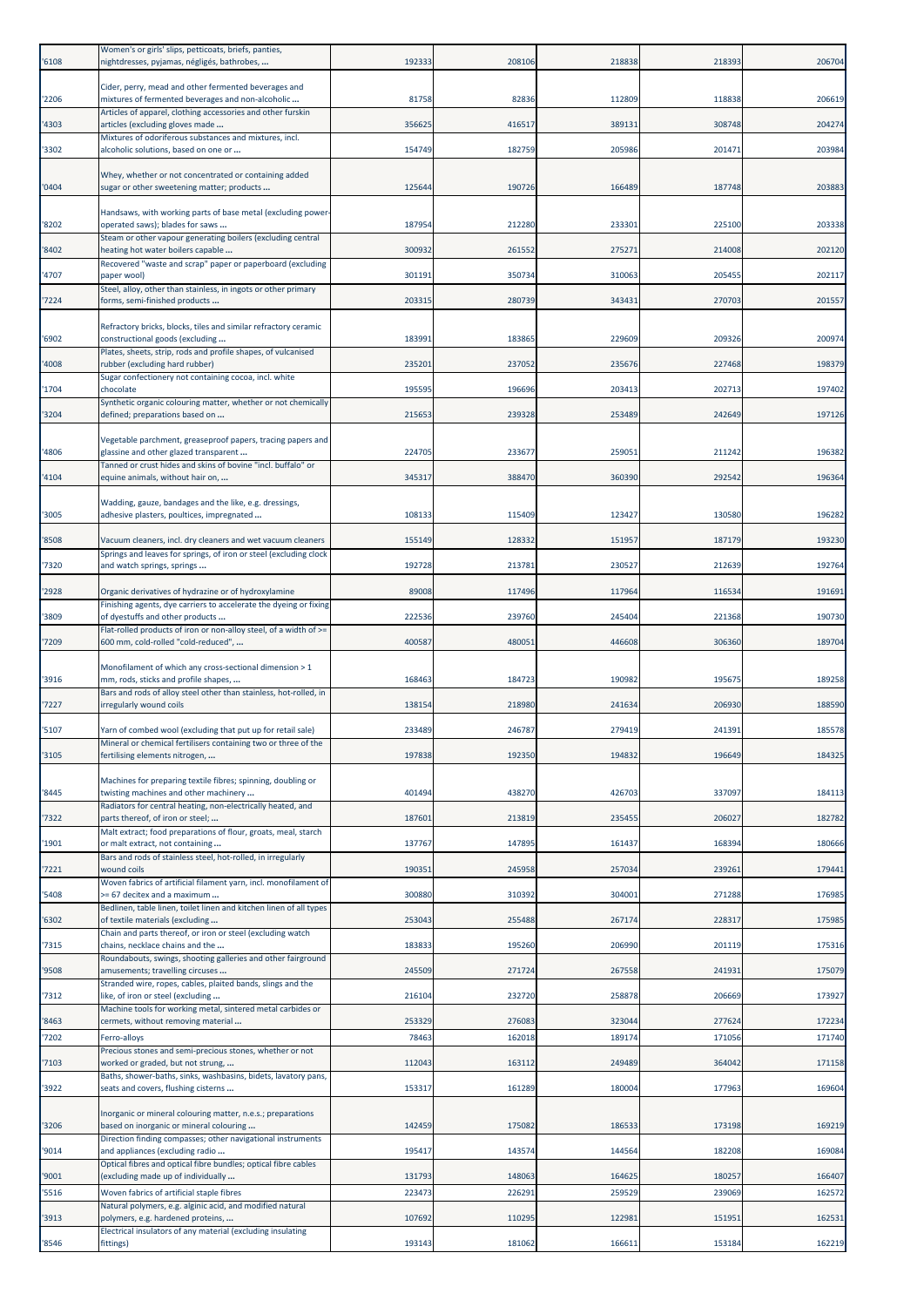| '8486          | Machines and apparatus of a kind used solely or principally<br>for the manufacture of semiconductor                         | 221751          | 129035           | 156634           | 132613           | 161015           |
|----------------|-----------------------------------------------------------------------------------------------------------------------------|-----------------|------------------|------------------|------------------|------------------|
| '9402          | Medical, surgical, dental or veterinary furniture, e.g.<br>operating tables, examination tables,                            | 142216          | 145116           | 151560           | 160207           | 160894           |
|                | Warp knit fabrics "incl. those made on galloon knitting                                                                     |                 |                  |                  |                  |                  |
| '6005          | machines", of a width of > 30 cm (excluding                                                                                 | 152574          | 161625           | 150642           | 145039           | 160319           |
| '0302          | Fish, fresh or chilled (excluding fish fillets and other fish meat<br>of heading 0304)                                      | 162235          | 158903           | 164068           | 165435           | 159967           |
| '3301          | Essential oils, whether or not terpeneless, incl. concretes and<br>absolutes; resinoids; extracted                          | 137498          | 161857           | 195026           | 182862           | 159493           |
| '3905          | Polymers of vinyl acetate or of other vinyl esters, in primary<br>forms; other vinyl polymers,                              | 141705          | 149918           | 166176           | 162170           | 158102           |
| '8447          | Knitting machines, stitch-bonding machines and machines for<br>making gimped yarn, tulle, lace,                             | 214758          | 220572           | 261787           | 199976           | 157342           |
|                | Machine tools for planing, shaping, slotting, broaching, gear                                                               |                 |                  |                  |                  |                  |
| '8461          | cutting, gear grinding or gear<br>Leather further prepared after tanning or crusting "incl.                                 | 168551          | 186971           | 204721           | 191860           | 156026           |
| '4113          | parchment-dressed leather", of goats                                                                                        | 21095           | 212100           | 229754           | 195965           | 155851           |
| '0807          | Melons, incl. watermelons, and papaws (papayas), fresh<br>Carrots, turnips, salad beetroot, salsify, celeriac, radishes and | 119192          | 113130           | 164473           | 133423           | 155636           |
| '0706          | similar edible roots, fresh                                                                                                 | 120554          | 120278           | 157868           | 150520           | 155514           |
| '2803          | Carbon "carbon blacks and other forms of carbon", n.e.s.                                                                    | 111289          | 158951           | 204504           | 184810           | 154688           |
| '7602          | Waste and scrap, of aluminium (excluding slags, scale and the<br>like from iron and steel production,                       | 151073          | 195145           | 210915           | 175865           | 154450           |
| '2915          | Saturated acyclic monocarboxylic acids and their anhydrides,<br>halides, peroxides and peroxyacids;                         | 126338          | 142742           | 157516           | 150452           | 154019           |
| '1904          | Prepared foods obtained by the swelling or roasting of cereals<br>or cereal products, e.g. corn                             | 183447          | 200921           | 190871           | 176525           | 153035           |
| '8437          | Machines for cleaning, sorting or grading seed, grain or dried<br>leguminous vegetables; machinery                          | 195024          | 206641           | 196190           | 186673           | 152818           |
|                | Electric filament or discharge lamps, incl. sealed beam lamp                                                                |                 |                  |                  |                  |                  |
| '8539          | units and ultraviolet or infra-red<br>Fixed vegetable fats and oils, incl. jojoba oil, and their                            | 159397          | 178017           | 184362           | 180257           | 152663           |
| '1515          | fractions, whether or not refined,<br>Light-vessels, fire-floats, dredgers, floating cranes, and other                      | 167348          | 162121           | 162789           | 149093           | 150916           |
| '8905          | vessels the navigability of<br>Yarn of synthetic staple fibres (excluding sewing thread and                                 | 91745           | 79410            | 11744            | 31394            | 150764           |
| '5509          | yarn put up for retail sale)                                                                                                | 203125          | 198923           | 199869           | 177993           | 150190           |
| '7207          | Semi-finished products of iron or non-alloy steel                                                                           | 110788          | 195337           | 276584           | 248689           | 149120           |
| '2523<br>'1101 | Cement, incl. cement clinkers, whether or not coloured<br>Wheat or meslin flour                                             | 135437<br>93152 | 142202<br>106565 | 165449<br>126120 | 153159<br>144229 | 148853<br>148169 |
| '2711          | Petroleum gas and other gaseous hydrocarbons                                                                                | 182705          | 195028           | 237262           | 242943           | 148134           |
| '1214          | Swedes, mangolds, fodder roots, hay, alfalfa, clover, sainfoin,<br>forage kale, lupines, vetches                            | 104455          | 81392            | 107617           | 144501           | 147928           |
| '6112          | Track-suits, ski-suits and swimwear, knitted or crocheted                                                                   | 131415          | 144134           | 146183           | 171615           | 147897           |
|                | Electromagnets (excluding magnets for medical use);                                                                         |                 |                  |                  |                  |                  |
| '8505          | permanent magnets and articles intended<br>Narrow woven fabrics of textile materials, with a width of <=                    | 143485          | 157073           | 180422           | 165369           | 147466           |
| '5806          | 30 cm (excluding labels, badges<br>Other sugars, incl. chemically pure lactose, maltose, glucose                            | 139285          | 152085           | 172801           | 166030           | 145407           |
| '1702          | and fructose, in solid form;<br>Wood, incl. strips and friezes for parquet flooring, not                                    | 147269          | 171656           | 162911           | 148784           | 145220           |
| '4409          | assembled, continuously shaped "tongued,<br>Paintings, e.g. oil paintings, watercolours and pastels, and                    | 145673          | 145981           | 163359           | 163895           | 144943           |
| '9701          | drawings executed entirely by                                                                                               | 187052          | 172475           | 211021           | 217901           | 143944           |
|                | Hydrometers, areometers and similar floating instruments,                                                                   |                 |                  |                  |                  |                  |
| '9025<br>'0202 | thermometers, pyrometers, barometers,<br>Meat of bovine animals, frozen                                                     | 96160<br>162535 | 116970<br>197495 | 134901<br>197609 | 134433<br>157185 | 143244<br>142818 |
|                | Diamonds, whether or not worked, but not mounted or set                                                                     |                 |                  |                  |                  |                  |
| '7102          | (excluding unmounted stones for pick-up<br>Palm oil and its fractions, whether or not refined (excluding                    | 150489          | 183495           | 164665           | 160239           | 142091           |
| '1511          | chemically modified)                                                                                                        | 98725           | 129265           | 139700           | 121276           | 142017           |
| '0604          | Foliage, branches and other parts of plants, without flowers<br>or flower buds, and grasses, mosses                         | 89668           | 106969           | 129465           | 135098           | 141824           |
| '0702          | Tomatoes, fresh or chilled                                                                                                  | 192053          | 157491           | 170190           | 142416           | 141405           |
| '5007          | Woven fabrics of silk or of silk waste                                                                                      | 230860          | 214218           | 227542           | 222704           | 141276           |
| '8406          | Steam turbines and other vapour turbines; parts thereof<br>Hand tools, incl. glaziers' diamonds, of base metal, n.e.s.;     | 307083          | 237901           | 251777           | 183437           | 140561           |
| '8205          | blowlamps and the like; vices,                                                                                              | 157292          | 170556           | 180047           | 168332           | 137801           |
| '8446          | Weaving machines "looms"<br>Video game consoles and machines, articles for funfair, table                                   | 170747          | 200699           | 190975           | 118117           | 137644           |
| '9504          | or parlour games, incl. pintables,                                                                                          | 125746          | 113104           | 157048           | 123246           | 137334           |
| '9029          | Revolution counters, production counters, taximeters,<br>milometers, pedometers and the like (excluding                     | 149480          | 123898           | 119743           | 92772            | 136912           |
| '3821          | Prepared culture media for the development or maintenance<br>of micro-organisms "incl. viruses                              | 61204           | 67988            | 83942            | 85646            | 136596           |
|                | Animal or vegetable fertilisers, whether or not mixed together                                                              | 123330          |                  | 128040           | 122723           |                  |
| '3101          | or chemically treated; fertilisers<br>Women's or girls' overcoats, car coats, capes, cloaks, anoraks,                       |                 | 125302           |                  |                  | 135961           |
| '6102          | incl. ski jackets, windcheaters,<br>Electrical capacitors, fixed, variable or adjustable "pre-set";                         | 126240          | 130684           | 138933           | 158856           | 135801           |
| '8532          | parts thereof<br>Men's or boys' underpants, briefs, nightshirts, pyjamas,                                                   | 141659          | 155782           | 161797           | 143861           | 135665           |
| '6107          | bathrobes, dressing gowns and similar                                                                                       | 128683          | 137072           | 144610           | 144039           | 135444           |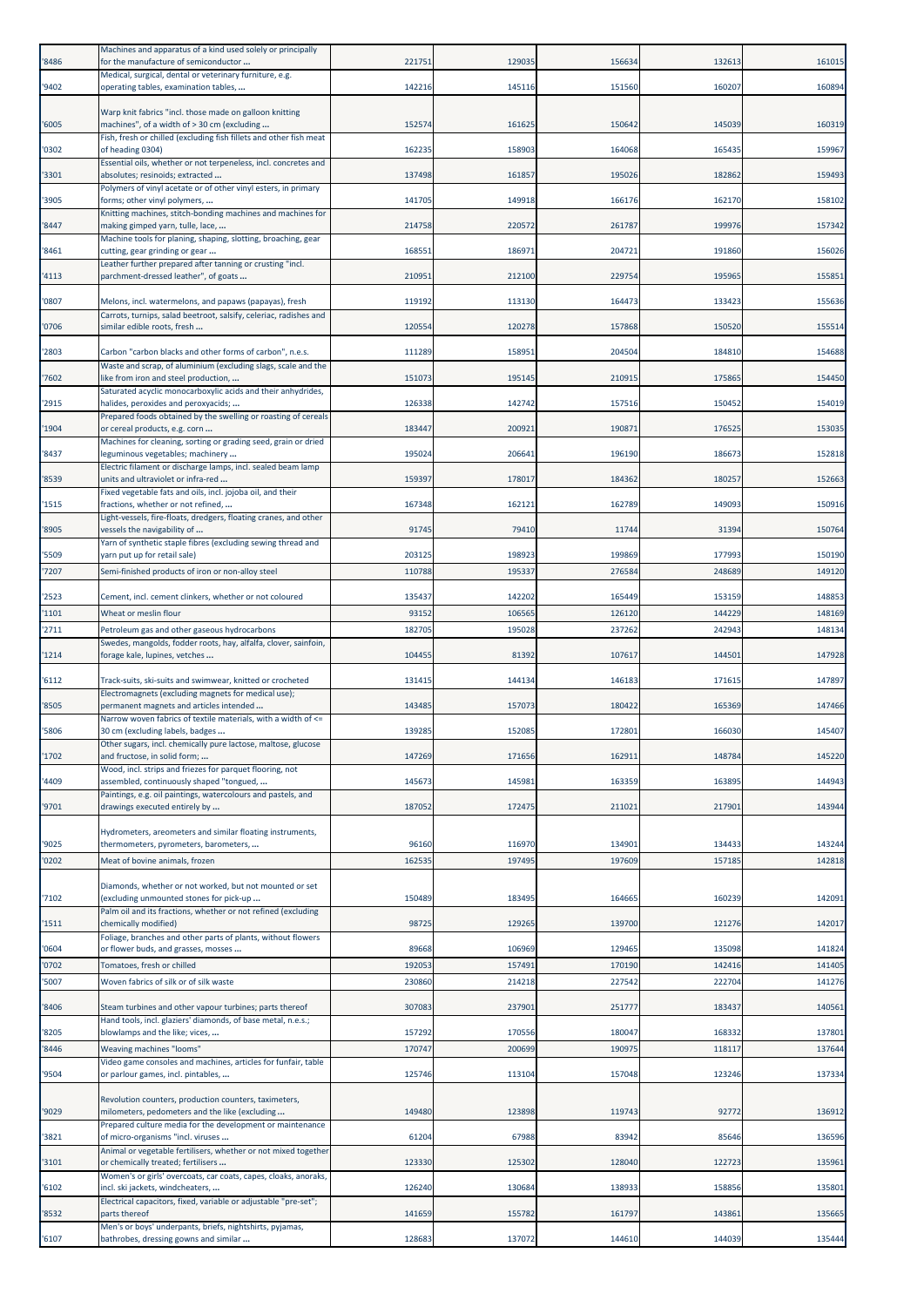| '3212          | Pigments, incl. metallic powders and flakes, dispersed in non-<br>aqueous media, in liquid or paste                   | 107961          | 126301           | 147454           | 142317           | 133644           |
|----------------|-----------------------------------------------------------------------------------------------------------------------|-----------------|------------------|------------------|------------------|------------------|
|                | Bars, rods, profiles and wire, of nickel (excluding electrically                                                      |                 |                  |                  |                  |                  |
| '7505          | insulated products)                                                                                                   | 82474           | 110223           | 112617           | 171918           | 133045<br>131535 |
| '2921<br>'5309 | Amine-function compounds<br>Woven fabrics of flax                                                                     | 11771<br>15625  | 148957<br>152563 | 136048<br>172959 | 139385<br>172197 | 131479           |
| '2902          | Cyclic hydrocarbons                                                                                                   | 204865          | 211014           | 283265           | 192604           | 130048           |
| '3001          | Dried glands and other organs for organo-therapeutic uses,<br>whether or not powdered; extracts                       | 71709           | 78716            | 92956            | 132217           | 129630           |
|                | Newspapers, journals and periodicals, whether or not                                                                  |                 |                  |                  |                  |                  |
| '4902          | illustrated or containing advertising<br>Wire, rods, tubes, plates, electrodes and similar products, of               | 222718          | 188830           | 213042           | 167836           | 128273           |
| '8311          | base metal or of metal carbides,<br>Articles of stone or of other mineral substances, incl. carbon                    | 104673          | 112726           | 145133           | 150309           | 12626            |
| '6815          | fibres, articles of carbon fibres                                                                                     | 88207           | 111587           | 128207           | 149412           | 126255           |
| '8423          | Weighing machinery, incl. weight-operated counting or<br>checking machines (excluding balances                        | 103275          | 124085           | 144242           | 134704           | 126160           |
|                | Bombs, grenades, torpedos, mines, missiles, cartridges and                                                            |                 |                  |                  |                  |                  |
| '9306          | other ammunition and projectiles<br>Provitamins and vitamins, natural or reproduced by synthesis,                     | 148604          | 163634           | 145439           | 123695           | 126108           |
| '2936          | incl. natural concentrates, derivatives<br>Woven pile fabrics and chenille fabrics (excluding terry                   | 71299           | 110217           | 87779            | 124959           | 125307           |
| '5801          | towelling and similar woven terry                                                                                     | 137408          | 140103           | 161635           | 152362           | 124443           |
| '5205          | Cotton yarn other than sewing thread, containing >= 85%<br>cotton by weight (excluding that put                       | 168014          | 172446           | 176726           | 154383           | 123974           |
| '4411          | Fibreboard of wood or other ligneous materials, whether or<br>not agglomerated with resins or                         | 122669          | 122855           | 142963           | 91641            | 122945           |
|                | Packing cases, boxes, crates, drums and similar packings, of                                                          |                 |                  |                  |                  |                  |
| '4415          | wood; cable-drums of wood; pallets,<br>Titanium and articles thereof, n.e.s.; titanium waste and scrap                | 106114          | 122139           | 138559           | 133864           | 122214           |
| '8108          | (excluding ash and residues                                                                                           | 113031          | 103171           | 127430           | 146552           | 121806           |
| '3505          | Dextrins and other modified starches, e.g. pregelatinised or<br>esterified starches; glues based                      | 103475          | 109579           | 126373           | 115673           | 121142           |
| '9606          | Buttons, press-fasteners, snap-fasteners and press studs,<br>button moulds and other parts of                         | 141326          | 141524           | 154274           | 153437           | 120823           |
|                | Sheets for veneering, incl. those obtained by slicing laminated                                                       |                 |                  |                  |                  |                  |
| '4408          | wood, for plywood or for other<br>Ball-point pens; felt tipped and other porous-tipped pens and                       | 98050           | 119961           | 151769           | 183001           | 119329           |
| '9608          | markers; fountain pens, stylograph<br>Men's or boys' overcoats, car coats, capes, cloaks, anoraks,                    | 115989          | 122017           | 127581           | 126836           | 118793           |
| '6101          | incl. ski jackets, windcheaters,                                                                                      | 84297           | 98679            | 95662            | 133030           | 118751           |
| '3814          | Organic composite solvents and thinners, n.e.s.; prepared<br>paint or varnish removers (excluding                     | 110402          | 112828           | 117328           | 122689           | 118414           |
| '0307          | Molluscs, fit for human consumption, even smoked, whether<br>in shell or not, live, fresh, chilled,                   | 136208          | 154527           | 163349           | 129377           | 117383           |
|                | Vegetable alkaloids, natural or reproduced by synthesis, and                                                          |                 |                  |                  |                  |                  |
| '2939<br>'2930 | their salts, ethers, esters and<br>Organo-sulphur compounds                                                           | 94507<br>139871 | 108661<br>127788 | 111308<br>128162 | 107608<br>118418 | 117184<br>116335 |
|                |                                                                                                                       |                 |                  |                  |                  |                  |
| '5106          | Carded wool yarn (excluding that put up for retail sale)<br>Yeasts, active or inactive; other dead single-cell micro- | 160279          | 167778           | 165901           | 151986           | 116133           |
| '2102          | organisms, prepared baking powders<br>Babies' garments and clothing accessories, knitted or                           | 87035           | 91943            | 97809            | 93202            | 116016           |
| '6111          | crocheted (excluding hats)                                                                                            | 98218           | 98205            | 154270           | 117086           | 114827           |
| '7229          | Wire of alloy steel other than stainless, in coils (excluding bars<br>and rods)                                       | 116716          | 135641           | 153791           | 135520           | 114268           |
| '6309          | Worn clothing and clothing accessories, blankets and<br>travelling rugs, household linen and articles                 | 118780          | 135919           | 137950           | 131734           | 113640           |
|                | Dried apricots, prunes, apples, peaches, pears, papaws                                                                |                 |                  |                  |                  |                  |
| '0813          | 'papayas", tamarinds and other edible<br>Woven fabrics containing predominantly, but < 85% synthetic                  | 78484           | 72570            | 66658            | 87437            | 113527           |
| '5515          | staple fibres by weight, other                                                                                        | 13311           | 128097           | 147064           | 142949           | 113461           |
| '5211          | Woven fabrics of cotton, containing predominantly, but < 85%<br>cotton by weight, mixed principally                   | 162523          | 163182           | 158096           | 148438           | 113100           |
| '9607          | Slide fasteners and parts thereof<br>Float glass and surface ground or polished glass, in sheets,                     | 126680          | 135207           | 153246           | 147220           | 112996           |
| '7005          | whether or not having an absorbent,                                                                                   | 81026           | 93160            | 132585           | 112801           | 112617           |
| '7901          | Unwrought zinc:                                                                                                       | 5978            | 91045            | 109236           | 129631           | 112039           |
| '7009          | Glass mirrors, whether or not framed, incl. rear-view mirrors<br>(excluding optical mirrors, optically                | 118845          | 118228           | 135302           | 132715           | 111879           |
| '9024          | Machines and appliances for testing the hardness, strength,<br>compressibility, elasticity or                         | 124912          | 127583           | 145474           | 141960           | 111730           |
|                | Sanitary ware, and parts thereof, of iron or steel (excluding                                                         |                 |                  |                  |                  |                  |
| '7324          | cans, boxes and similar containers<br>Woven fabrics containing predominantly, but < 85% synthetic                     | 11385           | 120435           | 126756           | 117459           | 111423           |
| '5514          | staple fibres by weight, mixed<br>Registers, account books, notebooks, order books, receipt                           | 114095          | 129528           | 130587           | 118072           | 111338           |
| '4820          | books, letter pads, memorandum pads,                                                                                  | 170382          | 172595           | 188790           | 173603           | 110678           |
| '3405          | Shoe polish, furniture wax and floor waxes, polishes and<br>creams for coachwork, glass or metal,                     | 66705           | 74145            | 72298            | 88065            | 109946           |
| '7225          | Flat-rolled products of alloy steel other than stainless, of a<br>width of >= 600 mm, hot-rolled                      | 105241          | 143237           | 159732           | 140606           | 109891           |
|                | Insulating fittings for electrical machines, appliances or                                                            |                 |                  |                  |                  |                  |
| '8547          | equipment, being fittings wholly<br>Flours and meals of oil seeds or oleaginous fruits (excluding                     | 87090           | 101206           | 110136           | 131606           | 108713           |
| '1208          | mustard)<br>Wool and fine or coarse animal hair, carded or combed, incl.                                              | 88077           | 104694           | 123184           | 110219           | 108453           |
| '5105          | combed wool in fragments<br>Waterproof footwear with outer soles and uppers of rubber                                 | 157642          | 171323           | 200705           | 182627           | 107439           |
| '6401          | or of plastics, the uppers of which                                                                                   | 118001          | 124524           | 136061           | 115181           | 107001           |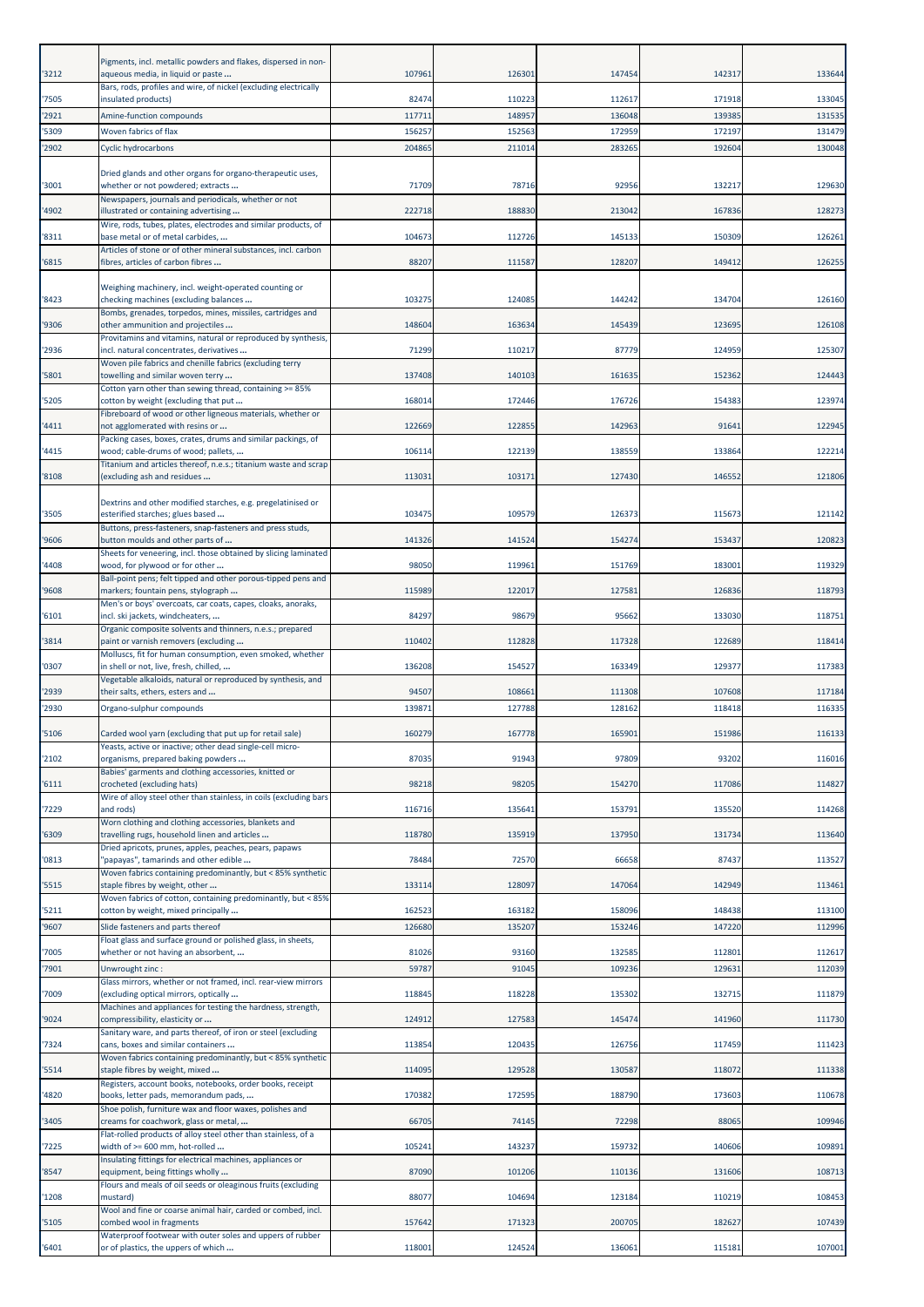| '6106 | Women's or girls' blouses, shirts and shirt-blouses, knitted or<br>crocheted (excluding T-shirts             | 136749 | 162654          | 150871           | 142862           | 106944         |
|-------|--------------------------------------------------------------------------------------------------------------|--------|-----------------|------------------|------------------|----------------|
| '1517 | Margarine, other edible mixtures or preparations of animal or<br>vegetable fats or oils and edible           | 82535  | 86723           | 99947            | 102644           | 106409         |
|       |                                                                                                              |        |                 |                  |                  |                |
| '8472 | Office machines, e.g. hectograph or stencil duplicating<br>machines, addressing machines, automatic          | 112935 | 108914          | 109546           | 141782           | 105831         |
|       | Synthetic organic tanning substances; inorganic tanning                                                      |        |                 |                  |                  |                |
| '3202 | substances; tanning preparations, whether                                                                    | 154136 | 166033          | 154065           | 137433           | 104608         |
| '2916 | Unsaturated acyclic monocarboxylic acids, cyclic<br>monocarboxylic acids, their anhydrides, halides,         | 84037  | 89140           | 93682            | 91719            | 104533         |
| '7415 | Nails, tacks, drawing pins, staples and similar articles, of<br>copper or with shafts of iron                | 90305  | 106650          | 126445           | 109495           | 104394         |
|       |                                                                                                              |        |                 |                  |                  |                |
| '2931 | Separate chemically defined organo-inorganic compounds<br>(excluding organo-sulphur compounds                | 139542 | 103651          | 111098           | 112914           | 103794         |
| '7020 | Articles of glass, n.e.s.                                                                                    | 13802  | 143454          | 109517           | 104902           | 101488         |
| '8434 | Milking machines and dairy machinery (excluding refrigerating<br>or heat treatment equipment,                | 91814  | 113134          | 131797           | 135187           | 100863         |
| '3910 | Silicones in primary forms                                                                                   | 110229 | 110464          | 108298           | 113397           | 100798         |
| '9703 | Original sculptures and statuary, in any material                                                            | 131839 | 143738          | 161838           | 152895           | 100703         |
| '9033 | Parts and accessories for machines, appliances, instruments<br>or other apparatus in chapter 90,             | 102337 | 89115           | 102023           | 88315            | 100051         |
|       | Ketones and quinones, whether or not with other oxygen                                                       |        |                 |                  |                  |                |
| '2914 | function, and their halogenated, sulphonated,                                                                | 79142  | 92136           | 104507           | 107835           | 99774          |
| '0206 | Edible offal of bovine animals, swine, sheep, goats, horses,<br>asses, mules or hinnies, fresh,              | 86813  | 100785          | 87389            | 82094            | 99698          |
|       |                                                                                                              |        |                 |                  |                  |                |
| '3911 | Petroleum resins, coumarone-indene resins, polyterpenes,<br>polysulphides, polysulphones and other           | 86158  | 89359           | 85462            | 86103            | 98714          |
| '2004 | Vegetables prepared or preserved otherwise than by vinegar<br>or acetic acid, frozen (excluding              | 41214  | 62125           | 72370            | 81261            | 98161          |
| '1103 | Cereal groats, meal and pellets                                                                              | 87172  | 91430           | 105510           | 93768            | 97795          |
| '8208 | Knives and cutting blades, of base metal, for machines or for<br>mechanical appliances                       | 82474  | 95209           | 109706           | 110453           | 97244          |
|       | Cut flowers and flower buds of a kind suitable for bouquets or                                               |        |                 |                  |                  |                |
| '0603 | for ornamental purposes, fresh,                                                                              | 93366  | 98239<br>123268 | 108425<br>118852 | 103101<br>148945 | 96748<br>95576 |
| '4421 | Other articles of wood, n.e.s.<br>Coke and semi-coke of coal, of lignite or of peat, whether or              | 135005 |                 |                  |                  |                |
| '2704 | not agglomerated; retort carbon<br>Colouring matter of vegetable or animal origin, incl. dye                 | 94945  | 106619          | 131657           | 110702           | 95537          |
| '3203 | extracts (excluding animal black),                                                                           | 56379  | 64995           | 75379            | 81054            | 95204          |
| '0710 | Vegetables, uncooked or cooked by steaming or boiling in<br>water, frozen                                    | 71883  | 86042           | 88442            | 91329            | 95179          |
| '2712 | Petroleum jelly, paraffin wax, micro- crystalline petroleum<br>wax, slack wax, ozokerite, lignite            | 86501  | 88119           | 94413            | 78235            | 94729          |
|       | Parts and accessories for weapons and the like of heading                                                    |        |                 |                  |                  |                |
| '9305 | 9301 to 9304, n.e.s.<br>Acyclic alcohols and their halogenated, sulphonated, nitrated                        | 95561  | 92850           | 104649           | 100836           | 94676          |
| '2905 | or nitrosated derivatives                                                                                    | 76659  | 107021          | 119165           | 108206           | 94324          |
| '7907 | Articles of zinc, n.e.s.<br>Mineral or chemical nitrogenous fertilisers (excluding those ir                  | 85823  | 97451           | 109638           | 104497           | 93467          |
| '3102 | pellet or similar forms, or                                                                                  | 77444  | 93586           | 106171           | 93445            | 93213          |
| '9113 | Watch straps, watch bands and watch bracelets, and parts<br>thereof, n.e.s.                                  | 160802 | 128388          | 139312           | 123721           | 93078          |
| '6306 | Tarpaulins, awnings and sunblinds; tents; sails for boats,<br>sailboards or landcraft; camping               | 85005  | 86510           | 92774            | 95501            | 91569          |
|       | Flours, meals and pellets, of meat or meat offal, of fish or of                                              |        |                 |                  |                  |                |
| '2301 | crustaceans, molluscs or other                                                                               | 71114  | 94831           | 106310           | 98971            | 91086          |
| '8702 | Motor vehicles for the transport of >= 10 persons, incl. driver                                              | 70429  | 69260           | 67975            | 109352           | 89291          |
| '8545 | Carbon electrodes, carbon brushes, lamp carbons, battery<br>carbons and other articles of graphite           | 43679  | 53179           | 75674            | 110260           | 87832          |
| '7302 | Railway or tramway track construction material of iron or<br>steel, the following : rails, check-rails       | 65234  | 47738           | 26406            | 57183            | 87343          |
|       | Modelling pastes, incl. those put up for children's                                                          |        |                 |                  |                  |                |
| '3407 | amusement; preparations known as "dental<br>Onions, shallots, garlic, leeks and other alliaceous vegetables, | 4355   | 59414           | 95738            | 91727            | 86571          |
| '0703 | fresh or chilled                                                                                             | 84808  | 84269           | 76421            | 75438            | 86480          |
| '7608 | Aluminium tubes and pipes (excluding hollow profiles)                                                        | 76381  | 95581           | 101995           | 97472            | 86288          |
| '0401 | Milk and cream, not concentrated nor containing added sugar<br>or other sweetening matter                    | 77629  | 102060          | 95539            | 81505            | 86276          |
|       | Machines for extruding, drawing, texturing or cutting man-                                                   |        |                 |                  |                  |                |
| '8444 | made textile materials<br>Articles of goldsmiths' or silversmiths' wares and parts                           | 62001  | 51757           | 65024            | 49617            | 84187          |
| '7114 | thereof, of precious metal or of metal<br>Pebbles, gravel, broken or crushed stone, for concrete             | 84708  | 105036          | 117657           | 114601           | 84017          |
| '2517 | aggregates, for road metalling or for                                                                        | 68619  | 70667           | 70633            | 88504            | 83993          |
| '6215 | Ties, bow ties and cravats of textile materials (excluding<br>knitted or crocheted)                          | 179739 | 164171          | 160733           | 143787           | 82608          |
|       | Animal or vegetable fats and oils and their fractions, boiled,                                               |        |                 |                  |                  |                |
| '1518 | oxidised, dehydrated, sulphurised,                                                                           | 40189  | 47221           | 42449            | 52243            | 82299          |
| '7402 | Copper, unrefined; copper anodes for electrolytic refining                                                   | 31689  | 54880           | 48213            | 60781            | 80985          |
| '6001 | Pile fabrics, incl. "long pile" fabrics and terry fabrics, knitted or<br>crocheted                           | 83161  | 95205           | 114541           | 100081           | 80780          |
|       | Woven fabrics containing >= 85% synthetic staple fibres by                                                   |        |                 |                  |                  |                |
| '5512 | weight                                                                                                       | 117712 | 120117          | 115247           | 94102            | 80637          |
| '3404 | Artificial waxes and prepared waxes                                                                          | 64682  | 75004           | 82266            | 87086            | 80424          |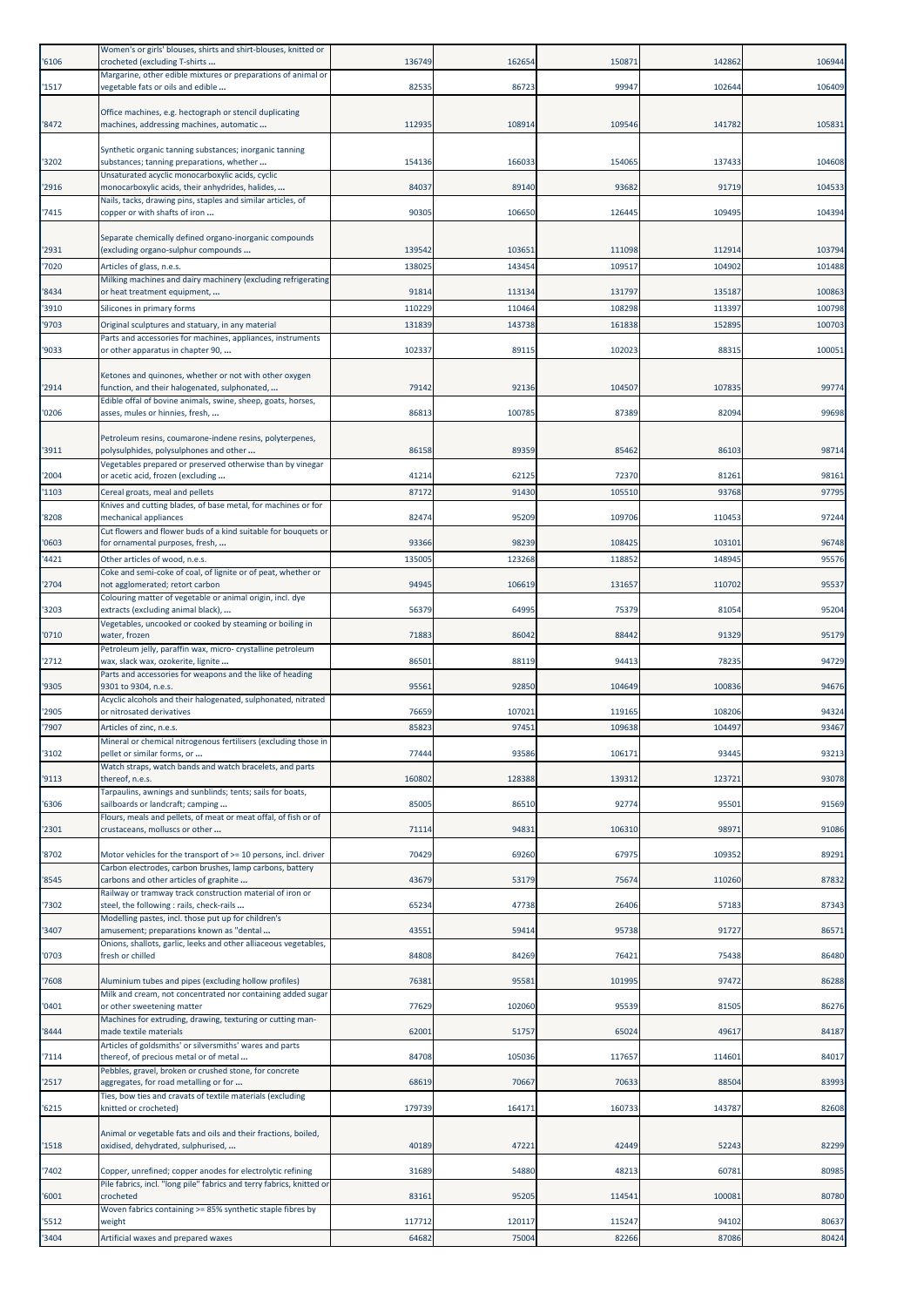| '8609          | Containers, incl. containers for the transport of fluids,<br>specially designed and equipped for              | 67413           | 86345           | 101935         | 85587          | 80099          |
|----------------|---------------------------------------------------------------------------------------------------------------|-----------------|-----------------|----------------|----------------|----------------|
| '5404          | Synthetic monofilament of >= 67 decitex and with a cross<br>sectional dimension of <= 1 mm; strip             | 82665           | 84835           | 96445          | 91236          | 79749          |
|                |                                                                                                               |                 |                 |                |                |                |
| '3503          | Gelatin, whether or not in square or rectangular sheets,<br>whether or not surface-worked or coloured,        | 63224           | 66817           | 73672          | 69876          | 79723          |
| '7507          | Tubes, pipes and tube or pipe fittings "e.g., couplings, elbows,<br>sleeves", of nickel                       | 40890           | 81055           | 95220          | 96182          | 79546          |
| '4201          | Saddlery and harness for any animal, incl. traces, leads, knee<br>pads, muzzles, saddle cloths,               | 71721           | 78053           | 80568          | 79222          | 79232          |
| '5108          | Carded or combed yarn of fine animal hair (excluding that of<br>wool or that put up for retail                | 77691           | 79142           | 102898         | 102084         | 79015          |
| '0405          | Butter, incl. dehydrated butter and ghee, and other fats and<br>oils derived from milk; dairy                 | 39923           | 49054           | 75763          | 74251          | 78551          |
| '6914          | Ceramic articles, n.e.s.                                                                                      | 61262           | 69795           | 77154          | 77125          | 77338          |
|                | Surveying, incl. photogrammetrical surveying, hydrographic,                                                   |                 |                 |                |                |                |
| '9015          | oceanographic, hydrological, meteorological<br>Extracts, essences and concentrates, of coffee, tea or maté    | 62572           | 68372           | 130939         | 95004          | 76491          |
| '2101          | and preparations with a basis of<br>Leather further prepared after tanning or crusting "incl.                 | 56499           | 75989           | 101398         | 85564          | 74750          |
| '4112          | parchment-dressed leather", of sheep                                                                          | 155810          | 146358          | 127738         | 124407         | 74685          |
|                | Railway or tramway maintenance or service vehicles, whether                                                   |                 |                 |                |                |                |
| '8604          | or not self-propelled, e.g., workshops,<br>Felt, whether or not impregnated, coated, covered or               | 52694           | 39766           | 66917          | 74270          | 74111          |
| '5602          | laminated, n.e.s.<br>Presses, crushers and similar machinery used in the                                      | 107037          | 103486          | 106567         | 90739          | 73790          |
| '8435          | manufacture of wine, cider, fruit juices                                                                      | 76410           | 84452           | 87352          | 85548          | 73607          |
| '8452          | Sewing machines (other than book-sewing machines of<br>heading 8440); furniture, bases and covers             | 97938           | 112547          | 120835         | 108032         | 73122          |
|                | Carpets and other textile floor coverings, tufted "needle                                                     |                 |                 |                |                |                |
| '5703          | punched", whether or not made up<br>Auxiliary plant for use with boilers of heading 8402 or 8403,             | 84367           | 94887           | 102776         | 88643          | 72998          |
| '8404          | e.g. economizers, superheaters,                                                                               | 106274          | 83126           | 96051          | 81110          | 72654          |
| '6809          | Articles of plaster or of compositions based on plaster<br>(excluding plaster bandages for straightening      | 63216           | 67131           | 81107          | 75791          | 72623          |
| '0811          | Fruit and nuts, uncooked or cooked by steaming or boiling in<br>water, frozen, whether or not                 | 58172           | 61388           | 79426          | 79009          | 72173          |
| '4101          | Raw hides and skins of bovine "incl. buffalo" or equine<br>animals, fresh, or salted, dried, limed,           | 133430          | 126360          | 127771         | 93368          | 71964          |
| '5109          | Yarn of wool or fine animal hair, put up for retail sale                                                      | 71715           | 64903           | 71680          | 69969          | 71807          |
| '8470          | Calculating machines and pocket-size "dimensions <= 170 mm<br>x 100 mm x 45 mm" data recording,               | 71863           | 65319           | 102028         | 81459          | 71722          |
|                | Soups and broths and preparations therefor; food                                                              |                 |                 |                |                |                |
| '2104          | preparations consisting of finely homogenised<br>Peptones and their derivatives; other protein substances and | 101995          | 114675          | 105528         | 90231          | 71204          |
| '3504          | their derivatives, n.e.s.; hide<br>Stainless steel in ingots or other primary forms (excluding                | 36871           | 40402           | 47804          | 54549          | 70630          |
| '7218          | remelting scrap ingots and products                                                                           | 88991           | 122216          | 102425         | 99549          | 70212          |
| '8533          | Electrical resistors, incl. rheostats and potentiometers<br>(excluding heating resistors); parts              | 62125           | 67456           | 90054          | 81149          | 69874          |
| '1512          | Sunflower-seed, safflower or cotton-seed oil and fractions<br>thereof, whether or not refined,                | 53973           | 56489           | 54718          | 64874          | 69688          |
| '7801          | Unwrought lead:                                                                                               | 6670            | 85681           | 73146          | 76028          | 69313          |
| '0511          | Animal products n.e.s.; dead animals of all types, unfit for<br>human consumption                             | 37722           | 47645           | 62858          | 60168          | 68981          |
|                | Quaternary ammonium salts and hydroxides; lecithins and                                                       |                 |                 |                |                |                |
| '2923          | other phosphoaminolipids, whether or<br>Uncoated kraft paper and paperboard, in rolls of a width > 36         | 41062           | 79351           | 76161          | 61653          | 68843          |
| '4804          | cm or in square or rectangular                                                                                | 60049           | 73807           | 75866          | 83489          | 68223          |
| '4814          | Wallpaper and similar wallcoverings of paper; window<br>transparencies of paper                               | 105086          | 107495          | 96955          | 87033          | 68023          |
| '9013          | Liquid crystal devices not constituting articles provided for<br>more specifically in other heading;          | 57591           | 67710           | 67767          | 65232          | 67498          |
| '4808          | Corrugated paper and paperboard "with or without glued flat<br>surface sheets", creped, crinkled,             | 57845           | 64663           | 83063          | 77188          | 67486          |
| '2620          | Slag, ash and residues containing metals, arsenic or their<br>compounds (excluding those from                 | 65821           | 91239           | 95269          | 77920          | 67215          |
| '5902          | Tyre cord fabric of high-tenacity yarn of nylon or other<br>polyamides, polyesters or viscose                 | 75749           | 83027           | 85313          | 76299          | 67062          |
| '9620          | Monopods, bipods, tripods and similar articles                                                                |                 | 83401           | 91760          | 80611          | 66710          |
| '5906          | Rubberised textile fabrics (excluding tyre cord fabric of high-<br>tenacity yarn of nylon or other            | 6901:           | 83709           | 86262          | 75264          | 66482          |
| '2526          | Natural steatite, whether or not roughly trimmed or merely<br>cut, by sawing or otherwise, into               | 55865           | 60742           | 68698          | 61686          | 66311          |
| '2818          | Artificial corundum, whether or not chemically defined;<br>aluminium oxide; aluminium hydroxide               | 52640           | 59106           | 81563          | 81432          | 66200          |
|                | Machinery for the manufacture or finishing of felt or                                                         | 30867           |                 |                |                |                |
| '8449          | nonwovens in the piece or in shapes,<br>Wadding of textile materials and articles thereof; textile fibres     |                 | 48492           | 42615          | 61569          | 65783          |
| '5601          | with a length of $\leq$ 5 mm<br>Primary cells and primary batteries, electrical; parts thereof                | 170702          | 117103          | 91515          | 57061          | 65534          |
| '8506          | (excluding spent)<br>Soya-bean oil and its fractions, whether or not refined                                  | 36014           | 38153           | 43543          | 45479          | 65528          |
| '1507<br>'8715 | (excluding chemically modified)<br>Baby carriages and parts thereof, n.e.s.                                   | 53457<br>124937 | 61933<br>116133 | 69759<br>98523 | 79707<br>84488 | 65393<br>65313 |
|                | Women's or girls' singlets and other vests, slips, petticoats,                                                |                 |                 |                |                |                |
| '6208          | briefs, panties, nightdresses,                                                                                | 50868           | 61485           | 63267          | 67811          | 64684          |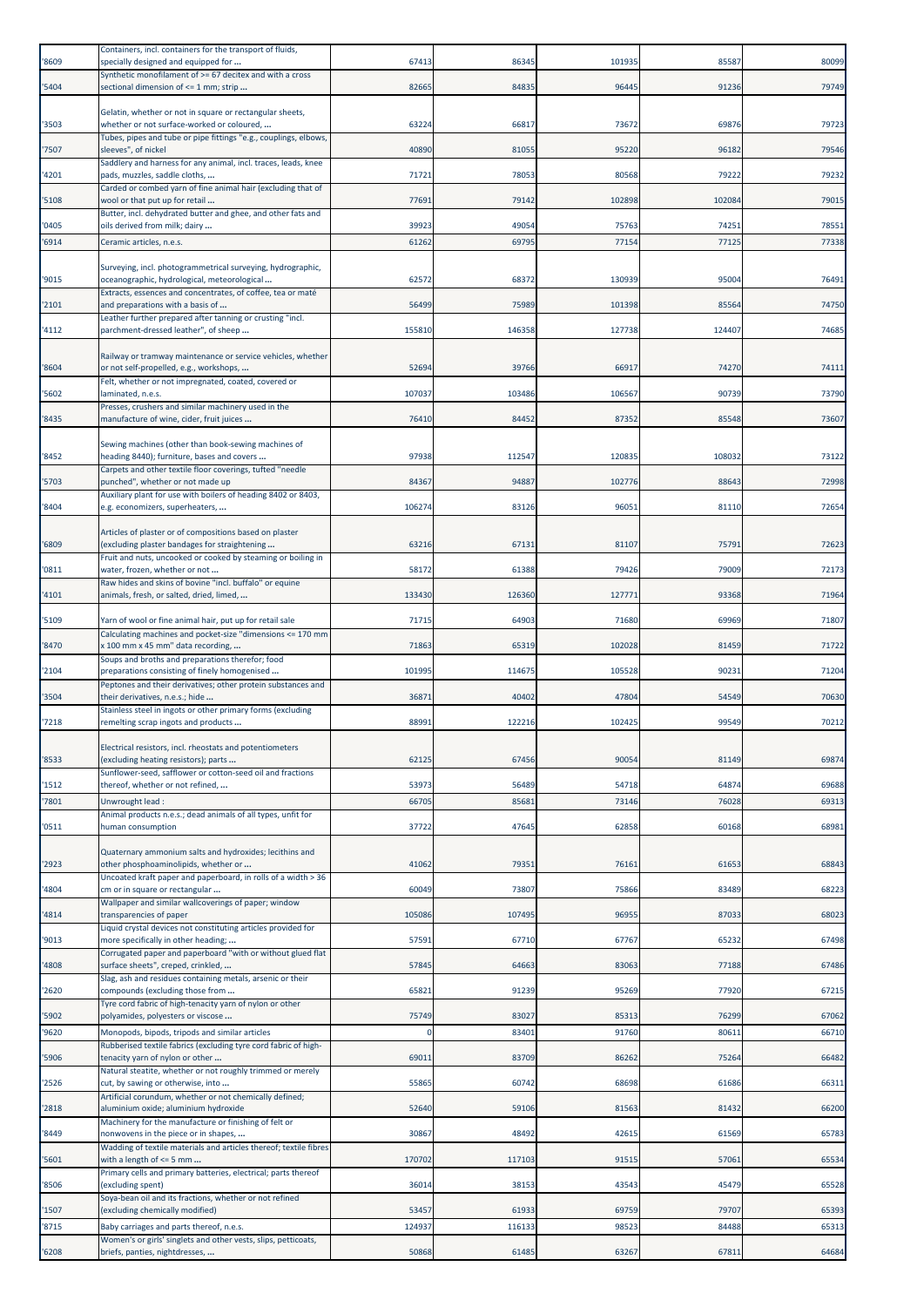|       | Salts, incl. table salt and denatured salt, and pure sodium                                               |        |        |        |        |       |
|-------|-----------------------------------------------------------------------------------------------------------|--------|--------|--------|--------|-------|
| '2501 | chloride, whether or not in aqueous                                                                       | 34205  | 36136  | 49299  | 51400  | 64592 |
| '2903 | Halogenated derivatives of hydrocarbons                                                                   | 58038  | 68040  | 91188  | 87299  | 64064 |
|       | Labels, badges and similar articles, of textile materials, in the                                         |        |        |        |        |       |
| 5807  | piece, in strips or cut to                                                                                | 64853  | 67918  | 77521  | 74427  | 63989 |
| '5606 | Gimped yarn, gimped strip and the like of heading 5404 or<br>5405; chenille yarn, incl. flock             | 69985  | 79657  | 85539  | 73181  | 63928 |
| 2804  | Hydrogen, rare gases and other non-metals                                                                 | 64281  | 63702  | 64150  | 61755  | 63773 |
| '1102 | Cereal flours (excluding wheat or meslin)                                                                 | 4392   | 57521  | 56169  | 59358  | 63725 |
|       | Aluminium wire (excluding stranded wire, cables, plaited                                                  |        |        |        |        |       |
| 7605  | bands and the like and other articles                                                                     | 51327  | 68044  | 73241  | 61864  | 63142 |
|       | Revolvers and pistols (excluding those of heading 9303 or                                                 |        |        |        |        |       |
| '9302 | 9304 and sub-machine guns for military                                                                    | 84580  | 68701  | 76841  | 57549  | 62643 |
| '8709 | Works trucks, self-propelled, not fitted with lifting or handling<br>equipment, of the type used          | 19914  | 27144  | 43047  | 56992  | 62534 |
|       | Tableware, kitchenware, other household articles and toilet                                               |        |        |        |        |       |
| '6911 | articles, of porcelain or china                                                                           | 68942  | 69416  | 78960  | 79900  | 62311 |
|       | Machinery, apparatus and equipment (other than the                                                        |        | 79771  | 87097  | 72906  | 62116 |
| '8442 | machine-tools of headings 8456 to 8465)<br>Tableware, kitchenware, other household articles and toilet    | 8811   |        |        |        |       |
| '6912 | articles, of ceramics other than                                                                          | 60448  | 65085  | 65224  | 63921  | 61939 |
|       | Armoured or reinforced safes, strongboxes and doors and                                                   |        |        |        |        |       |
| '8303 | safe deposit lockers for strongrooms,                                                                     | 46485  | 49275  | 57126  | 66735  | 61699 |
| '5503 | Synthetic staple fibres, not carded, combed or otherwise<br>processed for spinning                        | 55177  | 58987  | 60141  | 58949  | 61301 |
|       | Oilcake and other solid residues, whether or not ground or in                                             |        |        |        |        |       |
| '2304 | the form of pellets, resulting                                                                            | 51647  | 61725  | 42765  | 35808  | 61166 |
|       | Paving blocks, slabs, bricks, squares, tiles and other articles of                                        |        |        |        |        |       |
| '7016 | pressed or moulded glass,<br>Other oils and their fractions, obtained solely from olives,                 | 82292  | 79590  | 82570  | 72672  | 61050 |
| '1510 | whether or not refined, but not                                                                           | 92860  | 107959 | 102255 | 64657  | 59931 |
|       |                                                                                                           |        |        |        |        |       |
|       | Albumins, incl. concentrates of two or more whey proteins                                                 |        |        |        |        |       |
| '3502 | containing by weight > 80% whey proteins,                                                                 | 65540  | 52092  | 61093  | 62872  | 59730 |
| '7223 | Wire of stainless steel, in coils (excluding bars and rods)                                               | 50032  | 61575  | 70491  | 67077  | 59524 |
|       |                                                                                                           |        |        |        |        |       |
|       | Railway or tramway passenger coaches, luggage vans, post                                                  |        |        |        |        |       |
| '8605 | office coaches and other special purpose<br>Vegetables, fruit, nuts, fruit-peel and other edible parts of | 23026  | 44924  | 388025 | 157774 | 59436 |
| '2006 | plants, preserved by sugar "drained,                                                                      | 63186  | 65222  | 62978  | 60626  | 59318 |
|       | Bran, sharps and other residues, whether or not in the form                                               |        |        |        |        |       |
| '2302 | of pellets, derived from the sifting,                                                                     | 37905  | 42706  | 46560  | 49195  | 59094 |
| '0803 | Bananas, incl. plantains, fresh or dried                                                                  | 48136  | 54320  | 61918  | 59066  | 59058 |
| '2904 | Sulphonated, nitrated or nitrosated derivatives of<br>hydrocarbons, whether or not halogenated            | 67372  | 79099  | 80676  | 69909  | 58994 |
|       | Pig fat, free of lean meat, and poultry fat, not rendered or                                              |        |        |        |        |       |
| '0209 | otherwise extracted, fresh, chilled,                                                                      | 37785  | 41107  | 35739  | 59802  | 58654 |
|       | Spoons, forks, ladles, skimmers, cake-servers, fish-knives,                                               |        |        |        |        |       |
| '8215 | butter-knives, sugar tongs and                                                                            | 74581  | 77110  | 80479  | 76607  | 58372 |
| '2815 | Sodium hydroxide "caustic soda", potassium hydroxide<br>'caustic potash"; peroxides of sodium             | 26454  | 28751  | 51160  | 68046  | 58261 |
|       | Hydraulic turbines, water wheels, and regulators therefor                                                 |        |        |        |        |       |
| '8410 | (excluding hydraulic power engines                                                                        | 108301 | 89771  | 96522  | 86832  | 57545 |
|       | Ion-exchangers based on polymers of heading 3901 to 3913,                                                 |        |        | 48572  |        |       |
| '3914 | in primary forms                                                                                          | 50849  | 50078  |        | 59526  | 56624 |
| '3915 | Waste, parings and scrap, of plastics<br>Transmission or conveyor belts or belting, of textile material,  | 59586  | 75172  | 75946  | 68480  | 56054 |
| 5910  | whether or not impregnated,                                                                               | 53052  | 60723  | 64101  | 58656  | 56005 |
|       | Sugars, chemically pure (excluding sucrose, lactose, maltose,                                             |        |        |        |        |       |
| '2940 | glucose and fructose); sugar                                                                              | 22342  | 25221  | 30594  | 52512  | 55784 |
| '1005 | Maize or corn                                                                                             | 59955  | 57059  | 38594  | 50804  | 54965 |
| '2207 | Undenatured ethyl alcohol of an alcoholic strength of >= 80%;<br>ethyl alcohol and other spirits,         | 49465  | 52664  | 44011  | 55005  | 54315 |
|       | Electric shavers, hair clippers and hair-removing appliances,                                             |        |        |        |        |       |
| '8510 | with self-contained electric                                                                              | 18938  | 22663  | 36071  | 40543  | 54249 |
|       |                                                                                                           |        |        |        |        |       |
| '3912 | Cellulose and its chemical derivatives, n.e.s., in primary forms                                          | 50152  | 56614  | 58578  | 57533  | 54228 |
| '3507 | Enzymes; prepared enzymes, n.e.s.                                                                         | 47379  | 63431  | 69993  | 59510  | 53944 |
| '5212 | Woven fabrics of cotton, containing predominantly, but < 85%<br>cotton by weight, other than those        | 79193  | 73900  | 83060  | 72159  | 53276 |
|       | Stranded wire, cables, plaited bands and the like, of copper                                              |        |        |        |        |       |
| '7413 | (excluding electrically insulated                                                                         | 67457  | 76830  | 72755  | 63127  | 52932 |
|       | Woven fabrics of cotton, containing predominantly, but < 85%                                              |        |        |        |        |       |
| '5210 | cotton by weight, mixed principally<br>Instruments, apparatus and models designed for                     | 79581  | 79516  | 81024  | 70440  | 52699 |
| '9023 | demonstrational purposes, e.g. in education                                                               | 71787  | 69222  | 66500  | 69987  | 52447 |
|       | Parts and accessories for musical instruments, e.g.                                                       |        |        |        |        |       |
| '9209 | mechanisms for musical boxes, cards, discs                                                                | 43031  | 53387  | 56934  | 52650  | 51384 |
| '3210 | Paints and varnishes, incl. enamels, lacquers and distempers<br>(excluding those based on synthetic       | 48449  | 50642  | 56893  | 57328  | 51363 |
|       | Milk and cream, concentrated or containing added sugar or                                                 |        |        |        |        |       |
| '0402 | other sweetening matter                                                                                   | 36790  | 39428  | 54604  | 53444  | 50015 |
|       | Copper foil "whether or not printed or backed with paper,                                                 |        |        |        |        |       |
| '7410 | paperboard, plastics or similar backing                                                                   | 30848  | 37605  | 49456  | 48220  | 49714 |
|       | Crustaceans, molluscs and other aquatic invertebrates,                                                    |        |        |        |        |       |
| '1605 | prepared or preserved (excluding smoked)                                                                  | 36886  | 46965  | 50715  | 48579  | 49622 |
|       | Birds' eggs, not in shell, and egg yolks, fresh, dried, cooked by                                         |        |        |        |        |       |
| '0408 | steaming or by boiling in                                                                                 | 36763  | 40758  | 51931  | 56529  | 49476 |
| '2832 | Sulphites; thiosulphates<br>Babies' garments and clothing accessories of textile materials                | 43656  | 46827  | 57053  | 50517  | 49170 |
| '6209 | (excluding knitted or crocheted                                                                           | 68434  | 67869  | 68410  | 62136  | 49081 |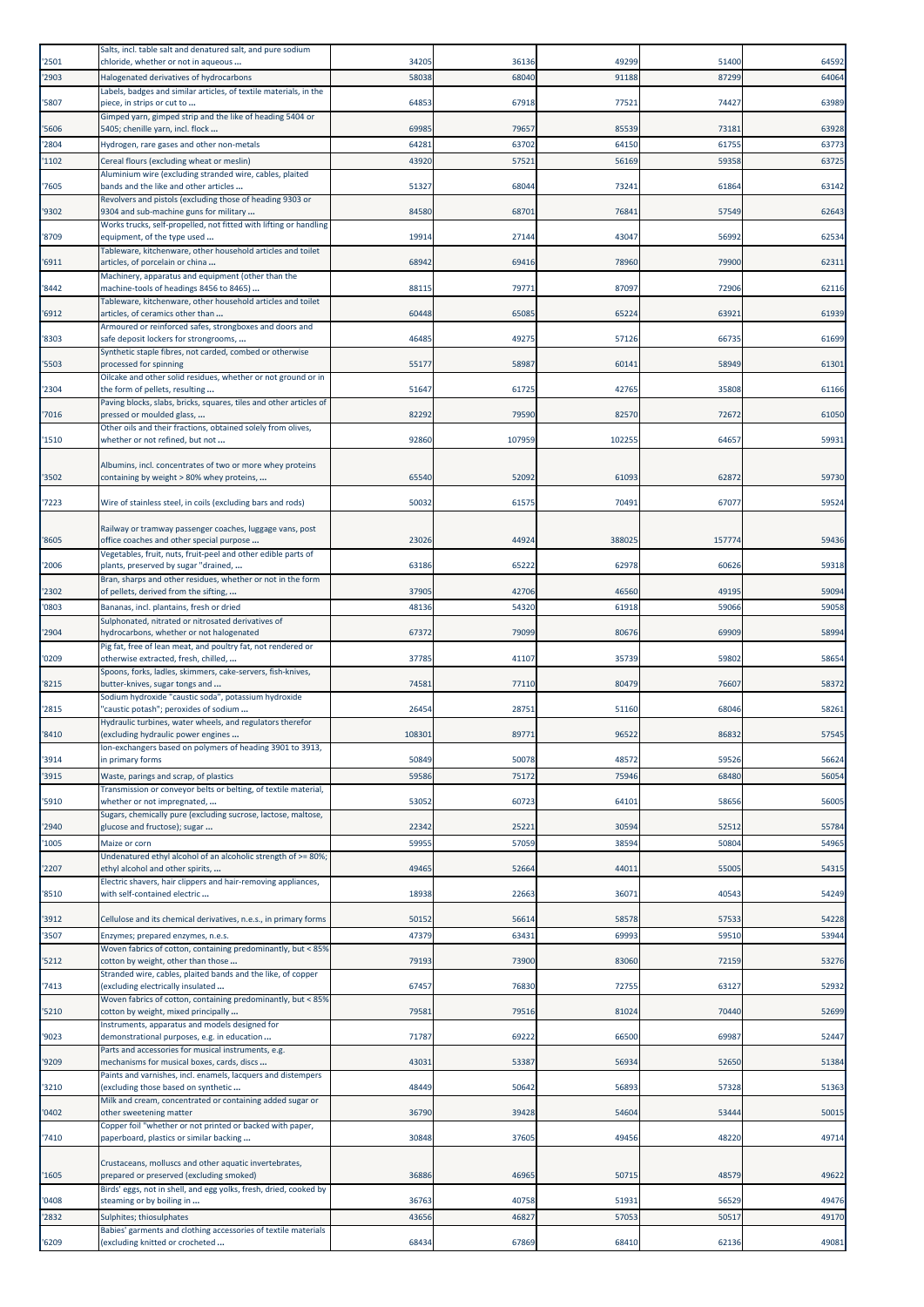|       | Retorts, crucibles, mufflers, nozzles, plugs, supports, cupels,                                            |       |       |       |       |       |
|-------|------------------------------------------------------------------------------------------------------------|-------|-------|-------|-------|-------|
| '6903 | tubes, pipes, sheaths, rods                                                                                | 47143 | 52420 | 65912 | 56846 | 48961 |
| '0701 | Potatoes, fresh or chilled                                                                                 | 72233 | 57007 | 46403 | 74646 | 48834 |
|       | Flat-rolled products of alloy steel other than stainless, of a                                             |       |       |       |       |       |
| '7226 | width of < 600 mm, hot-rolled                                                                              | 40495 | 57593 | 65359 | 65539 | 48746 |
| '0504 | Guts, bladders and stomachs of animals (other than fish),<br>whole and pieces thereof, fresh,              | 44935 | 58175 | 60585 | 54675 | 48521 |
|       | Casks, drums, cans, boxes and similar containers, incl. rigid or                                           |       |       |       |       |       |
| '7612 | collapsible tubular containers,                                                                            | 72848 | 67339 | 79598 | 71621 | 48308 |
|       |                                                                                                            |       |       |       |       |       |
|       | Breathing appliances and gas masks (excluding protective                                                   |       |       |       |       |       |
| '9020 | masks having neither mechanical parts                                                                      | 17542 | 23380 | 25285 | 22231 | 48203 |
|       | Aluminium tube or pipe fittings "e.g., couplings, elbows,                                                  |       |       |       |       |       |
| '7609 | sleeves"                                                                                                   | 32678 | 48011 | 51544 | 49025 | 47861 |
| '5604 | Textile-covered rubber thread and cord; textile yarn, strip and<br>the like of heading 5404 and            | 53345 | 62478 | 72442 | 61007 | 47817 |
|       | Skins and other parts of birds, with their feathers or down,                                               |       |       |       |       |       |
| '0505 | feathers and parts of feathers,                                                                            | 29673 | 32630 | 42918 | 48573 | 47775 |
|       | Waste and scrap of primary cells, primary batteries and                                                    |       |       |       |       |       |
| '8548 | electric accumulators; spent primary                                                                       | 29556 | 34192 | 34300 | 54093 | 47702 |
|       |                                                                                                            |       |       |       |       |       |
| '2942 | Separate chemically defined organic compounds, n.e.s.                                                      | 27906 | 33184 | 45286 | 41030 | 47172 |
|       |                                                                                                            |       |       |       |       |       |
| '2530 | Vermiculite, perlite and other mineral substances, n.e.s.                                                  | 44892 | 55689 | 51033 | 48742 | 47163 |
|       | Iron oxides and hydroxides; earth colours containing >= 70%                                                |       |       |       |       |       |
| '2821 | by weight of combined iron evaluated                                                                       | 51169 | 42485 | 46825 | 45625 | 46705 |
|       |                                                                                                            |       |       |       |       |       |
| '8307 | Flexible tubing of base metal, with or without fittings                                                    | 45975 | 50536 | 53198 | 55555 | 46579 |
|       | Ceramic wares for laboratory, chemical or other technical                                                  |       |       |       |       |       |
| '6909 | uses; ceramic troughs, tubs and similar                                                                    | 35191 | 36758 | 39708 | 50608 | 46337 |
|       | Articles of nickel, n.e.s. (excluding powder, flakes, bars,                                                |       |       |       |       |       |
| '7508 | profiles, wire, plates, sheets,                                                                            | 26662 | 33682 | 54974 | 62895 | 45972 |
| '4006 | Rods, bars, tubes, profiles and other forms of unvulcanised<br>rubber, incl. mixed rubber, and             | 45868 | 53539 | 48747 | 42763 | 45763 |
|       | Producer gas or water gas generators, with or without their                                                |       |       |       |       |       |
| '8405 | purifiers; acetylene gas generators                                                                        | 42268 | 40732 | 38206 | 47989 | 45482 |
|       | Wood in the rough, whether or not stripped of bark or                                                      |       |       |       |       |       |
| '4403 | sapwood, or roughly squared (excluding                                                                     | 26620 | 25129 | 23034 | 65474 | 45242 |
|       |                                                                                                            |       |       |       |       |       |
|       | Inorganic acids and inorganic oxygen compounds of non-                                                     |       |       |       |       |       |
| '2811 | metals (excluding hydrogen chloride "hydrochloric                                                          | 4385  | 45465 | 47556 | 52621 | 45201 |
| '3816 | Refractory cements, mortars, concretes and similar<br>compositions (excluding preparations based           | 55263 | 55573 | 59663 | 49093 | 44625 |
|       | Dates, figs, pineapples, avocados, guavas, mangoes and                                                     |       |       |       |       |       |
| '0804 | mangosteens, fresh or dried                                                                                | 36100 | 40905 | 39417 | 39698 | 44622 |
| '2907 | Phenols; phenol-alcohols                                                                                   | 3782  | 45535 | 55563 | 46456 | 44620 |
|       | Granite, porphyry, basalt, sandstone and other monumental                                                  |       |       |       |       |       |
| '2516 | or building stone, whether or not                                                                          | 39899 | 39659 | 44035 | 42765 | 44484 |
|       |                                                                                                            |       |       |       |       |       |
|       | Ethers, ether-alcohols, ether-phenols, ether-alcohol-phenols,                                              |       |       |       |       |       |
| '2909 | alcohol peroxides, ether peroxide,                                                                         | 34749 | 49893 | 50925 | 51416 | 44389 |
|       | Activated carbon; activated natural mineral products; animal                                               |       |       |       |       |       |
| '3802 | black, whether or not spent                                                                                | 32685 | 34453 | 38456 | 38174 | 44098 |
| '5306 | Flax yarn                                                                                                  | 42930 | 40388 | 48954 | 53384 | 44096 |
| '1108 | Starches; inulin                                                                                           | 36093 | 38749 | 43509 | 47939 | 43363 |
|       | Mushrooms and truffles, prepared or preserved otherwise                                                    |       |       |       |       |       |
| '2003 | than by vinegar or acetic acid                                                                             | 32906 | 37113 | 41538 | 44586 | 42845 |
|       |                                                                                                            |       |       |       |       |       |
| '8440 | Bookbinding machinery, incl. book-sewing machines<br>(excluding machinery of heading 8441, general-purpose | 61023 | 53731 | 71715 | 62802 | 42746 |
|       | Blankets and travelling rugs of all types of textile materials                                             |       |       |       |       |       |
| '6301 | (excluding table covers, bedspreads                                                                        | 35001 | 37543 | 43095 | 45043 | 42022 |
|       | Vegetables, fruit, nuts and other edible parts of plants,                                                  |       |       |       |       |       |
| '2001 | prepared or preserved by vinegar                                                                           | 39492 | 43152 | 49492 | 51150 | 41632 |
|       | Yarn of artificial staple fibres (excluding sewing thread and                                              |       |       |       |       |       |
| '5510 | yarn put up for retail sale)                                                                               | 56036 | 50806 | 58134 | 51754 | 41146 |
|       |                                                                                                            |       |       |       |       |       |
| '8204 | Hand-operated spanners and wrenches, incl. torque meter<br>wrenches (excluding tap wrenches),              | 34325 | 36653 | 44790 | 45544 | 40964 |
|       |                                                                                                            |       |       |       |       |       |
| '4908 | Transfers "decalcomanias"                                                                                  | 46182 | 49707 | 56413 | 50453 | 40614 |
| '3406 | Candles, tapers and the like                                                                               | 50043 | 50639 | 49923 | 46558 | 40467 |
|       | Glass in balls, rods or tubes, unworked (excluding glass                                                   |       |       |       |       |       |
| '7002 | microspheres <= 1 mm in diameter,<br>Retreaded or used pneumatic tyres of rubber; solid or cushion         | 39596 | 35722 | 42791 | 37207 | 40385 |
| '4012 | tyres, tyre treads and tyre flaps,                                                                         | 45909 | 45045 | 44373 | 43850 | 40067 |
|       | Dried vegetables, whole, cut, sliced, broken or in powder, but                                             |       |       |       |       |       |
| '0712 | not further prepared                                                                                       | 44266 | 49653 | 51401 | 48507 | 39756 |
|       | Clays, andalusite, kyanite and sillimanite, whether or not                                                 |       |       |       |       |       |
| '2508 | calcined; mullite; chamotte or dinas                                                                       | 40139 | 53924 | 52303 | 48305 | 38992 |
|       | Crustaceans, whether in shell or not, live, fresh, chilled,                                                |       |       |       |       |       |
| '0306 | frozen, dried, salted or in brine,                                                                         | 41427 | 46310 | 57017 | 56085 | 38516 |
|       | Festival, carnival or other entertainment articles, incl.                                                  |       |       |       |       |       |
| '9505 | conjuring tricks and novelty jokes,<br>Setts, curbstones and flagstones, of natural stone (excluding       | 51296 | 48981 | 51608 | 54052 | 38434 |
| '6801 | slate)                                                                                                     | 30876 | 34475 | 42276 | 42794 | 38368 |
|       | Plates, sticks, tips and the like for tools, unmounted, of                                                 |       |       |       |       |       |
| '8209 | sintered metal carbides or cermets                                                                         | 44652 | 48302 | 61595 | 48429 | 38163 |
| '7502 | Unwrought nickel                                                                                           | 3285  | 27076 | 48591 | 58402 | 37714 |
|       | Knives with cutting blades, serrated or not, incl. pruning                                                 |       |       |       |       |       |
| '8211 | knives, and blades therefor, of                                                                            | 41479 | 40815 | 41227 | 39323 | 37603 |
|       | Machinery and apparatus for soldering, brazing or welding,                                                 |       |       |       |       |       |
| '8468 | whether or not capable of cutting                                                                          | 59472 | 42431 | 47935 | 50072 | 37505 |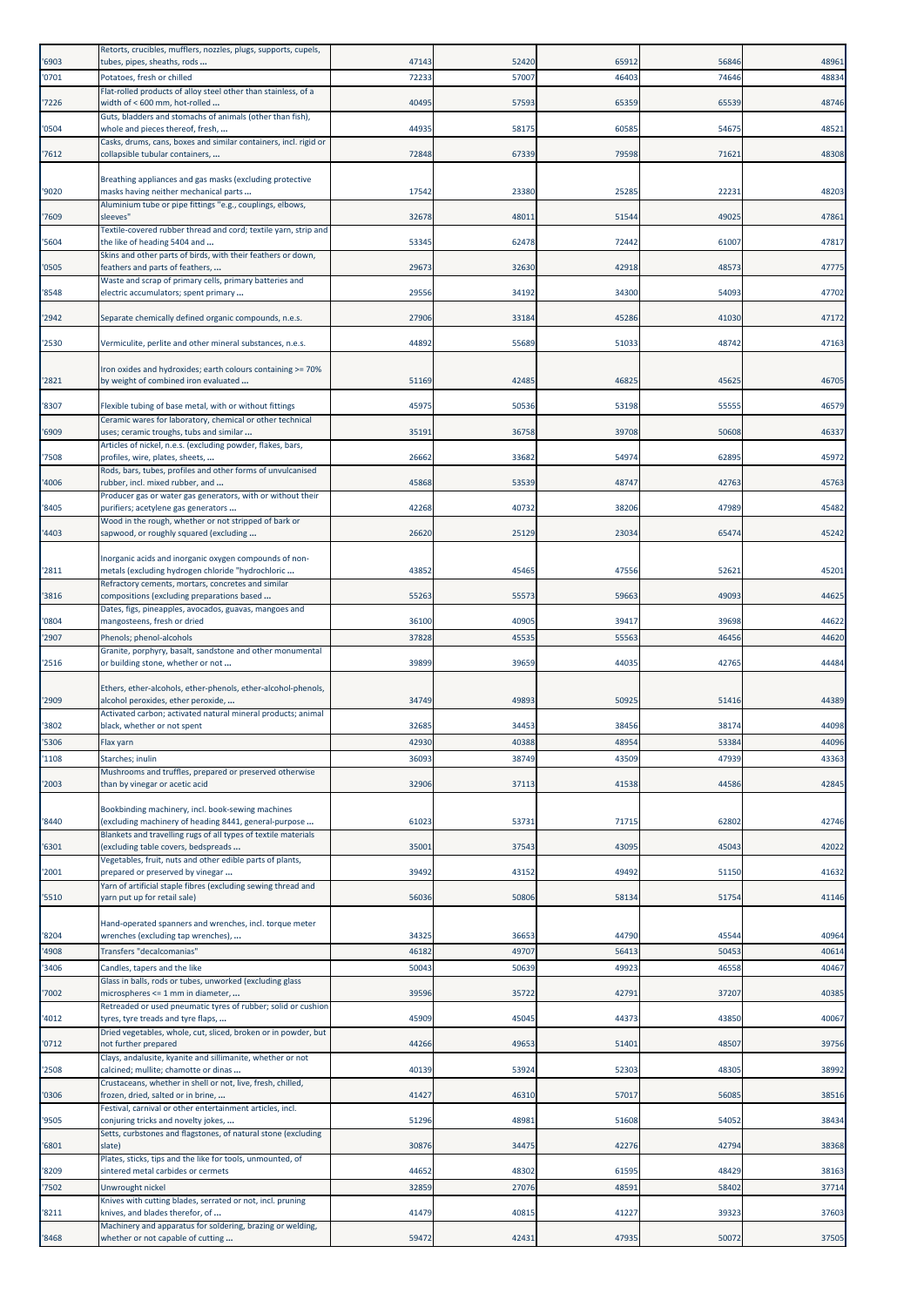| '5804          | Tulles and other net fabrics (excluding woven, knitted or<br>crocheted fabrics); lace in the piece,              | 59109          | 54757          | 57881          | 50207          | 37332          |
|----------------|------------------------------------------------------------------------------------------------------------------|----------------|----------------|----------------|----------------|----------------|
| '4302          | Tanned or dressed furskins, incl. heads, tails, paws and other<br>pieces, scraps and remnants,                   | 86329          | 106131         | 79482          | 70060          | 36584          |
| '8306          | Bells, gongs and the like, non-electric, of base metal<br>(excluding musical instruments); statuettes            | 43488          | 45347          | 48245          | 49351          | 35838          |
| '4417          | Tools, tool bodies, tool handles, broom or brush bodies and<br>handles, of wood; boot or shoe                    | 20989          | 25119          | 31834          | 33091          | 35623          |
| '0301          | Live fish                                                                                                        | 30228          | 36575          | 35566          | 35370          | 35605          |
|                | Wood marquetry and inlaid wood; caskets and cases for                                                            |                |                |                |                |                |
| '4420          | jewellery or cutlery, and similar articles,                                                                      | 36480          | 37202          | 47275          | 43912          | 35547          |
| '6811          | Articles of asbestos-cement, cellulose fibre-cement or the like                                                  | 34391          | 46673          | 49860          | 46368          | 35034          |
| '2836          | Carbonates; peroxocarbonates "percarbonates"; commercial<br>ammonium carbonate containing ammonium               | 3722           | 41805          | 43226          | 39163          | 34924          |
| '7406          | Powders and flakes, of copper (excluding grains of copper and                                                    | 48801          | 54798          | 53163          | 42622          | 34530          |
|                | spangles of heading 8308)<br>Photographic cameras, photographic flashlight apparatus and                         |                |                |                |                |                |
| '9006          | flashbulbs (excluding discharge                                                                                  | 152555         | 75015          | 64817          | 50850          | 34489          |
| '8527          | Reception apparatus for radio-broadcasting, whether or not<br>combined, in the same housing, with                | 57557          | 41175          | 33179          | 26036          | 34301          |
| '7006          | Sheets or profiles of glass, whether or not having an<br>absorbent, reflecting or non-reflecting                 | 43550          | 35423          | 41803          | 38822          | 34107          |
| '6304          | Articles for interior furnishing, of all types of textile materials<br>(excluding blankets and                   | 33789          | 38925          | 37907          | 35748          | 33972          |
| '1501          | Pig fat, incl. lard, and poultry fat, rendered or otherwise<br>extracted (excluding lard stearin                 | 19644          | 23135          | 23667          | 26035          | 33744          |
| '4703          | Chemical wood pulp, soda or sulphate (excluding dissolving<br>grades)                                            | 32466          | 58257          | 135086         | 62288          | 33040          |
| '1104          | Cereal grains otherwise worked, e.g. hulled, rolled, flaked,<br>pearled, sliced or kibbled; germ                 | 27843          | 29784          | 33667          | 31815          | 32830          |
|                | Slag-wool, rock-wool and similar mineral wools; exfoliated                                                       |                |                |                |                |                |
| '6806          | vermiculite, expanded clays, foamed<br>Scissors, tailors' shears and similar shears, and blades                  | 38551          | 49352          | 51909          | 43708          | 32768          |
| '8213<br>'2817 | therefor, of base metal (excluding<br>Zinc oxide; zinc peroxide                                                  | 26716<br>38657 | 28601<br>50099 | 31466<br>57413 | 29955<br>49625 | 32275<br>32260 |
| '2608          | Zinc ores and concentrates                                                                                       | 3346           | 52490          | 50748          | 51335          | 31881          |
| '2506          | Quartz (excluding natural sands); quartzite, whether or not<br>roughly trimmed or merely cut,                    | 16251          | 23963          | 29273          | 30236          | 31758          |
| '6305          | Sacks and bags, of a kind used for the packing of goods, of all<br>types of textile materials                    | 31438          | 35414          | 34804          | 36228          | 31681          |
| '4807          | Composite paper and paperboard "made by sticking flat                                                            | 30206          | 34519          | 40051          | 37630          | 31635          |
|                | layers of paper or paperboard together<br>Gloves, mittens and mitts, knitted or crocheted (excluding for         |                |                |                |                |                |
| '6116          | babies)<br>Carpets and other textile floor coverings, woven, not tufted or                                       | 25099          | 27642          | 30237          | 30484          | 31306          |
| '5702<br>'1206 | flocked, whether or not made<br>Sunflower seeds, whether or not broken                                           | 36140<br>27320 | 34430<br>38244 | 40144<br>47313 | 41921<br>58637 | 31270<br>31112 |
|                | Knotted netting of twine, cordage or rope, by the piece or                                                       |                |                |                |                |                |
| '5608          | metre; made-up fishing nets and<br>Fish, fit for human consumption, dried, salted or in brine;                   | 32537          | 36042          | 31721          | 31722          | 30932          |
| '0305          | smoked fish, fit for human consumption,                                                                          | 21937          | 22110          | 25729          |                |                |
| '2929          | Compounds with other nitrogen function (excluding amine-                                                         |                |                |                | 32143          | 30687          |
|                | function compounds; oxygen-function<br>Hydrazine and hydroxylamine and their inorganic salts;                    | 35189          | 26917          | 27270          | 22509          | 30601          |
| '2825          | inorganic bases, metal oxides, hydroxides                                                                        | 29455          | 35490          | 39534          | 34843          | 30539          |
| '1109          | Wheat gluten, whether or not dried<br>Fish fillets and other fish meat, whether or not minced, fresh,            | 2261           | 36718          | 38178          | 26404          | 30369          |
| '0304          | chilled or frozen<br>Bricks, blocks, tiles and other ceramic goods of siliceous fossil                           | 2935           | 33398          | 34695          | 35146          | 29952          |
| '6901          | meals, e.g. kieselguhr, tripolite<br>Buttermilk, curdled milk and cream, yogurt, kephir and other                | 6344           | 13227          | 20357          | 21660          | 29910          |
| '0403          | fermented or acidified milk and                                                                                  | 24511          | 25198          | 27872          | 27440          | 29832          |
| '1805          | Cocoa powder, not containing added sugar or other<br>sweetening matter                                           | 36783          | 43361          | 37262          | 34659          | 29306          |
| '4414          | Wooden frames for paintings, photographs, mirrors or similar<br>objects                                          | 38082          | 39465          | 36022          | 35587          | 29216          |
| '0407          | Birds' eggs, in shell, fresh, preserved or cooked<br>Curtains, incl. drapes, and interior blinds; curtain or bed | 25195          | 24683          | 33000          | 34410          | 29017          |
| '6303          | valances of all types of textile                                                                                 | 41373          | 43766          | 50029          | 43203          | 28978          |
| '9002          | Lenses, prisms, mirrors and other optical elements, of any<br>material, mounted, being parts of                  | 22265          | 26058          | 29417          | 31401          | 28823          |
| '9207          | Musical instruments, the sound of which is produced, or must<br>be amplified, electrically, e.g.                 | 4007           | 34389          | 36941          | 31513          | 28794          |
| '1211          | Plants and parts of plants, incl. seeds and fruits, of a kind used<br>primarily in perfumery,                    | 18373          | 20623          | 25840          | 20677          | 28765          |
| '5607          | Twine, cordage, ropes and cables, whether or not plaited or<br>braided and whether or not impregnated,           | 26168          | 29026          | 32220          | 32470          | 28689          |
| '6913          | Statuettes and other ornamental ceramic articles, n.e.s.                                                         | 29515          | 32948          | 35070          | 34380          | 28618          |
| '9613          | Cigarette lighters and other lighters, whether or not<br>mechanical or electrical and parts thereof,             | 38182          | 40446          | 42631          | 45013          | 28422          |
| '6216          | Gloves, mittens and mitts, of all types of textile materials<br>(excluding knitted or crocheted                  | 29291          | 31660          | 33373          | 34585          | 28375          |
| '4822          | Bobbins, spools, cops and similar supports of paper pulp,<br>paper or paperboard, whether or not                 | 24611          | 30239          | 32095          | 30166          | 28334          |
| '0713          | Dried leguminous vegetables, shelled, whether or not skinned<br>or split                                         | 31459          | 35704          | 29148          | 29778          | 27926          |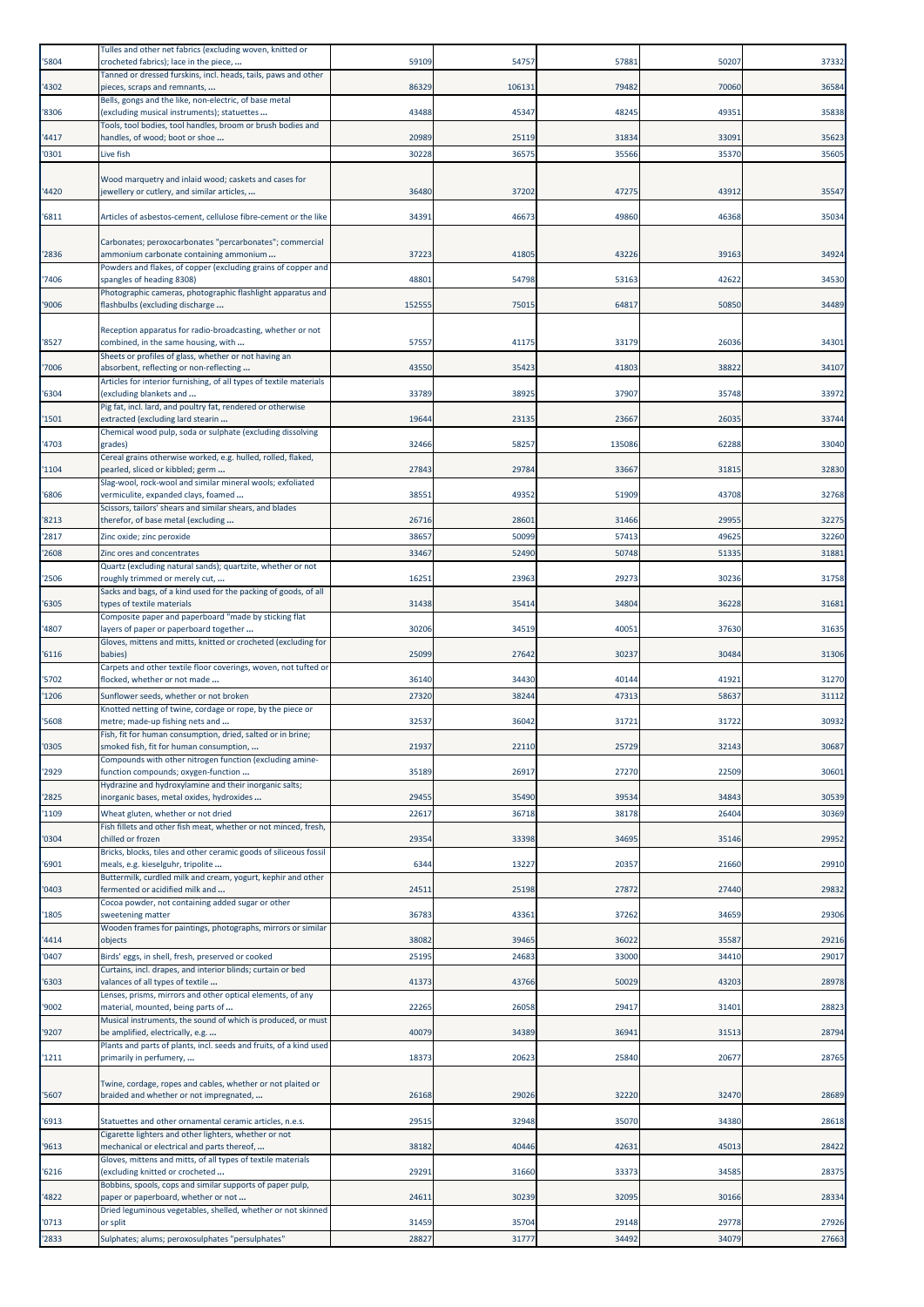| '5701        | Carpets and other textile floor coverings, of textile materials,<br>knotted, whether or not made       | 20493         | 22471         | 28433          | 26603          | 27653          |
|--------------|--------------------------------------------------------------------------------------------------------|---------------|---------------|----------------|----------------|----------------|
| 8203         | Files, rasps, pliers, incl. cutting pliers, pincers and tweezers for<br>non-medical use, metal-cutting | 24871         | 26599         | 28037          | 29404          | 27572          |
| '1106        | Flour, meal and powder of peas, beans, lentils and other dried<br>leguminous vegetables of heading     | 15457         | 16251         | 20504          | 21296          | 27466          |
| '9507        | Fishing rods, fish-hooks and other line fishing tackle n.e.s; fish<br>landing nets, butterfly          | 28885         | 28508         | 28677          | 28064          | 27427          |
| '3918        | Floor coverings of plastics, whether or not self-adhesive, in<br>rolls or in the form of tiles;        | 35460         | 33827         | 31014          | 31923          | 27012          |
|              | Cotton yarn containing predominantly, but < 85% cotton by                                              |               |               |                |                |                |
| 5206<br>1804 | weight (excluding sewing thread and<br>Cocoa butter, fat and oil                                       | 31231<br>3565 | 33231<br>4946 | 36644<br>14310 | 31470<br>19991 | 26876<br>26783 |
|              | Seeds of anis, badian, fennel, coriander, cumin or caraway;                                            |               |               |                |                |                |
| 0909         | uniper berries<br>Railway or tramway track fixtures and fittings (excluding                            | 22145         | 16871         | 19095          | 21546          | 26694          |
| '8608        | sleepers of wood, concrete or steel,                                                                   | 40914         | 46862         | 54226          | 57945          | 26551          |
| '3705        | Photographic plates and film, exposed and developed<br>(excluding products made of paper, paperboard   | 34951         | 35164         | 34033          | 32245          | 26349          |
| '8305        | Fittings for loose-leaf binders or files, letter clips, letter<br>corners, paper clips, indexing       | 35772         | 35488         | 32802          | 26820          | 26288          |
| '3823        | Industrial monocarboxylic fatty acids; acid oils from refining;<br>industrial fatty alcohols           | 26853         | 30430         | 27824          | 33646          | 26095          |
| '2827        | Chlorides, chloride oxides and chloride hydroxides; bromides<br>and bromide oxides; iodides and        | 25756         | 29065         | 28607          | 28773          | 26088          |
| '2912        | Aldehydes, whether or not with other oxygen function; cyclic<br>polymers of aldehydes; parafo          | 14998         | 20706         | 28703          | 24449          | 25953          |
| '3201        | Tanning extracts of vegetable origin; tannins and their salts,<br>ethers, esters and other derivatives | 28423         | 27630         | 33162          | 26930          | 25885          |
| 7418         | Table, kitchen or other household articles, sanitary ware, and<br>parts thereof, of copper; pot        | 36589         | 38007         | 35019          | 31721          | 25607          |
| 1001         | Wheat and meslin                                                                                       | 136551        | 169293        | 66894          | 33168          | 25587          |
|              | Nails, tacks, drawing pins, corrugated nails, staples and similar                                      |               |               |                |                |                |
| 7317         | articles of iron or steel,                                                                             | 28715         | 31294         | 32057          | 29787          | 25586          |
| '3707        | Chemical preparations for photographic uses (excluding<br>varnishes, glues, adhesives and similar      | 67772         | 48150         | 52204          | 48852          | 25512          |
| '6905        | Roofing tiles, chimney pots, cowls, chimney liners,<br>architectural ornaments and other ceramic       | 34278         | 30138         | 32453          | 23730          | 24829          |
|              |                                                                                                        |               |               |                |                |                |
| '6601        | Umbrellas and sun umbrellas, incl. walking-stick umbrellas,<br>garden umbrellas and similar umbrellas  | 32128         | 31586         | 33415          | 32360          | 24550          |
| 1603         | Extracts and juices of meat, fish or crustaceans, molluscs and<br>other aquatic invertebrates          | 22860         | 22814         | 25954          | 25312          | 24499          |
| '3213        | Artist's, student's or signboard painter's colours, modifying<br>tints, amusement colours and          | 24825         | 24456         | 26958          | 23807          | 24490          |
| 3810         | Pickling preparations for metal surfaces; fluxes and other<br>auxiliary preparations for soldering,    | 26760         | 29463         | 27620          | 22833          | 24312          |
| '9202        | String musical instruments, e.g. guitars, violins, and harps<br>(excluding with keyboard)              | 19643         | 21760         | 23945          | 25043          | 24073          |
|              | Epoxides, epoxyalcohols, epoxyphenols and epoxyethers, with                                            |               |               |                |                |                |
| '2910        | a three-membered ring, and their                                                                       | 16134         | 21160         | 24402          | 28924          | 23883          |
| 1701         | Cane or beet sugar and chemically pure sucrose, in solid form                                          | 51244         | 41723         | 32902          | 23326          | 23793          |
| 5810         | Embroidery on a textile fabric ground, in the piece, in strips or<br>in motifs                         | 43910         | 47364         | 45778          | 39611          | 23783          |
| 6904         | Ceramic building bricks, flooring blocks, support or filler tiles<br>and the like (excluding those     | 7724          | 10517         | 17457          | 19929          | 23671          |
|              | Phosphinates "hypophosphites", phosphonates "phosphites"                                               |               |               |                |                |                |
| 2835         | and phosphates; polyphosphates, whether<br>Headbands, linings, covers, hat foundations, hat frames,    | 13919         | 16317         | 19321          | 21630          | 23513          |
| '6507        | peaks and chinstraps, for headgear<br>Portable electric lamps designed to function by their own        | 20189         | 19636         | 18574          | 19606          | 23484          |
| '8513        | source of energy, e.g. dry batteries,<br>Hand-operated mechanical devices, of base metal, weighing     | 23909         | 25919         | 26466          | 27099          | 23360          |
| 8210         | <= 10 kg, used in the preparation,                                                                     | 20816         | 21657         | 22619          | 22409          | 23131          |
| '2402        | Cigars, cheroots, cigarillos and cigarettes of tobacco or of<br>tobacco substitutes                    | 15061         | 17612         | 25156          | 25220          | 23039          |
| '9017        | Drawing, marking-out or mathematical calculating<br>instruments, e.g. drafting machines, pantographs,  | 3383          | 39138         | 44410          | 33972          | 22622          |
|              | Hand tools, the following: spades, shovels, mattocks, picks,                                           |               |               |                |                |                |
| '8201        | hoes, forks and rakes, of base<br>Articles of natural or cultured pearls, precious or semi-            | 18901         | 21492         | 25604          | 27362          | 22614          |
| '7116        | precious stones "natural, synthetic<br>Articles of apparel and clothing accessories, incl. gloves,     | 22648         | 14036         | 15163          | 23729          | 22530          |
| 4015         | mittens and mitts, for all purposes,                                                                   | 16341         | 16721         | 17880          | 21151          | 22514          |
| '2926        | Nitrile-function compounds                                                                             | 28364         | 26308         | 26553          | 22719          | 22458          |
| 0409         | Natural honey<br>Rafts, tanks, coffer-dams, landing stages, buoys, beacons and                         | 38249         | 36787         | 31678          | 30426          | 22262          |
| '8907        | other floating structures (excluding                                                                   | 26048         | 30721         | 32155          | 50609          | 22189          |
| '6703        | Human hair, dressed, thinned, bleached or otherwise worked;<br>wool, other animal hair or other        | 28574         | 29806         | 30249          | 28472          | 22179          |
| '9205        | Wind musical instruments "e.g. clarinets, trumpets, bagpipes,<br>keyboard pipe organs, harmoniums      | 22351         | 23504         | 26509          | 25654          | 22062          |
| '0204        | Meat of sheep or goats, fresh, chilled or frozen                                                       | 18590         | 24070         | 25175          | 24567          | 21994          |
| 7902         | Zinc waste and scrap (excluding ash and residues from zinc<br>production "heading 2620", ingots        | 14223         | 20152         | 26225          | 25691          | 21934          |
| '2920        | Esters of other inorganic acids of non-metals and their salts;<br>their halogenated, sulphonated,      | 20781         | 20741         | 23641          | 21124          | 21856          |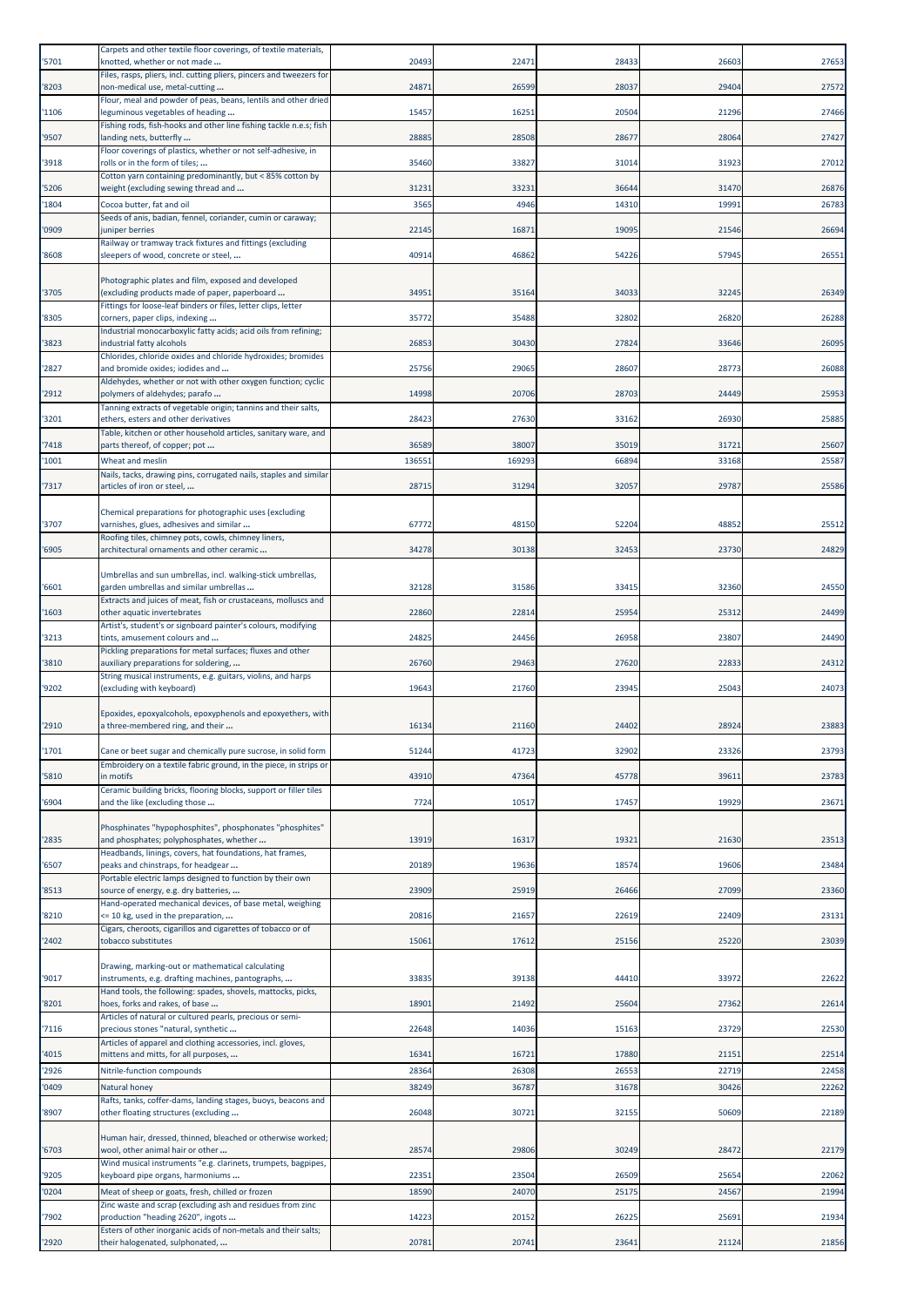| '5401          | Sewing thread of man-made filaments, whether or not put up<br>for retail sale                           | 28849          | 30308          | 29626          | 26967          | 21850          |
|----------------|---------------------------------------------------------------------------------------------------------|----------------|----------------|----------------|----------------|----------------|
| '8001          | Unwrought tin                                                                                           | 23584          | 32406          | 23763          | 26604          | 21734          |
| '5301          | Flax, raw or processed, but not spun; flax tow and waste, incl.<br>yarn waste and garnetted stock       | 1378           | 7586           | 12041          | 20609          | 21596          |
|                | Artificial filament yarn, incl. artificial monofilament of < 67                                         |                |                |                |                |                |
| '5403<br>'7008 | decitex (excluding sewing thread<br>Multiple-walled insulating units of glass                           | 43139<br>19546 | 40782<br>27147 | 48292<br>31274 | 35023<br>30119 | 21390<br>21215 |
|                | Carboxyimide-function compounds, incl. saccharin and its                                                |                |                |                |                |                |
| '2925          | salts, and imine-function compounds<br>Iron and non-alloy steel in ingots or other primary forms        | 14337          | 14746          | 15935          | 20543          | 21161          |
| '7206          | (excluding remelting scrap ingots,                                                                      | 15362          | 21137          | 22096          | 20974          | 21105          |
| '8603          | Self-propelled railway or tramway coaches, vans and trucks<br>(excluding those of heading 8604)         | 137820         | 242115         | 55123          | 246073         | 20560          |
|                |                                                                                                         |                |                |                |                |                |
| '2919          | Phosphoric esters and their salts, incl. lactophosphates; their<br>halogenated, sulphonated, nitrated   | 11542          | 17597          | 18652          | 19246          | 20551          |
| '5904          | Linoleum, whether or not cut to shape; floor coverings<br>consisting of a coating or covering           | 18616          | 20822          | 23218          | 22664          | 20481          |
|                | Typewriter or similar ribbons, inked or otherwise prepared for                                          |                |                |                |                |                |
| '9612          | giving impressions, whether<br>Tableware and kitchenware, of wood (excluding interior                   | 28618          | 25241          | 27067          | 29233          | 20473          |
| '4419          | fittings, ornaments, cooperage products,                                                                | 18931          | 18279          | 22279          | 20655          | 20412          |
| 5002           | Raw silk "non-thrown"                                                                                   | 18344          | 18949          | 23150          | 22899          | 20395          |
| '2529          | Feldspar; leucite, nepheline and nepheline syenite; fluorspar                                           | 15775          | 18042          | 18091          | 18455          | 20023          |
| '6504          | Hats and other headgear, plaited or made by assembling<br>strips of any material, whether or not        | 22452          | 23173          | 25648          | 26836          | 19895          |
|                | Pig iron and spiegeleisen, in pigs, blocks or other primary                                             |                |                |                |                |                |
| '7201          | forms<br>Metallised wood and other densified wood in blocks, plates,                                    | 2990:          | 34541          | 44895          | 43512          | 19805          |
| '4413          | strips or profile shapes<br>Cigarette paper, whether or not cut to size or in the form of               | 19443          | 19530          | 19649          | 22506          | 19683          |
| '4813          | booklets or tubes                                                                                       | 19279          | 19403          | 26584          | 29381          | 19635          |
| '2518          | Dolomite, whether or not calcined or sintered, incl. dolomite<br>roughly trimmed or merely cut,         | 17740          | 19666          | 25440          | 21543          | 19590          |
|                | Carriages for disabled persons, whether or not motorised or                                             |                |                |                |                |                |
| '8713          | otherwise mechanically propelled<br>Ginger, saffron, turmeric "curcuma", thyme, bay leaves, curry       | 18470          | 19947          | 22291          | 21825          | 19300          |
| '0910          | and other spices (excluding pepper                                                                      | 18298          | 17687          | 16890          | 15910          | 19070          |
| 4401           | Fuel wood, in logs, billets, twigs, faggots or similar forms;<br>wood in chips or particles; sawdust    | 16212          | 19899          | 18076          | 22669          | 18700          |
| '9107          | Time switches with clock or watch movement or with<br>synchronous motor                                 | 26174          | 26104          | 23775          | 21391          | 18676          |
|                | Oilcake and other solid residues, whether or not ground or in                                           |                |                |                |                |                |
| '2306          | the form of pellets, resulting<br>Composition leather with a basis of leather or leather fibre, in      | 25608          | 23063          | 26605          | 17057          | 18586          |
| '4115          | slabs, sheets or strip, whether                                                                         | 25202          | 23008          | 24131          | 22097          | 18266          |
| '3819          | Hydraulic brake fluids and other prepared liquids for hydraulic<br>transmission not containing          | 17331          | 16219          | 19016          | 17594          | 18124          |
|                | Apparatus and equipment for photographic or                                                             |                |                |                |                |                |
| '9010          | cinematographic laboratories, not elsewhere specified                                                   | 23176          | 19420          | 20415          | 20663          | 17740          |
| '5004          | Silk yarn (excluding that spun from silk waste and that put up<br>for retail sale)                      | 2293           | 21718          | 2456           | 2178           | 17657          |
|                | Knitted or crocheted fabrics, of a width <= 30 cm, containing                                           |                |                |                |                |                |
| '6002          | by weight >= 5% of elastomeric<br>Anti-freezing preparations and prepared de-icing fluids               | 13800          | 12037          | 15068          | 14306          | 17404          |
| '3820          | (excluding prepared additives for mineral                                                               | 17784          | 20316          | 21203          | 21470          | 17304          |
| '3813          | Preparations and charges for fire-extinguishers; charged fire-<br>extinguishing grenades (excluding     | 15962          | 15043          | 16879          | 16535          | 17067          |
|                | Quicklime, slaked lime and hydraulic lime (excluding pure                                               |                |                |                |                |                |
| '2522          | calcium oxide and calcium hydroxide)                                                                    | 11627          | 14126          | 17432          | 17723          | 17064          |
| '2938          | Glycosides, natural or reproduced by synthesis, and their<br>salts, ethers, esters and other            | 13530          | 13521          | 15447          | 18175          | 17057          |
|                | Tailors' dummies and other lay figures, automata and other                                              |                |                |                |                |                |
| '9618<br>'2807 | animated displays used for shop<br>Sulphuric acid; oleum                                                | 40648<br>10247 | 41500<br>13930 | 36980<br>18004 | 34208<br>23228 | 17039<br>16977 |
|                |                                                                                                         |                |                |                |                |                |
| '2842          | Salts of inorganic acids or peroxoacids, incl. aluminosilicates<br>whether or not chemically defined    | 4350           | 14779          | 13864          | 17668          | 16897          |
|                | Coconut "copra", palm kernel or babassu oil and fractions                                               |                |                |                |                |                |
| '1513          | thereof, whether or not refined,<br>Woven fabrics containing predominantly, but < 85% synthetic         | 12180          | 17056          | 19238          | 14294          | 16893          |
| '5513          | staple fibres by weight, mixed<br>Vegetables provisionally preserved, e.g. by sulphur dioxide           | 21046          | 21219          | 23103          | 20922          | 16790          |
| '0711          | gas, in brine, in sulphur water                                                                         | 17663          | 16924          | 18350          | 19098          | 16760          |
| '5907          | Impregnated, coated or covered textile fabrics; painted<br>canvas being theatrical scenery, studio      | 18316          | 19176          | 19855          | 21821          | 16714          |
|                |                                                                                                         |                |                |                |                |                |
| '9011          | Optical microscopes, incl. those for photomicrography,<br>cinephotomicrography or microprojection       | 17467          | 19502          | 22378          | 22241          | 16260          |
| '0812          | Fruit and nuts, provisionally preserved, e.g. by sulphur dioxide<br>gas, in brine, in sulphur           | 18271          | 18935          | 19760          | 14568          | 16044          |
|                |                                                                                                         |                |                |                |                |                |
| '4504          | Agglomerated cork, with or without a binding substance, and<br>articles of agglomerated cork (excluding | 18372          | 14346          | 19123          | 19938          | 15991          |
|                | Sets of two or more tools of heading 8202 to 8205, put up in                                            |                |                |                |                |                |
| '8206          | sets for retail sale<br>Combs, hair-slides and the like; hairpins; curling pins, curling                | 12901          | 17362          | 18911          | 19666          | 15983          |
| '9615          | grips, hair-curlers and the                                                                             | 39198          | 33996          | 34004          | 32603          | 15888          |
| '1207          | Other oil seeds and oleaginous fruits, whether or not broken<br>(excluding edible nuts, olives,         | 10834          | 11204          | 14687          | 15720          | 15809          |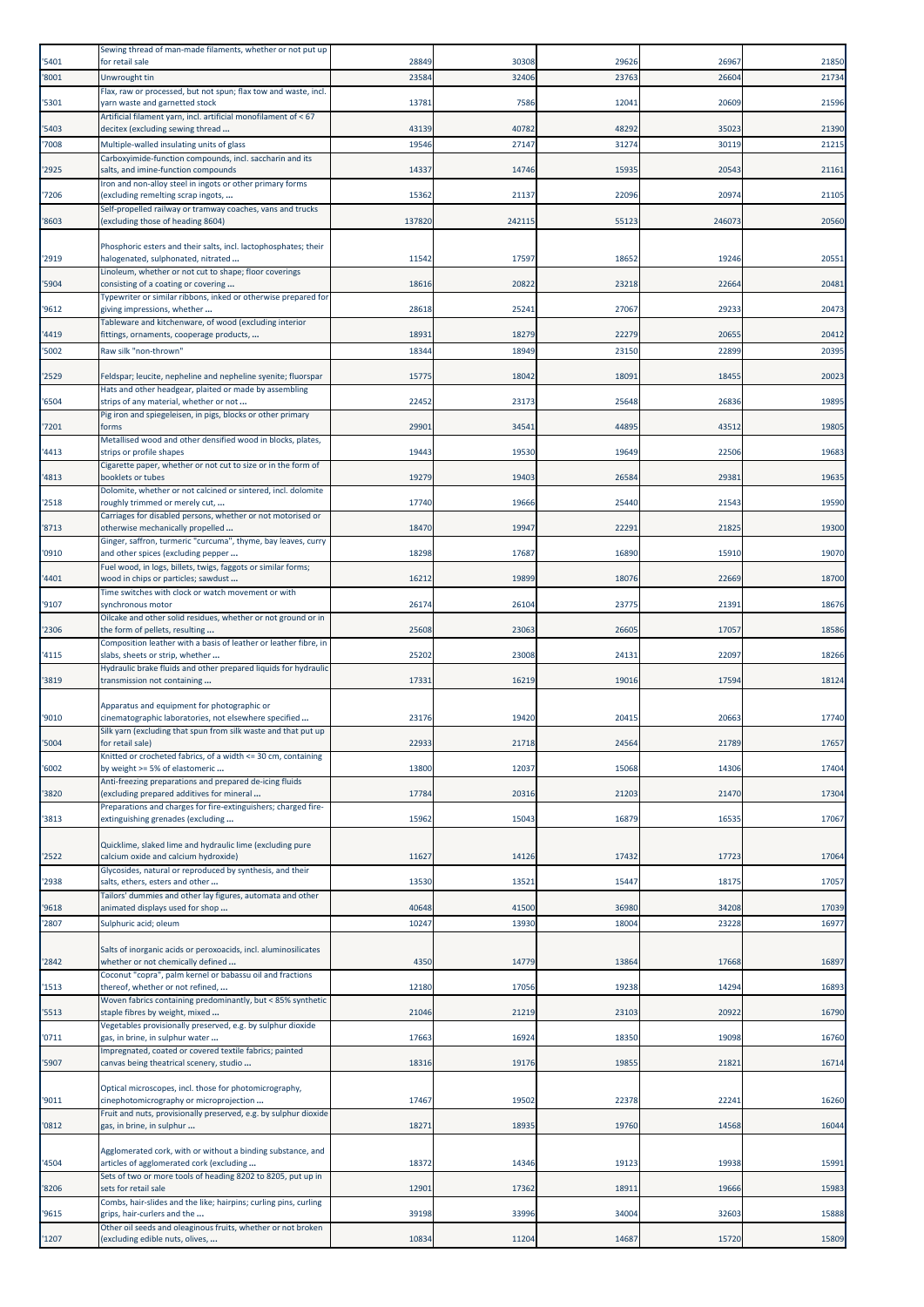|                | Carpets and other floor coverings, of felt, not tufted or                                                                 |                |                |                |                |                |
|----------------|---------------------------------------------------------------------------------------------------------------------------|----------------|----------------|----------------|----------------|----------------|
| '5704          | flocked, whether or not made up                                                                                           | 2954           | 33028          | 38673          | 35636          | 15652          |
| '8521          | Video recording or reproducing apparatus, whether or not<br>incorporating a video tuner (excluding                        | 19896          | 19533          | 57677          | 15400          | 15574          |
|                | Non-electric razors and razor blades of base metal, incl. razor                                                           |                |                |                |                |                |
| '8212          | blade blanks in strips<br>Men's or boys' singlets and other vests, underpants, briefs,                                    | 21470          | 32863          | 40789          | 22138          | 15563          |
| '6207          | nightshirts, pyjamas, bathrobes,                                                                                          | 16878          | 17739          | 20341          | 18885          | 15563          |
| '0801          | Coconuts, Brazil nuts and cashew nuts, fresh or dried,<br>whether or not shelled or peeled                                | 14776          | 15901          | 17760          | 15165          | 15446          |
|                | Basketwork, wickerwork and other articles, made directly to                                                               |                |                |                |                |                |
| '4602          | shape from plaiting materials or<br>Rape, colza or mustard oil and fractions thereof, whether or                          | 5825           | 6479           | 9738           | 20123          | 15372          |
| '1514          | not refined, but not chemically                                                                                           | 9960           | 11949          | 13809          | 6845           | 15325          |
| '0904          | Pepper of the genus Piper; dried or crushed or ground fruits<br>of the genus Capsicum or of the                           | 13350          | 17624          | 14963          | 12540          | 15225          |
|                | Safety fuses; detonating fuses; percussion or detonating caps;                                                            |                |                |                |                |                |
| '3603          | igniters; electric detonators<br>Tar distilled from coal, from lignite or from peat, and other                            | 18285          | 19356          | 23173          | 17805          | 15207          |
| '2706          | mineral tars, whether or not                                                                                              | 13178          | 14573          | 24835          | 20856          | 15080          |
| '4907          | Unused postage, revenue or similar stamps of current or new<br>issue in the country in which they                         | 245            | 5279           | 6745           | 8019           | 14966          |
| '8519          | Sound recording or sound reproducing apparatus                                                                            | 19516          | 23878          | 22956          | 21116          | 14842          |
|                | Sets consisting of woven fabric and yarn, whether or not with                                                             |                |                |                |                |                |
| '6308          | accessories, for making up into<br>Tanned or crust hides and skins of goats or kids, pigs, reptiles                       | 19135          | 23865          | 22924          | 20524          | 14836          |
| '4106          | and other animals, without                                                                                                | 42398          | 27117          | 47463          | 29630          | 14636          |
| '4905          | Maps and hydrographic or similar charts of all kinds, incl.<br>atlases, wall maps, topographical                          | 21032          | 22089          | 22643          | 19039          | 14598          |
|                | Woven fabrics of other vegetable textile fibres; woven fabrics                                                            |                |                |                |                |                |
| '5311<br>'1201 | of paper yarn (excluding those<br>Soya beans, whether or not broken                                                       | 1173<br>23990  | 11035<br>23020 | 13759<br>21973 | 14497<br>16584 | 14536<br>14518 |
|                | Hypochlorites; commercial calcium hypochlorite; chlorites;                                                                |                |                |                |                |                |
| '2828          | hypobromites                                                                                                              | 10855          | 10268          | 11876          | 10211          | 14475          |
| '9005          | Binoculars, monoculars, astronomical and other optical<br>telescopes, and mountings therefor;                             | 11319          | 9486           | 25434          | 26239          | 14475          |
|                | Live animals (excluding horses, asses, mules, hinnies, bovine                                                             |                | 15637          |                | 16302          | 14453          |
| '0106          | animals, swine, sheep, goats,<br>Sulphur of all kinds (excluding sublimed sulphur, precipitated                           | 18092          |                | 17676          |                |                |
| '2503          | sulphur and colloidal sulphur)                                                                                            | 21115          | 21973          | 28403          | 20077          | 14311          |
| '4004          | Waste, parings and scrap of soft rubber and powders and<br>granules obtained therefrom                                    | 9670           | 12818          | 16174          | 18600          | 14224          |
|                |                                                                                                                           |                |                |                |                |                |
| '8602          | Rail locomotives (excluding those powered from an external<br>source of electricity or by accumulators);                  | 17639          | 13568          | 17780          | 12784          | 14182          |
|                |                                                                                                                           |                |                |                |                |                |
| '2830          | Sulphides; polysulphides, whether or not chemically defined<br>Bulbs, tubers, tuberous roots, corms, crowns and rhizomes, | 12286          | 19107          | 19508          | 18975          | 14158          |
| '0601          | dormant, in growth or in flower,                                                                                          | 8157           | 11621          | 14335          | 13557          | 14118          |
| 4910           | Calendars of any kinds, printed, incl. calendars blocks                                                                   | 13288          | 12378          | 14364          | 15161          | 13863          |
|                |                                                                                                                           |                |                |                |                |                |
| '5207          | Cotton yarn put up for retail sale (excluding sewing thread)<br>Articles of natural cork (excluding cork in square or     | 12666          | 14122          | 12789          | 13041          | 13829          |
| 4503           | rectangular blocks, plates, sheets or                                                                                     | 1878           | 19845          | 16529          | 13373          | 13767          |
| '2303          | Residues of starch manufacture and similar residues, beet-<br>pulp, bagasse and other waste of                            | 1232:          | 13789          | 15498          | 14087          | 13636          |
|                |                                                                                                                           |                |                |                |                |                |
| '1105          | Flour, meal, powder, flakes, granules and pellets of potatoes                                                             | 10212          | 10133          | 15036          | 13403          | 13361          |
| '0708          | Leguminous vegetables, shelled or unshelled, fresh or chilled                                                             | 14163          | 14301          | 13461          | 14850          | 13302          |
| '4102          | Raw skins of sheep or lambs, fresh, or salted, dried, limed,<br>pickled or otherwise preserved,                           | 20899          | 31894          | 24851          | 20395          | 13297          |
|                | Yarn of vegetable textile fibres; paper yarn (excluding flax                                                              |                |                |                |                |                |
| '5308          | yarn, yarn of jute or of other<br>Carpets and other textile floor coverings, whether or not                               | 9139           | 11432          | 11734          | 11797          | 13110          |
| '5705          | made up (excluding knotted, woven                                                                                         | 14581          | 16104          | 16398          | 14253          | 13011          |
| '8706          | Chassis fitted with engines, for tractors, motor vehicles for the<br>transport of ten or more                             | 14705          | 10409          | 15258          | 14923          | 12968          |
|                | Hygienic or pharmaceutical articles, incl. teats, of vulcanised                                                           |                |                |                |                |                |
| '4014          | rubber (excluding hard rubber),<br>Pencils, crayons, pencil leads, pastels, drawing charcoals,                            | 11779          | 13661          | 12602          | 11734          | 12882          |
| '9609          | writing or drawing chalks and tailors'                                                                                    | 10156          | 10761          | 11610          | 11492          | 12645          |
| '7806          | Articles of lead, n.e.s.<br>Compounds, inorganic or organic, of rare-earth metals, of                                     | 19964          | 34778          | 29441          | 21770          | 12599          |
| '2846          | yttrium or of scandium or of mixtures                                                                                     | 13813          | 17738          | 9797           | 15704          | 12551          |
|                | Wigs, false beards, eyebrows and eyelashes, switches and the                                                              |                |                |                |                |                |
| '6704          | like, of human or animal hair<br>Quilted textile products in the piece, composed of one or                                | 19441          | 19062          | 21890          | 17041          | 12522          |
| '5811          | more layers of textile materials                                                                                          | 18000          | 16831          | 19109          | 17918          | 12508          |
| '6003          | Knitted or crocheted fabrics, of a width <= 30 cm (excluding<br>those containing by weight >=                             | 16985          | 20085          | 26944          | 17488          | 12322          |
|                | Synthetic staple fibres, carded, combed or otherwise                                                                      | 12172          | 17229          | 16200          | 14222          | 12124          |
| '5506          | processed for spinning<br>Artificial flowers, foliage and fruit and parts thereof, and                                    |                |                |                |                |                |
| '6702          | articles made of artificial flowers,                                                                                      | 6393           | 8423           | 14039          | 1318           | 12035          |
| '5808          | Braids of textile materials, in the piece; ornamental trimmings<br>of textile materials, in the                           | 15855          | 19476          | 18874          | 15884          | 12034          |
|                | Textile fabrics coated with gum or amylaceous substances, of                                                              |                |                |                |                |                |
| '5901<br>'9706 | a kind used for the outer covers<br>Antiques of > 100 years old                                                           | 14358<br>13784 | 12320<br>13727 | 13638<br>20912 | 11872<br>16175 | 11947<br>11874 |
|                | Granulated slag "slag sand" from the manufacture of iron or                                                               |                |                |                |                |                |
| '2618          | steel<br>Collections and collector's pieces of zoological, botanical,                                                     | 7734           | 7544           | 13952          | 10451          | 11859          |
| '9705          | mineralogical, anatomical, historical,                                                                                    | 3626           | 22811          | 9352           | 15732          | 11691          |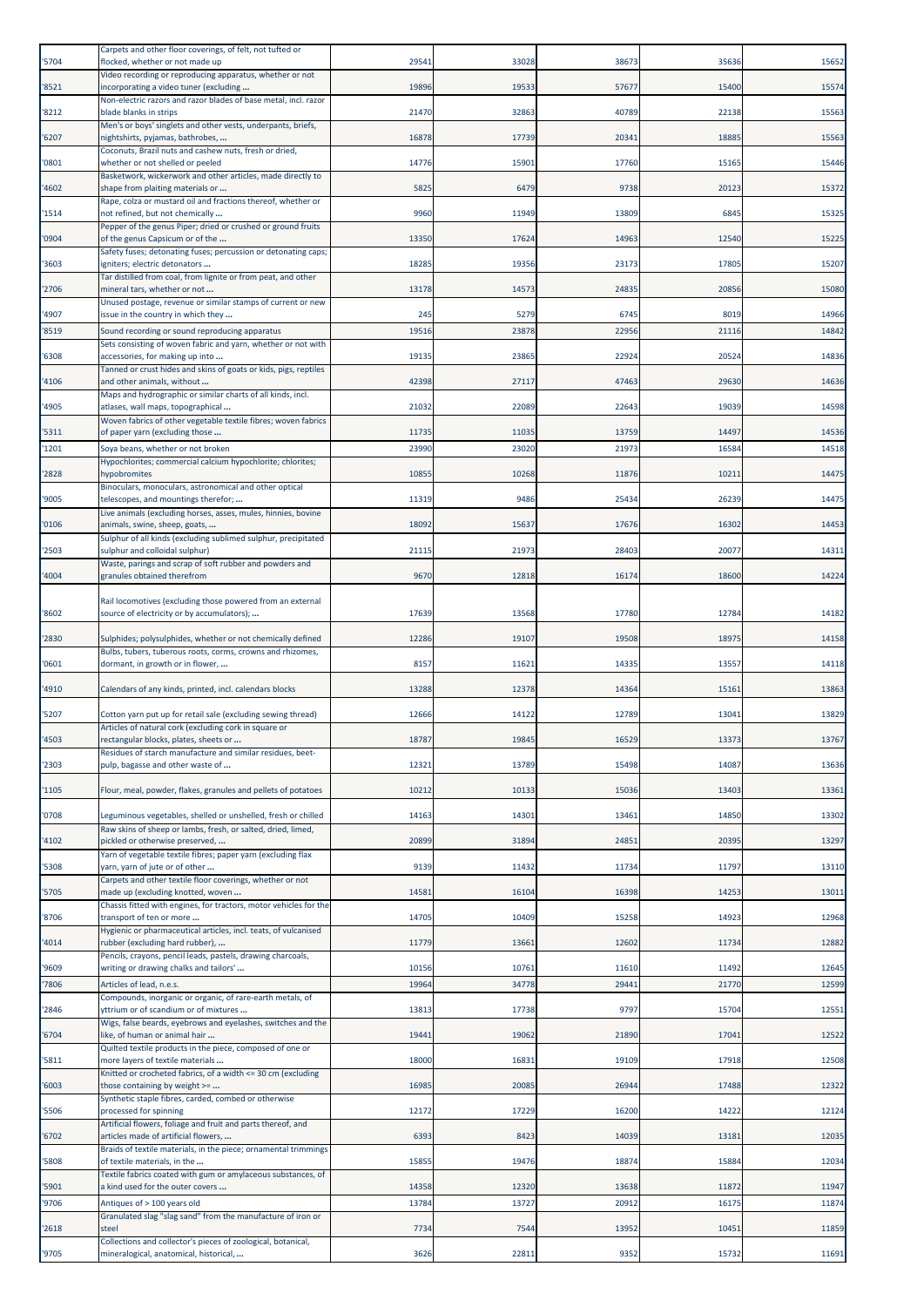| '4001          | Natural rubber, balata, gutta-percha, guayule, chicle and<br>similar natural gums, in primary                     | 7418          | 12577         | 10282          | 7238          | 11635        |
|----------------|-------------------------------------------------------------------------------------------------------------------|---------------|---------------|----------------|---------------|--------------|
| '4501          | Natural cork, raw or merely surface-worked or otherwise<br>cleaned; cork waste; crushed, powdered                 | 6744          | 11898         | 27249          | 22115         | 11581        |
| '5905          | <b>Textile wallcoverings</b>                                                                                      | 11690         | 12391         | 13960          | 12327         | 11561        |
| '9201          | Pianos, incl. automatic; harpsichords and other keyboard<br>stringed instruments                                  | 11385         | 10287         | 13032          | 12392         | 11475        |
| '9108          | Watch movements, complete and assembled                                                                           | 8863          | 11079         | 11627          | 11431         | 11472        |
| '3801          | Artificial graphite; colloidal or semi-colloidal graphite;<br>preparations based on graphite or                   | 16859         | 20782         | 26054          | 17168         | 11463        |
| '4416          | Casks, barrels, vats, tubs and other coopers' products parts<br>thereof, of wood, incl. staves                    | 10732         | 13419         | 13997          | 12240         | 11399        |
| '0205          | Meat of horses, asses, mules or hinnies, fresh, chilled or<br>frozen                                              | 10629         | 11556         | 12984          | 9469          | 11111        |
| '2841          | Salts of oxometallic or peroxometallic acids                                                                      | 8236          | 10317         | 19299          | 12772         | 11107        |
| '9111          | Cases for wrist-watches, pocket-watches and other watches,<br>incl. stop-watches, of heading 9101                 | 67575         | 22430         | 17885          | 17125         | 11082        |
| '0303          | Frozen fish (excluding fish fillets and other fish meat of<br>heading 0304)                                       | 15868         | 15847         | 17642          | 16050         | 11076        |
| '0510          | Ambergris, castoreum, civet and musk; cantharides; bile,<br>whether or not dried; glands and other                | 4668          | 7564          | 9991           | 7077          | 11012        |
| '1502          | Fats of bovine animals, sheep or goats (excluding oil and<br>oleostearin)                                         | 10529         | 10966         | 11617          | 12393         | 10988        |
|                |                                                                                                                   |               |               |                |               |              |
| '8310          | Sign-plates, nameplates, address-plates and similar plates,<br>numbers, letters and other symbols,                | 10576         | 20286         | 17438          | 17628         | 10970        |
| '7115          | Articles of precious metal or of metal clad with precious<br>metal, n.e.s.                                        | 43960         | 23470         | 13250          | 10169         | 10817        |
| '2906          | Cyclic alcohols and their halogenated, sulphonated, nitrated<br>or nitrosated derivatives                         | 30518         | 35394         | 7814           | 8618          | 10726        |
|                | Laboratory, hygienic or pharmaceutical glassware, whether or                                                      |               |               |                |               |              |
| '7017          | not graduated or calibrated (excluding                                                                            | 6948          | 8416          | 10089          | 11075         | 10685        |
| '0707          | Cucumbers and gherkins, fresh or chilled<br>Fine or coarse animal hair, neither carded nor combed                 | 15936         | 14028         | 12844          | 10598         | 10505        |
| '5102          | (excluding wool, hair and bristles used<br>Natural sands of all kinds, whether or not coloured (excluding         | 17278         | 15379         | 20445          | 16585         | 10350        |
| '2505          | gold- and platinum-bearing sands,                                                                                 | 9984          | 13589         | 15467          | 13637         | 10321        |
| '4013          | Inner tubes, of rubber<br>Residual lyes from the manufacture of wood pulp, whether or                             | 1639          | 16858         | 15275          | 11739         | 10212        |
| '3804          | not concentrated, desugared or                                                                                    | 10271         | 8907          | 8757           | 8365          | 10194        |
| '0105          | Live poultry, "fowls of the species Gallus domesticus, ducks,<br>geese, turkeys and guinea fowls"                 | 12883         | 9665          | 9960           | 10747         | 10120        |
| '1212          | Locust beans, seaweeds and other algae, sugar beet and sugar<br>cane, fresh, chilled, frozen or                   | 7155          | 7087          | 12250          | 10801         | 10101        |
| '1301          | Lac; natural gums, resins, gum-resins, balsams and other<br>natural oleoresins                                    | 9594          | 10522         | 12054          | 10467         | 9911         |
|                | Silicates; commercial alkali metal silicates (excluding inorganic                                                 |               |               |                |               |              |
| '2839          | or organic compounds of mercury)                                                                                  | 6564<br>12005 | 6651          | 10145<br>15326 | 10759         | 9803         |
| '7303          | Tubes, pipes and hollow profiles, of cast iron<br>Panels, boards, tiles, blocks and similar articles of vegetable |               | 8708          |                | 9904          | 9629         |
| '6808          | fibre, of straw or of shavings,<br>Hand-operated date, sealing or numbering stamps, and the                       | 10414         | 11388         | 11670          | 10117         | 9570         |
| '9611          | like; hand-operated composing sticks<br>Envelopes, letter cards, plain postcards and correspondence               | 11003         | 10266         | 11129          | 10289         | 9551         |
| '4817          | cards, of paper or paperboard;                                                                                    | 15480         | 12031         | 15747          | 12222         | 9518         |
| '3806          | Rosin, resin acids and derivatives thereof; rosin spirit and<br>rosin oils; run gums                              | 6296          | 8245          | 9803           | 8644          | 9441         |
| '5005          | Yarn spun from silk waste (excluding that put up for retail<br>sale)                                              | 6781          | 8083          | 10184          | 11624         | 9416         |
| '2850          | Hydrides, nitrides, azides, silicides and borides, whether or<br>not chemically defined (excluding                | 9339          | 8737          | 8473           | 8731          | 9332         |
|                | Vacuum flasks and other vacuum vessels, and parts thereof                                                         |               |               |                | 6187          |              |
| '9617<br>'2824 | (excluding glass inners)<br>Lead oxides; red lead and orange lead                                                 | 2820<br>7542  | 2665<br>18187 | 4817<br>23242  | 14447         | 9233<br>9191 |
| '5609          | Articles of yarn, strip or the like of heading 5404 or 5405, or of<br>twine, cordage, ropes or                    | 7301          | 9013          | 9382           | 10229         | 9185         |
| '8540          | Thermionic, cold cathode or photo-cathode valves and tubes,<br>e.g. vacuum or vapour or gas filled                | 6369          | 6692          | 7641           | 8555          | 9185         |
|                | Master alloys of copper (excluding phosphorus-copper                                                              |               |               |                |               |              |
| '7405          | compounds "copper phosphide" containing                                                                           | 8424          | 10759         | 11881          | 12563         | 9145         |
| '1003          | <b>Barley</b>                                                                                                     | 1215          | 8416          | 1773           | 1978<br>23015 | 9111         |
| '3601          | Propellent powders<br>Tanned or crust skins of sheep or lambs, without wool on,                                   | 4561          | 4056          | 11129          |               | 9093         |
| '4105          | whether or not split (excluding further<br>Tungsten "wolfram" and articles thereof, n.e.s.; tungsten              | 19162         | 15618         | 17285          | 15744         | 8940         |
| '8101          | waste and scrap (excluding ash and<br>Plates, sheets, strip and foil, of nickel (excluding expanded               | 26980         | 31503         | 19662          | 13904         | 8818         |
| '7506          | plates, sheets or strip)<br>Stranded wire, cables, plaited bands and the like, of                                 | 10097         | 9064          | 11190          | 9135          | 8772         |
| '7614          | aluminium (excluding such products electrically<br>Meat and edible offal of rabbits, hares, pigeons and other     | 13857         | 11036         | 18935          | 10151         | 8585         |
| '0208          | animals, fresh, chilled or frozen<br>Used or new rags, scrap twine, cordage, rope and cables and                  | 10126         | 10601         | 12900          | 11176         | 8526         |
| '6310          | worn-out articles thereof, of textile                                                                             | 34221         | 34575         | 22626          | 10139         | 8480         |
| '1008          | Buckwheat, millet, canary seed and other cereals (excluding<br>wheat and meslin, rye, barley,                     | 6139          | 7550          | 5781           | 7562          | 8315         |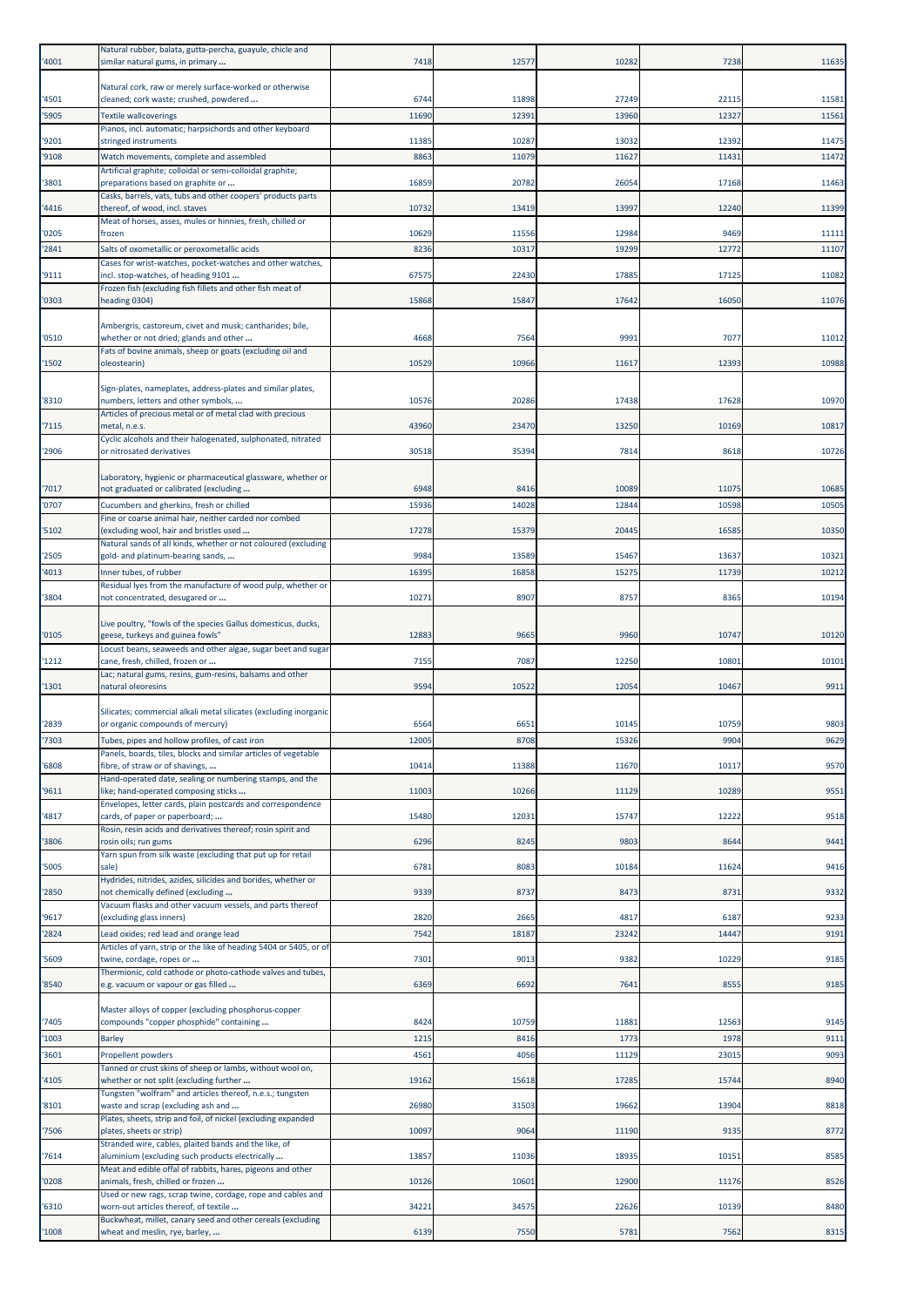| '7301          | Sheet piling of iron or steel, whether or not drilled, punched<br>or made from assembled elements;                                                                 | 24622         | 14569         | 17086         | 14156        | 8305         |
|----------------|--------------------------------------------------------------------------------------------------------------------------------------------------------------------|---------------|---------------|---------------|--------------|--------------|
| '8804          | Parachutes, incl. dirigible parachutes and paragliders, and<br>rotochutes; parts thereof and accessories                                                           | 2056          | 2397          | 2881          | 2631         | 8279         |
| '7014          | Signalling glassware and optical elements of glass, not<br>optically worked (excluding clock or                                                                    | 7349          | 7495          | 7009          | 8851         | 8270         |
| '6213          | Handkerchiefs, of which no side exceeds 60 cm (excluding<br>knitted or crocheted)                                                                                  | 13294         | 12495         | 13229         | 11804        | 8259         |
| '2502          | Unroasted iron pyrites                                                                                                                                             | 5305          | 7818          | 8713          | 6694         | 8236         |
| '8904          | Tugs and pusher craft<br>Friction material and articles thereof, e.g., sheets, rolls, strips,                                                                      | 1486          | 11881         | 577           | 18367        | 7987         |
| '6813          | segments, discs, washers,                                                                                                                                          | 7833          | 7959          | 9316          | 8632         | 7940         |
| '5204          | Cotton sewing thread, whether or not put up for retail sale                                                                                                        | 8046          | 9178          | 10562         | 8661         | 7905         |
| '5511          | Yarn of man-made staple fibres, put up for retail sale<br>(excluding sewing thread)                                                                                | 8745          | 8614          | 8897          | 8984         | 7849         |
| '9614          | Smoking pipes, incl. pipe bowls, cigar or cigarette holders, and<br>parts thereof, n.e.s.                                                                          | 10817         | 10326         | 10194         | 9511         | 7838         |
| '4304          | Artificial fur and articles thereof (excluding gloves made of<br>leather and artificial fur, footware                                                              | 4939          | 9552          | 10167         | 8874         | 7813         |
| '2822          | Cobalt oxides and hydroxides; commercial cobalt oxides                                                                                                             | 4644          | 9226          | 16333         | 12278        | 7806         |
| '1516          | Animal or vegetable fats and oils and their fractions, partly or<br>wholly hydrogenated, inter-esterified,                                                         | 1061          | 10939         | 9730          | 8425         | 7701         |
| '7802          | Lead waste and scrap (excluding ashes and residues from lead<br>production "heading No 2620",                                                                      | 1202          | 17626         | 11674         | 12871        | 7661         |
| '2307          | Wine lees; argol                                                                                                                                                   | 657           | 1187          | 1030          | 1586         | 7626         |
| '6812          | Fabricated asbestos fibres; mixtures with a basis of asbestos<br>or with a basis of asbestos and                                                                   | 5048          | 4911          | 7255          | 7916         | 7544         |
| '9114          | Clock or watch parts, n.e.s.                                                                                                                                       | 10746         | 7848          | 14020         | 8570         | 7500         |
| '2849          | Carbides, whether or not chemically defined<br>Mineral or chemical potassic fertilisers (excluding those in                                                        | 702           | 8579          | 10497         | 7493         | 7493         |
| '3104          | tablets or similar forms, or in                                                                                                                                    | 5771          | 7139          | 10420         | 7985         | 7382         |
| '7613          | Aluminium containers for compressed or liquefied gas                                                                                                               | 9705          | 9647          | 7735          | 8702         | 7381         |
| '5101          | Wool, neither carded nor combed<br>Fireworks, signalling flares, rain rockets, fog signals and other                                                               | 17382         | 20212         | 19985         | 12106        | 7356         |
| '3604          | pyrotechnic articles (excluding<br>Coal; briquettes, ovoids and similar solid fuels manufactured                                                                   | 1062          | 11296         | 12993         | 10696        | 7334         |
| '2701          | from coal<br>Cobalt mattes and other intermediate products of cobalt                                                                                               | 14578         | 9617          | 7891          | 14575        | 7304         |
| '8105          | metallurgy; cobalt and articles thereof,                                                                                                                           | 5826          | 9509          | 11153         | 6769         | 7288         |
| '3825          | Residual products of the chemical or allied industries, n.e.s.;<br>municipal waste; sewage sludge;                                                                 | 2051          | 7146          | 10916         | 6904         | 7249         |
| '1520          | Glycerol, crude; glycerol waters and glycerol lyes                                                                                                                 | 1487          | 3180          | 2219          | 2651         | 7144         |
| '0102          | Live bovine animals                                                                                                                                                | 15484         | 12415         | 7851          | 6992         | 6917         |
| '2715          |                                                                                                                                                                    |               | 4460          | 10084         | 9969         | 6848         |
|                | Bituminous mastics, cut-backs and other bituminous mixtures<br>based on natural asphalt, on natural<br>Cereal straw and husks, unprepared, whether or not chopped, | 4670          |               |               |              |              |
| '1213          | ground, pressed or in the form                                                                                                                                     | 5520          | 8532          | 7276          | 5359         | 6816         |
| '1404          | Vegetable products, n.e.s.<br>Photographic plates and film in the flat, sensitised,                                                                                | 3196          | 3442          | 4345          | 4947         | 6493         |
| '3701          | unexposed, of any material other than<br>Parts, trimmings and accessories for umbrellas and sun                                                                    | 26971         | 8985          | 9387          | 8571         | 6483         |
| '6603          | umbrellas of heading 6601 or for walking                                                                                                                           | 7429          | 8436          | 9417          | 8623         | 6471         |
| '8104          | Magnesium and articles thereof, n.e.s.; magnesium waste and<br>scrap (excluding ash and residues                                                                   | 13266         | 14234         | 12465         | 12511        | 6179         |
| '6803          | Worked slate and articles of slate or of agglomerated slate<br>(excluding slate granules, chippings<br>Clocks (excluding wrist-watches, pocket-watches and other   | 9075          | 8362          | 7843          | 6950         | 6156         |
| '9105          | watches of heading 9101 or 9102,                                                                                                                                   | 17563         | 12635         | 12003         | 8681         | 6023         |
| '2621          | Slag and ash, incl. seaweed ash "kelp"; ash and residues from<br>the incineration of municipal                                                                     | 14161         | 15842         | 13108         | 8743         | 5943         |
| '8522          | Parts and accessories suitable for use solely or principally with<br>sound reproducing and recording                                                               | 8846          | 8820          | 8023          | 17468        | 5915         |
| 1522           | Degras; residues resulting from the treatment of fatty<br>substances or animal or vegetable waxes                                                                  | 5785          | 4511          | 4886          | 5310         | 5887         |
| '1506          | Other animal fats and oils and their fractions, whether or not<br>refined, but not chemically                                                                      | 3476          | 661           | 2558          | 8014         | 5814         |
| '2520          | Gypsum; anhydrite; plasters consisting of calcined gypsum or<br>calcium sulphate, whether or not                                                                   | 9676          | 8227          | 9441          | 8114         | 5747         |
| '4903          | Children's picture, drawing or colouring books                                                                                                                     | 8244          | 8957          | 12667         | 8610         | 5663         |
| '7203          | Ferrous products obtained by direct reduction of iron ore and<br>other spongy ferrous products,                                                                    | 5891          | 2771          | 14611         | 4300         | 5649         |
| '8214          | Articles of cutlery, n.e.s., e.g. hair clippers, butchers' or<br>kitchen cleavers, choppers and                                                                    | 6592          | 6396          | 6542          | 5924         | 5644         |
| '7611          | Reservoirs, tanks, vats and similar containers, of aluminium,<br>for any material (other than                                                                      | 16327         | 8700          | 10368         | 8905         | 5644         |
| '1803          | Cocoa paste, whether or not defatted                                                                                                                               | 4367          | 7242          | 11273         | 8754         | 5510         |
| '0101<br>'8007 | Live horses, asses, mules and hinnies<br>Articles of tin, n.e.s.                                                                                                   | 6808<br>5312  | 11713<br>7508 | 18429<br>6084 | 8385<br>4622 | 5413<br>5335 |
|                | Worked ivory, bone, tortoiseshell, horn, antlers, coral, mother                                                                                                    |               |               |               |              |              |
| '9601<br>'2615 | of-pearl and other animal carving<br>Niobium, tantalum, vanadium or zirconium ores and<br>concentrates                                                             | 14660<br>3348 | 12117<br>2653 | 10899<br>3942 | 8019<br>4551 | 5281<br>5248 |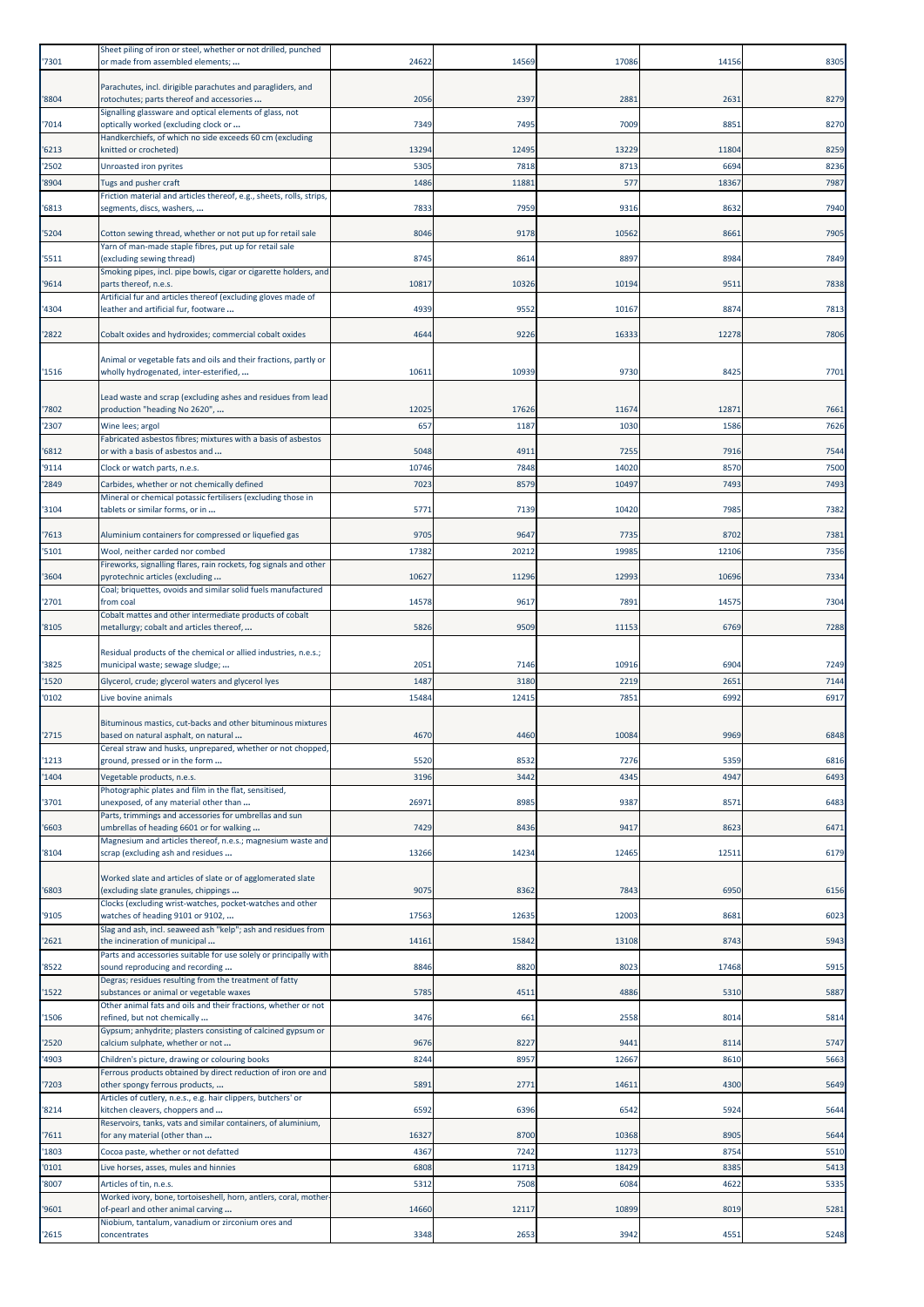| '0308          | Aquatic invertebrates other than crustaceans and molluscs,<br>live, fresh, chilled, frozen, dried,                 | 7836         | 7182          | 7805          | 6007          | 5244         |
|----------------|--------------------------------------------------------------------------------------------------------------------|--------------|---------------|---------------|---------------|--------------|
| '2927          | Diazo-, azo- or azoxy-compounds                                                                                    | 7260         | 9427          | 7527          | 6355          | 5168         |
|                | Waste and scrap, of nickel (excluding ingots or other similar                                                      |              |               |               |               |              |
| '7503<br>'9702 | unwrought shapes, of remelted<br>Original engravings, prints and lithographs                                       | 6983<br>4005 | 10681<br>6513 | 18287<br>7545 | 14116<br>7721 | 5163<br>5159 |
|                | Vulcanised rubber thread and cord (excluding ungimped                                                              |              |               |               |               |              |
| '4007          | single thread with a diameter of $>$ 5                                                                             | 5362         | 5207          | 5147          | 4702          | 5136         |
| 5201           | Cotton, neither carded nor combed<br>Artificial staple fibres, not carded, combed or otherwise                     | 6276         | 2980          | 4400          | 3546          | 5050         |
| '5504          | processed for spinning<br>Glass beads, imitation pearls, imitation precious or semi-                               | 5154         | 6825          | 5006          | 8385          | 5046         |
| '7018          | precious stones and similar glass                                                                                  | 19553        | 15090         | 13832         | 12346         | 5034         |
| '7804          | Lead plates, sheets, strip and foil; lead powders and flakes<br>(excluding grains of lead, and                     | 3591         | 3568          | 2567          | 6146          | 4958         |
| '4705          | Wood pulp obtained by a combination of mechanical and<br>chemical pulping processes                                | 13659        | 16133         | 15089         | 9141          | 4940         |
| '6701          | Skins and other parts of birds with their feathers or down,<br>feathers, parts of feathers, down                   | 1960         | 5948          | 6590          | 6058          | 4923         |
| '3211          | <b>Prepared driers</b>                                                                                             | 4522         | 6060          | 5925          | 6175          | 4890         |
| '6602          | Walking sticks, seat-sticks, whips, riding-crops and the like<br>(excluding measure walking sticks,                | 9363         | 8817          | 7867          | 6721          | 4853         |
|                |                                                                                                                    |              |               |               |               |              |
| '4909          | Printed or illustrated postcards; printed cards bearing<br>personal greetings, messages or announcements,          | 9956         | 7897          | 7681          | 5891          | 4840         |
| 5508           | Sewing thread of man-made staple fibres, whether or not put<br>up for retail sale                                  | 9147         | 5725          | 5882          | 6561          | 4796         |
|                | Acorns, horse-chestnuts, marc and other vegetable materials                                                        |              |               |               |               |              |
| '2308<br>'0902 | and vegetable waste, vegetable<br>Tea, whether or not flavoured                                                    | 6596<br>6017 | 8682<br>6108  | 11604<br>7501 | 8171<br>7340  | 4791<br>4758 |
|                | Powder and flakes, of aluminium (excluding pellets of                                                              |              |               |               |               |              |
| 7603           | aluminium, and spangles)<br>Groundnut oil and its fractions, whether or not refined, but                           | 5861         | 5883          | 5885          | 5338          | 4710         |
| '1508          | not chemically modified                                                                                            | 1677         | 2389          | 3224          | 2439          | 4704         |
| '2809          | Diphosphorus pentaoxide; phosphoric acid; polyphosphoric<br>acids, whether or not chemically defined               | 4088         | 5748          | 5603          | 4645          | 4608         |
| '2826          | Fluorides; fluorosilicates, fluoroaluminates and other complex<br>fluorine salts (excluding inorganic              | 4274         | 5043          | 4593          | 5115          | 4553         |
| '2507          | Kaolin and other kaolinic clays, whether or not calcined                                                           | 5279         | 5422          | 5695          | 5974          | 4469         |
|                | Roots and tubers of manioc, arrowroot, salep, Jerusalem                                                            |              |               |               |               |              |
| '0714          | artichokes, sweet potatoes and similar                                                                             | 4931         | 4183          | 3851          | 3798          | 4304         |
| '2519          | Natural magnesium carbonate "magnesite"; fused magnesia;<br>dead-burned "sintered" magnesia, whether               | 8157         | 7736          | 4988          | 5236          | 4230         |
| '9016          | Balances of a sensitivity of 50 mg or better, with or without<br>weights                                           | 4449         | 5207          | 5622          | 6469          | 4178         |
| 5203           | Cotton, carded or combed                                                                                           | 5348         | 4405          | 5511          | 6494          | 4174         |
|                | Raw furskins, incl. heads, tails, paws and other pieces or                                                         |              |               |               |               |              |
| '4301          | cuttings suitable for use in furriery<br>Vessels, incl. warships and lifeboats (excluding rowing boats             | 6199         | 6948          | 4631          | 5507          | 4138         |
| '8906          | and other vessels of heading                                                                                       | 10058        | 65            | 9626          | 196702        | 3912         |
| '2801          | Fluorine, chlorine, bromine and iodine<br>Waste of wool or of fine or coarse animal hair, incl. yarn               | 2204         | 3559          | 3179          | 3126          | 3868         |
| '5103          | waste (excluding garnetted stock,                                                                                  | 9311         | 7460          | 14637         | 9991          | 3791         |
| '7316          | Anchors, grapnels and parts thereof, of iron or steel<br>True hemp "Cannabis sativa L.", raw or processed, but not | 2893         | 2474          | 5072          | 3877          | 3779         |
| '5302          | spun; tow and waste of true hemp,                                                                                  | 119          | 162           | 110           | 2721          | 3744         |
| '0814          | Peel of citrus fruit or melons, incl. watermelons, fresh, frozen,<br>dried or provisionally preserved              | 4721         | 4205          | 4678          | 5344          | 3739         |
| '2834          | Nitrites; nitrates                                                                                                 | 3524         | 4140          | 4740          | 3843          | 3738         |
| '0908          | Nutmeg, mace and cardamoms                                                                                         | 4591         | 4287          | 4083          | 3532          | 3730         |
| '8113          | Cermets and articles thereof, n.e.s.; waste and scrap of<br>cermets (excluding ash and residues                    | 4514         | 3670          | 1175          | 3915          | 3559         |
| '1801          | Cocoa beans, whole or broken, raw or roasted                                                                       | 190          | 1756          | 4350          | 3203          | 3389         |
| '1002          | Rye                                                                                                                | 2939         | 2047          | 1798          | 3923          | 3342         |
| '7107          | Base metals clad with silver, not further worked than semi-<br>manufactured                                        | 963          | 5982          | 5469          | 3299          | 3197         |
| '4003          | Reclaimed rubber in primary forms or in plates, sheets or strip                                                    | 3463         | 2765          | 2189          | 2218          | 3121         |
| '5406          | Man-made filament yarn, put up for retail sale (excluding<br>sewing thread)                                        | 2768         | 2397          | 2162          | 2379          | 3065         |
| '3501          | Casein, caseinates and other casein derivatives; casein glues<br>(excluding those packaged as                      | 3114         | 4560          | 3741          | 2741          | 3029         |
| '5505          | Waste of man-made staple fibres, incl. noils, yarn waste and<br>garnetted stock                                    | 3765         | 3702          | 4158          | 5553          | 2942         |
| '2512          | Siliceous fossil meals, e.g. kieselguhr, tripolite and diatomite,<br>and similar siliceous earths,                 | 1610         | 1911          | 1201          | 3486          | 2902         |
| '2853          | Inorganic compounds, incl. distilled or conductivity water and<br>water of similar purity, n.e.s.;                 | 1981         | 1312          | 1279          | 2012          | 2868         |
| '3703          | Photographic paper, paperboard and textiles, sensitised,<br>unexposed                                              | 3422         | 4220          | 3514          | 3836          | 2866         |
| '7111          | Base metals, silver or gold, clad with platinum, not further<br>worked than semi-manufactured                      | 1162         | 970           | 516           | 1594          | 2845         |
| '9610          | Slates and boards, with writing or drawing surfaces, whether<br>or not framed                                      | 2706         | 2565          | 2666          | 2597          | 2770         |
| '3205          | Colour lakes (other than Chinese or Japanese lacquer and<br>paints); preparations based on colour                  | 1448         | 3216          | 3634          | 3402          | 2748         |
| '2823          | <b>Titanium oxides</b>                                                                                             | 11928        | 27955         | 35399         | 32472         | 2700         |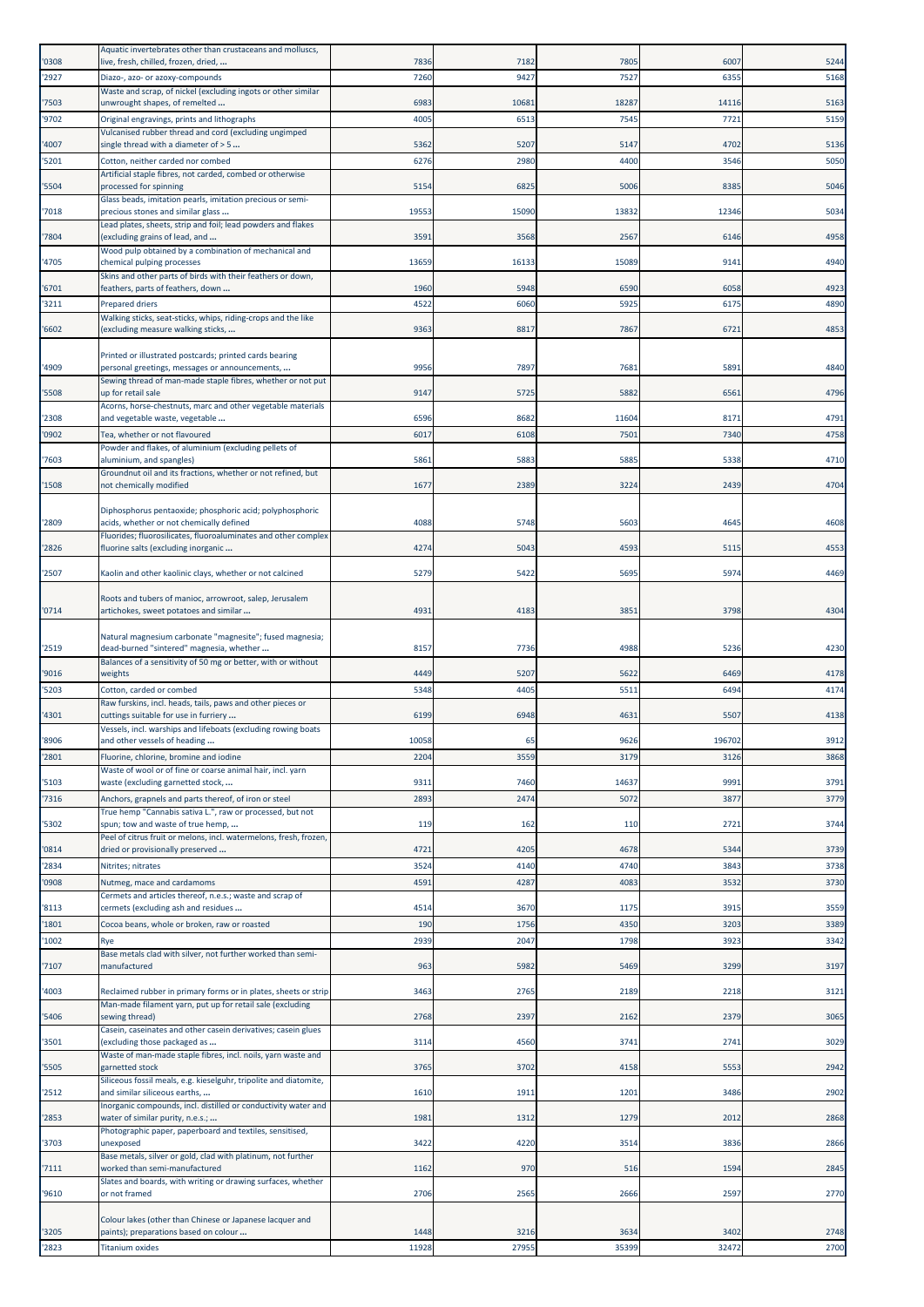| '4017 | Hard rubber, e.g. ebonite, in all forms, incl. waste and scrap;<br>articles of hard rubber, n.e.s.                         | 5577 | 64774 | 36885 | 5738  | 2676 |
|-------|----------------------------------------------------------------------------------------------------------------------------|------|-------|-------|-------|------|
| '2840 | Borates; peroxoborates "perborates"                                                                                        | 9107 | 13110 | 13527 | 11232 | 2608 |
|       | Hoopwood; split poles; piles, pickets and stakes of wood,                                                                  |      |       |       |       |      |
| '4404 | pointed but not sawn lengthwise;<br>Travel sets for personal toilet, sewing or shoe or clothes                             | 1525 | 2460  | 2640  | 2667  | 2571 |
| '9605 | cleaning (excluding manicure sets)                                                                                         | 3293 | 4413  | 3668  | 3233  | 2569 |
| '1204 | Linseed, whether or not broken<br>Pulps of fibres derived from recovered "waste and scrap"                                 | 1594 | 2523  | 2667  | 2330  | 2562 |
| '4706 | paper or paperboard or of other fibrous                                                                                    | 3510 | 1041  | 1301  | 3573  | 2495 |
| '4405 | Wood wool; wood flour "wood powder able to pass through a<br>fine", 0,63 mm mesh, sieve with a                             | 1887 | 2444  | 3239  | 2966  | 2494 |
|       | Articles of gut, goldbeater's skin, bladders or tendons                                                                    |      |       |       |       |      |
| '4206 | (excluding silkworm gut, sterile catgut,<br>Natural barium sulphate "barytes"; natural barium carbonate                    | 1497 | 2119  | 1918  | 2245  | 2479 |
| '2511 | 'witherite", whether or not calcined                                                                                       | 2339 | 2780  | 4205  | 2249  | 2387 |
| 7401  | Copper mattes; cement copper "precipitated copper"                                                                         | 1093 | 1640  | 2518  | 833   | 2365 |
| '5202 | Cotton waste, incl. yarn waste and garnetted stock                                                                         | 3746 | 7818  | 2646  | 3734  | 2357 |
| '2601 | Iron ores and concentrates, incl. roasted iron pyrites                                                                     | 46   | 170   | 281   | 17    | 2314 |
|       | Clock and watch cases and parts thereof, n.e.s. (excluding for                                                             |      |       |       |       |      |
| '9112 | wrist-watches, pocket-watches<br>Silk waste, incl. cocoons unsuitable for reeling, yarn waste and                          | 1612 | 2088  | 2310  | 3573  | 2275 |
| '5003 | garnetted stock                                                                                                            | 4463 | 4755  | 5181  | 2289  | 2268 |
| '9604 | Hand sieves and hand riddles (excluding colanders)<br>Bones and horn-cores and their powder and waste,                     | 1086 | 1007  | 1592  | 1138  | 2266 |
| '0506 | unworked, defatted, simply prepared, treated                                                                               | 2869 | 2281  | 3353  | 3066  | 2148 |
| '2908 | Halogenated, sulphonated, nitrated or nitrosated derivatives<br>of phenols or phenol-alcohols                              | 2512 | 2254  | 2296  | 2123  | 2144 |
|       | Coin, incl. legal tender (excluding medals, jewellery made                                                                 |      |       |       |       |      |
| '7118 | from coins, collectors' items of                                                                                           | 2667 | 2107  | 2754  | 937   | 2142 |
| '9110 | Complete, unassembled or partly assembled watch or clock<br>movements or movement sets; incomplete                         | 1093 | 1380  | 1196  | 1288  | 2126 |
| '3803 | Tall oil, whether or not refined                                                                                           | 2006 | 2404  | 3258  | 3605  | 2100 |
|       | Photographic plates, film, paper, paperboard and textiles,                                                                 |      |       |       |       |      |
| '3704 | exposed but not developed<br>Wool grease and fatty substances derived therefrom, incl.                                     | 1459 | 1653  | 2012  | 2117  | 2090 |
| '1505 | lanolin<br>Glass envelopes, incl. bulbs and tubes, open, and glass parts                                                   | 2448 | 4576  | 3132  | 3003  | 2035 |
| '7011 | thereof, without fittings, for                                                                                             | 2208 | 2521  | 1582  | 1717  | 2004 |
| '3103 | Mineral or chemical phosphatic fertilisers (excluding those in<br>tablets or similar forms, or                             | 5335 | 2927  | 4593  | 2821  | 1997 |
| '7015 | Clock or watch glasses and similar glasses, glasses for non-<br>corrective or corrective spectacles,                       | 2041 | 2040  | 1391  | 3570  | 1970 |
| 1007  | Grain sorghum                                                                                                              | 1082 | 860   | 604   | 1649  | 1892 |
| '1205 | Rape or colza seeds, whether or not broken                                                                                 | 1263 | 1568  | 2490  | 2754  | 1864 |
| '9106 | Time of day recording apparatus and apparatus for<br>measuring, recording or otherwise indicating                          | 1781 | 1927  | 1294  | 1463  | 1848 |
| '9008 | Image projectors, and photographic enlargers and reducers<br>(excluding cinematographic)                                   | 3736 | 4857  | 3220  | 1862  | 1784 |
| '4812 | Filter blocks, slabs and plates, of paper pulp                                                                             | 1863 | 1570  | 1690  | 1703  | 1779 |
| '2837 | Cyanides, cyanide oxides and complex cyanides                                                                              | 734  | 979   | 452   | 1465  | 1778 |
| '5605 | Metallised yarn, whether or not gimped, being textile yarn, or<br>strip or the like of heading                             | 3291 | 2698  | 3549  | 2805  | 1763 |
|       | Barbed wire of iron or steel; twisted hoop or single flat wire,                                                            |      |       |       |       |      |
| '7313 | barbed or not, and loosely<br>Pearls, natural or cultured, whether or not worked or graded,                                | 884  | 1033  | 2007  | 1776  | 1752 |
| '7101 | but not strung, mounted or set,<br>Worked vegetable or mineral carving material and articles of                            | 6795 | 5303  | 6507  | 4014  | 1706 |
| '9602 | these materials n.e.s; moulded                                                                                             | 3735 | 2705  | 2338  | 2768  | 1695 |
| '7003 | Cast glass and rolled glass, in sheets or profiles, whether or<br>not having an absorbent, reflecting                      | 4429 | 4871  | 3496  | 2728  | 1661 |
|       | Artificial staple fibres, carded, combed or otherwise                                                                      |      |       |       |       |      |
| '5507 | processed for spinning                                                                                                     | 2103 | 2003  | 1748  | 1841  | 1638 |
| '0508 | Coral and similar materials, shells of molluscs, crustaceans or<br>echinoderms, cuttle-bone, powder                        | 5178 | 5275  | 5302  | 3798  | 1635 |
| '8003 | Tin bars, rods, profiles and wire, n.e.s.                                                                                  | 2526 | 2707  | 2896  | 2438  | 1599 |
|       | Filing cabinets, card-index cabinets, paper trays, paper rests,                                                            | 2764 | 3063  | 4989  | 2444  | 1571 |
| '8304 | pen trays, office-stamp stands<br>Percussion musical instruments, e.g. drums, xylophones,                                  |      |       |       |       |      |
| '9206 | cymbals, castanets, maracas                                                                                                | 1760 | 1813  | 1510  | 1677  | 1547 |
| 7504  | Powders and flakes, of nickel (excluding nickel oxide sinters)<br>Electron microscopes, proton microscopes and diffraction | 937  | 1779  | 2450  | 1335  | 1546 |
| '9012 | apparatus<br>Fats and oils and their fractions of fish or marine mammals,                                                  | 1106 | 2439  | 2819  | 1590  | 1540 |
| '1504 | whether or not refined (excluding<br>Turtles' eggs, birds' nests and other edible products of animal                       | 563  | 624   | 737   | 1312  | 1538 |
| '0410 | origin, n.e.s.                                                                                                             | 3447 | 2360  | 1774  | 1350  | 1536 |
| '2703 | Peat, incl. peat litter, whether or not agglomerated<br>Tin waste and scrap (excluding ash and residues from the           | 2121 | 1886  | 1651  | 1926  | 1516 |
| '8002 | manufacture of tin of heading 2620,                                                                                        | 2784 | 2450  | 2465  | 2501  | 1511 |
|       | Railway or tramway goods vans and wagons (excluding self-                                                                  |      |       |       |       |      |
| '8606 | propelled and luggage vans and post<br>Radioactive chemical elements and radioactive isotopes, incl.                       | 2430 | 949   | 558   | 2437  | 1504 |
| '2844 | their fissile or fertile chemical                                                                                          | 2399 | 2180  | 2726  | 2156  | 1496 |
| '1107 | Malt, whether or not roasted                                                                                               | 1034 | 1058  | 1450  | 2035  | 1485 |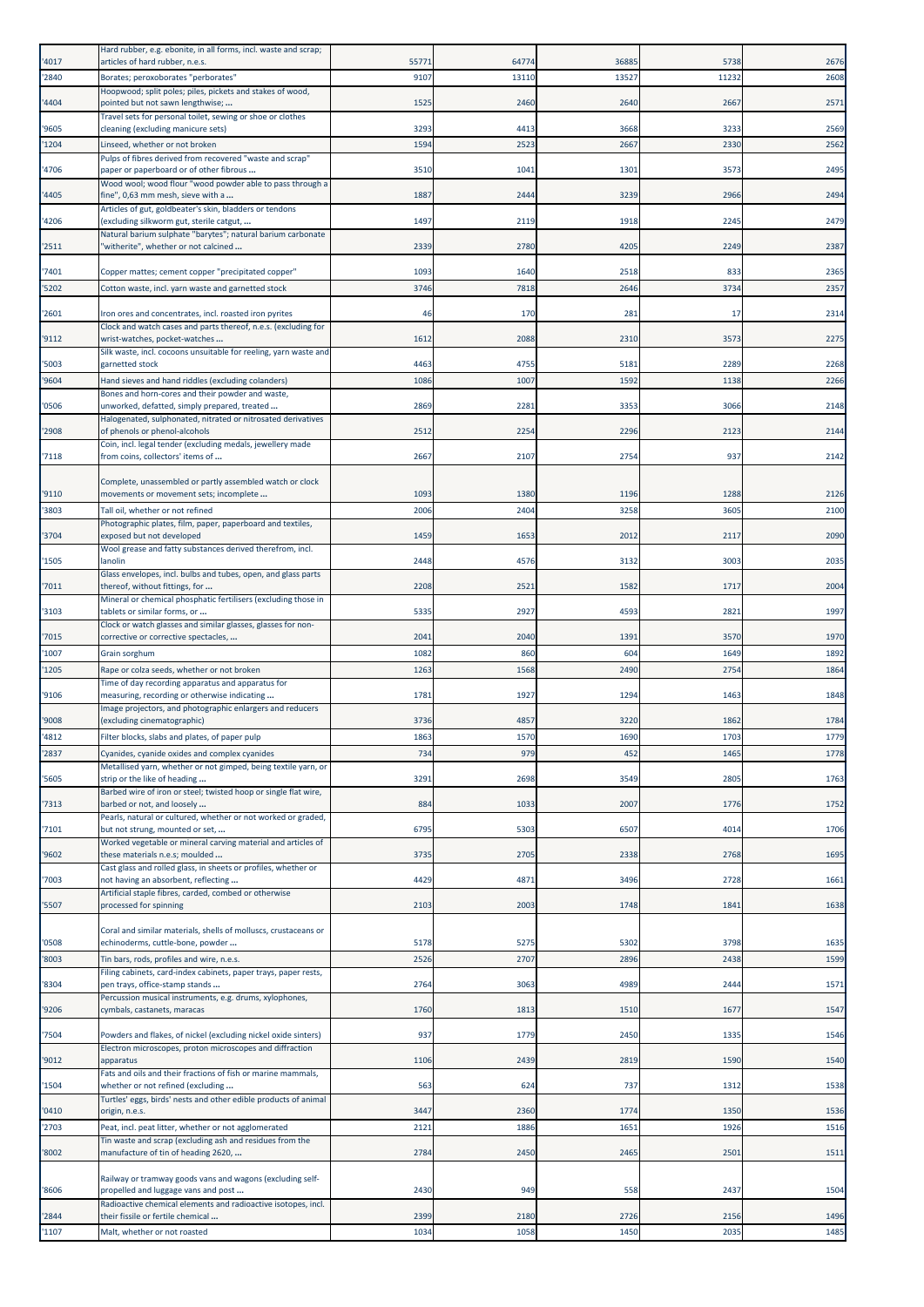| '8601 | Rail locomotives powered from an external source of<br>electricity or by electric accumulators                 | 927   | 235   | 29    | 214  | 1481 |
|-------|----------------------------------------------------------------------------------------------------------------|-------|-------|-------|------|------|
| '1401 | Vegetable materials of a kind used primarily for plaiting, e.g.<br>bamboos, rattans, reeds, rushes,            | 1891  | 1933  | 2031  | 1829 | 1477 |
| '1521 | Vegetable waxes, beeswax, other insect waxes and<br>spermaceti, whether or not refined or coloured             | 954   | 1044  | 1980  | 2072 | 1465 |
| '1004 | Oats                                                                                                           | 1770  | 3083  | 1658  | 2521 | 1440 |
| '4704 | Chemical wood pulp, sulphite (excluding dissolving grades)                                                     | 224   | 132   | 283   | 769  | 1420 |
| '9109 | Clock movements, complete and assembled (excluding watch<br>movements)                                         | 990   | 1099  | 861   | 1272 | 1403 |
| '7903 | Zinc dust, powders and flakes (excluding grains of zinc, and<br>spangles of heading 8308)                      | 2307  | 2919  | 2731  | 1987 | 1402 |
|       | Beryllium, chromium, germanium, vanadium, gallium,                                                             |       |       |       |      |      |
| '8112 | hafnium "celtium", indium, niobium "columbium",<br>Garnetted stock of wool or of fine or coarse animal hair,   | 1624  | 1345  | 87C   | 2490 | 1401 |
| '5104 | neither carded nor combed                                                                                      | 1517  | 1945  | 2188  | 1837 | 1399 |
| '9304 | Spring, air or gas guns and pistols, truncheons and other non-<br>firearms (excluding swords, cutlasses,       | 1726  | 2039  | 1938  | 1710 | 1397 |
| '4601 | Plaits and similar products of plaiting materials, whether or<br>not assembled into strips; plaiting           | 1415  | 2142  | 2027  | 1832 | 1390 |
| '4103 | Other raw hides and skins, fresh, or salted, dried, limed,<br>pickled or otherwise preserved,                  | 9332  | 5820  | 2318  | 2603 | 1366 |
| '5803 | Gauze (excluding narrow woven fabrics of heading 5806)                                                         | 1472  | 1725  | 1982  | 1334 | 1306 |
| '2613 | Molybdenum ores and concentrates                                                                               | 67834 | 32080 | 34271 | 627  | 1303 |
| '2510 | Natural calcium phosphates and natural aluminium calcium<br>phosphates, natural and phosphatic                 | 639   | 437   | 1026  | 1263 | 1288 |
| '2819 | Chromium oxides and hydroxides                                                                                 | 1566  | 3036  | 2665  | 2875 | 1266 |
| '2513 | Pumice stone; emery; natural corundum, natural garnet and<br>other natural abrasives, whether                  | 2745  | 3220  | 2424  | 1911 | 1263 |
| '2610 | Chromium ores and concentrates<br>Groundnuts, whether or not shelled or broken (excluding                      | 930   | 1561  | 2834  | 3182 | 1234 |
| '1202 | roasted or otherwise cooked)                                                                                   | 1506  | 759   | 1057  | 1169 | 1206 |
| '4801 | Newsprint as specified in Note 4 to chapter 48, in rolls of a<br>width > 36 cm or in square or                 | 1514  | 1109  | 1298  | 781  | 1202 |
| '5502 | Artificial filament tow as specified in Note 1 to chapter 55                                                   | 1847  | 1460  | 1279  | 691  | 1189 |
| '2814 | Ammonia, anhydrous or in aqueous solution                                                                      | 1823  | 1719  | 2287  | 2361 | 1170 |
| '3805 | Gum, wood or sulphate turpentine and other terpenic oils<br>produced by the distillation or other              | 896   | 785   | 1554  | 1301 | 1169 |
|       | Cinematographic cameras and projectors, whether or not                                                         |       |       |       |      |      |
| '9007 | incorporating sound recording or reproducing                                                                   | 9457  | 8787  | 9471  | 6494 | 1167 |
| '1703 | Molasses resulting from the extraction or refining of sugar<br>Precious and semi-precious stones, synthetic or | 572   | 542   | 286   | 366  | 1147 |
| '7104 | reconstructed, whether or not worked or graded                                                                 | 2537  | 2566  | 3414  | 2413 | 1146 |
| '5802 | Terry towelling and similar woven terry fabrics, tufted textile<br>fabrics (excluding narrow woven             | 1148  | 1290  | 1260  | 1232 | 1137 |
| '3702 | Photographic film in rolls, sensitised, unexposed, of any<br>material other than paper, paperboard             | 1287  | 973   | 1361  | 1259 | 1124 |
| '5501 | Synthetic filament tow as specified in Note 1 to chapter 55                                                    | 1638  | 1737  | 2417  | 1353 | 1104 |
| '6502 | Hat-shapes, plaited or made by assembling strips of any<br>material (excluding blocked to shape,               | 427   | 424   | 337   | 444  | 1050 |
|       | Slag, dross, scalings and other waste from the manufacture of                                                  |       |       |       |      |      |
| '2619 | iron or steel (excluding granulated                                                                            | 1022  | 2005  | 1812  | 1190 | 1049 |
| '5909 | Textile hosepiping and similar textile tubing, whether or not<br>impregnated or coated, with or                | 1237  | 904   | 1706  | 1112 | 1029 |
| '8109 | Zirconium and articles thereof, n.e.s.; zirconium waste and<br>scrap (excluding ash and residues               | 668   | 2117  | 1807  | 1103 | 986  |
| '7319 | Sewing needles, knitting needles, bodkins, crochet hoods,<br>embroidery stilettos and similar                  | 914   | 1458  | 1822  | 1478 | 986  |
| '5006 | Silk yarn and yarn spun from silk waste, put up for retail sale;<br>silkworm gut                               | 1985  | 1497  | 870   | 406  | 977  |
|       | Worked mica and articles of mica, incl. agglomerated or                                                        |       |       |       |      |      |
| '6814 | reconstituted mica, whether or not                                                                             | 2172  | 2052  | 2167  | 1986 | 974  |
| '0906 | Cinnamon and cinnamon-tree flowers<br>Carbon paper, self-copy paper and other copying or transfer              | 488   | 727   | 1087  | 970  | 963  |
| '4816 | papers, in rolls of a width of                                                                                 | 1226  | 1526  | 1183  | 989  | 961  |
| '8102 | Molybdenum and articles thereof, n.e.s.; molybdenum waste<br>and scrap (excluding ash and residues             | 1552  | 1403  | 953   | 1835 | 954  |
| '5305 | Coconut, abaca "Manila hemp or Musa textilis Nee", ramie,<br>agave and other vegetable textile                 | 1044  | 1682  | 1116  | 1602 | 952  |
|       | Bitumen and asphalt, natural; bituminous or oil-shale and tar<br>sands; asphaltites and asphaltic              | 846   | 1291  |       | 907  | 937  |
| '2714 | Woven fabrics of jute or of other textile bast fibres of heading                                               |       |       | 1167  |      |      |
| '5310 | 5303                                                                                                           | 1251  | 1258  | 1338  | 1188 | 924  |
| '3807 | Wood tar; wood tar oils; wood creosote; wood naphtha;<br>vegetable pitch; brewer's pitch and similar           | 601   | 1054  | 646   | 654  | 912  |
| '3602 | Prepared explosives (excluding propellent powders)                                                             | 6364  | 2866  | 2920  | 2359 | 844  |
| '2829 | Chlorates and perchlorates; bromates and perbromates;<br>iodates and periodates                                | 11358 | 8742  | 9277  | 5636 | 843  |
|       | Base metals or silver, clad with gold, not further worked than                                                 |       |       |       |      |      |
| '7109 | semi-manufactured                                                                                              | 5146  | 6507  | 1867  | 896  | 839  |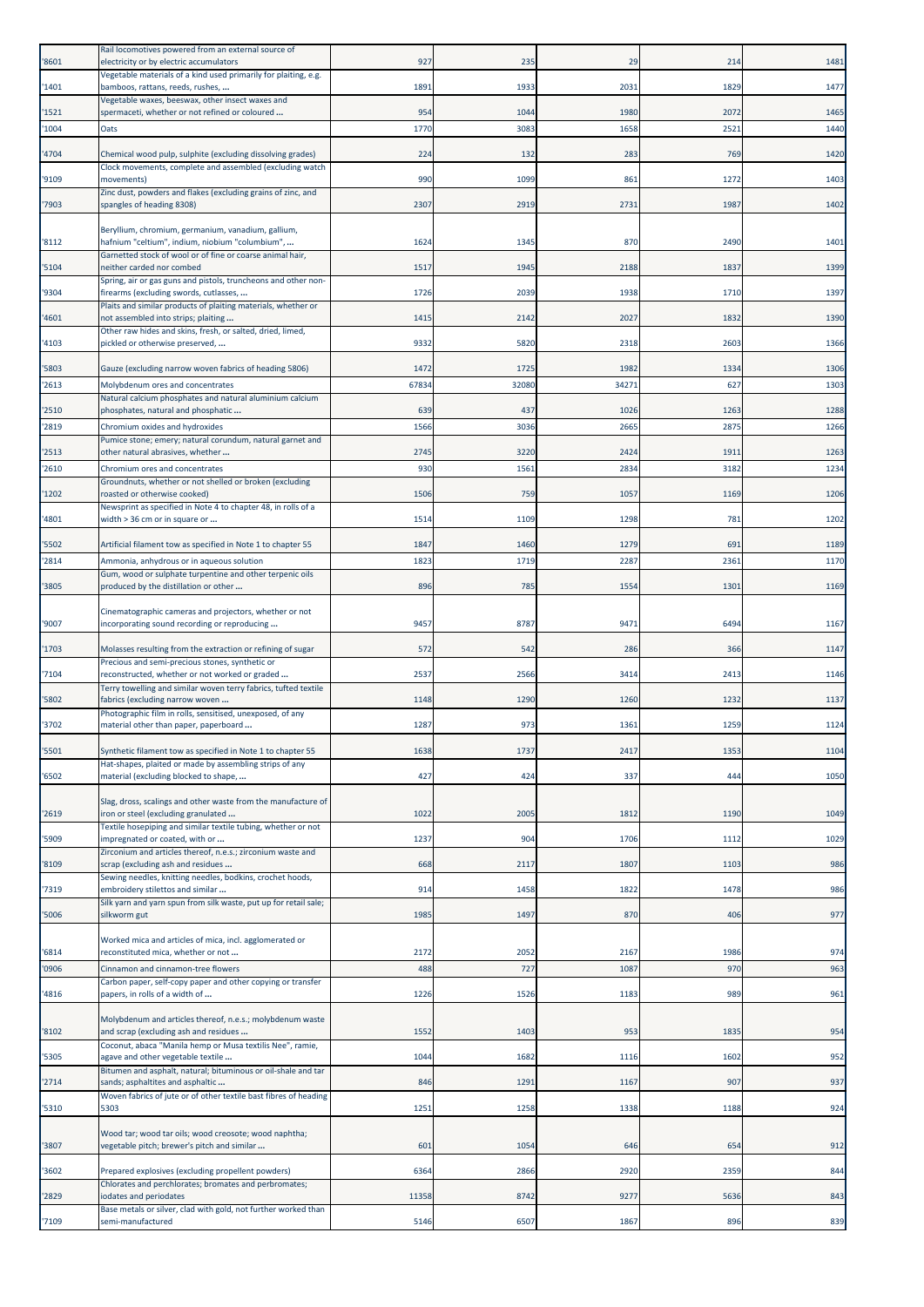|       | Swords, cutlasses, bayonets, lances and similar arms and parts                                               |      |      |             |              |     |
|-------|--------------------------------------------------------------------------------------------------------------|------|------|-------------|--------------|-----|
| '9307 | thereof, and scabbards and sheaths<br>Balloons and dirigibles; gliders, hang gliders and other non-          | 297  | 216  | 721         | 465          | 791 |
| '8801 | powered aircraft                                                                                             | 1679 | 1873 | 1032        | 1580         | 787 |
|       | Ferro-cerium and other pyrophoric alloys in all forms;                                                       |      |      |             |              |     |
| '3606 | metaldehyde, hexamethylenetetramine<br>Dust and powder of natural or synthetic precious or semi-             | 1720 | 1503 | 1491        | 2278         | 781 |
| 7105  | precious stones                                                                                              | 2890 | 2823 | 2660        | 2081         | 764 |
| '2504 | Natural graphite                                                                                             | 865  | 1518 | 1122        | 934          | 750 |
| 4402  | Wood charcoal, incl. shell or nut charcoal, whether or not<br>agglomerated (excluding wood charcoal          | 597  | 535  | 495         | 610          | 737 |
|       | Woven fabrics of coarse animal hair or of horsehair (excluding                                               |      |      |             |              |     |
| '5113 | fabrics for technical uses of                                                                                | 3708 | 2754 | 3474        | 3096         | 735 |
| '2606 | Aluminium ores and concentrates                                                                              | 361  | 740  | 1027        | 802          | 725 |
| '2812 | Halides and halide oxides of non-metals                                                                      | 544  | 553  | 700         | 617          | 691 |
| 0905  | Vanilla                                                                                                      | 302  | 703  | 1890        | 1064         | 681 |
| '2808 | Nitric acid; sulphonitric acids<br>Postage or revenue stamps, stamp-postmarks, first-day                     | 416  | 660  | 6617        | 589          | 678 |
| '9704 | covers, postal stationery, stamped paper                                                                     | 2028 | 1641 | 1172        | 2375         | 672 |
|       | Mica, whether or not rifted into sheets or splittings; mica                                                  |      |      |             |              |     |
| '2525 | waste<br>Carbon paper, self-copy paper and other copying or transfer                                         | 266  | 591  | 586         | 659          | 666 |
| 4809  | papers, incl. coated or impregnated                                                                          | 1245 | 787  | 859         | 856          | 640 |
|       | Natural cork, debacked or roughly squared, or in square or                                                   |      | 708  | 2342        | 2138         | 629 |
| '4502 | rectangular blocks, plates, sheets                                                                           | 702  |      |             |              |     |
|       | Clocks with watch movements (excluding wrist-watches,                                                        |      |      |             |              |     |
| '9103 | pocket-watches and other watches of heading<br>Manganese and articles thereof, n.e.s.; manganese waste and   | 3152 | 3731 | 6630        | 1656         | 591 |
| '8111 | scrap (excluding ash and residues                                                                            | 1825 | 1535 | 4139        | 2882         | 586 |
|       | Sheets of glass, drawn or blown, whether or not having an                                                    |      |      |             |              |     |
| '7004 | absorbent, reflecting or non-reflecting<br>Slate, whether or not roughly trimmed or merely cut, by           | 1135 | 1958 | 1661        | 1299         | 526 |
| '2514 | sawing or otherwise, into blocks or                                                                          | 1013 | 955  | 740         | 491          | 519 |
|       | Ores and concentrates (excluding iron, manganese, copper,                                                    | 270  | 666  | 924         | 1764         |     |
| '2617 | nickel, cobalt, aluminium, lead,<br>Hydroxide and peroxide of magnesium; oxides, hydroxides                  |      |      |             |              | 506 |
| '2816 | and peroxides, of strontium or barium                                                                        | 1151 | 1135 | 686         | 706          | 491 |
| '2806 | Hydrogen chloride "hydrochloric acid"; chlorosulphuric acid                                                  | 319  | 407  | 1329        | 681          | 490 |
|       | Artificial monofilament of >= 67 decitex and with a cross                                                    |      |      |             |              |     |
| '5405 | sectional dimension of <= 1 mm; strip                                                                        | 1732 | 1096 | 481         | 557          | 478 |
| '0907 | Cloves, whole fruit, cloves and stems                                                                        | 242  | 306  | 304         | 354          | 461 |
| 5809  | Woven fabrics of metal thread and woven fabrics of<br>metallised yarn of heading 5605, of a kind             | 1573 | 1190 | 1633        | 959          | 449 |
| '2603 | Copper ores and concentrates                                                                                 | 1254 | 820  | 1134        | 465          | 425 |
|       | Musical boxes, fairground organs, mechanical street organs,                                                  |      |      |             |              |     |
| '9208 | mechanical singing birds, musical<br>Acetals and hemiacetals, whether or not with other oxygen               | 516  | 582  | 2584        | 1558         | 422 |
| '2911 | function, and their halogenated,                                                                             | 798  | 476  | 611         | 395          | 416 |
|       | Hop cones, fresh or dried, whether or not ground, powdered                                                   |      |      |             |              |     |
| '1210 | or in the form of pellets; lupulin<br>Fishing vessels; factory ships and other vessels for processing        | 1083 | 1147 | 466         | 435          | 401 |
| '8902 | or preserving fishery products                                                                               | 2833 | 370  | 420         | 1423         | 397 |
| '6501 | Hat-forms, hat bodies and hoods of felt, neither blocked to                                                  | 1002 | 748  |             | 662          | 383 |
|       | shape nor with made brims; plateaux                                                                          |      |      | 550         |              |     |
| '8908 | Vessels and other floating structures for breaking up                                                        | 377  | 404  | 1645        | 1272         | 375 |
| '2604 | Nickel ores and concentrates                                                                                 | 18   | 22   | $\mathbf 0$ | $\mathbf{1}$ | 370 |
| '2820 | Manganese oxides                                                                                             | 705  | 561  | 551         | 654          | 358 |
| '4701 | Mechanical wood pulp, not chemically treated<br>Textile wicks, woven, plaited or knitted, for lamps, stoves, | 835  | 1072 | 1211        | 1337         | 352 |
| '5908 | lighters, candles or the like;                                                                               | 812  | 658  | 479         | 427          | 338 |
|       | Ceramic pipes, conduits, guttering and pipe fittings (excluding                                              |      |      |             |              |     |
| '6906 | of siliceous fossil meals or                                                                                 | 415  | 1145 | 1053        | 760          | 329 |
|       | Manganese ores and concentrates, incl. ferruginous                                                           |      |      |             |              |     |
| '2602 | manganese ores and concentrates, with a                                                                      |      | 15   | 134         | 204          | 327 |
| '9104 | Instrument panel clocks and clocks of a similar type for<br>vehicles, aircraft, vessels and other            | 1436 | 1016 | 181         | 334          | 310 |
|       | Alkali or alkaline-earth metals; rare-earth metals, scandium                                                 |      |      |             |              |     |
| '2805 | and yttrium, whether or not intermixed<br>Halogenated, sulphonated, nitrated or nitrosated derivatives       | 538  | 396  | 669         | 450          | 309 |
| '2913 | of cyclic polymers of aldehydes                                                                              | 176  | 182  | 174         | 382          | 245 |
|       | Antimony and articles thereof, n.e.s.; antimony waste and                                                    |      |      |             |              |     |
| '8110 | scrap (excluding ash and residues                                                                            | 619  | 31   | 835         | 627          | 238 |
| '0103 | Live swine<br>Cullet and other waste and scrap of glass; glass in the mass                                   | 415  | 276  | 192         | 119          | 230 |
| 7001  | (excluding glass in the form of                                                                              | 623  | 775  | 810         | 10696        | 229 |
| '4406 | Railway or tramway sleepers "cross-ties" of wood                                                             | 149  | 38   | 214         | 31           | 210 |
| '0501 | Human hair, unworked, whether or not washed or scoured;<br>waste of human hair                               | 194  | 270  | 1828        | 386          | 185 |
|       |                                                                                                              |      |      |             |              |     |
| '5307 | Yarn of jute or of other textile bast fibres of heading 5303                                                 | 266  | 174  | 180         | 280          | 164 |
| '2708 | Pitch and pitch coke, obtained from coal tar or from other<br>mineral tars                                   | 467  | 276  | 853         | 844          | 155 |
|       | Limestone flux; limestone and other calcareous stone, of a                                                   |      |      |             |              |     |
| '2521 | kind used for the manufacture of                                                                             | 41   | 170  | 180         | 110          | 154 |
| '4904 | Music, printed or in manuscript, whether or not bound or<br>illustrated                                      | 570  | 548  | 650         | 355          | 147 |
| '2509 | Chalk                                                                                                        | 173  | 230  | 175         | 154          | 141 |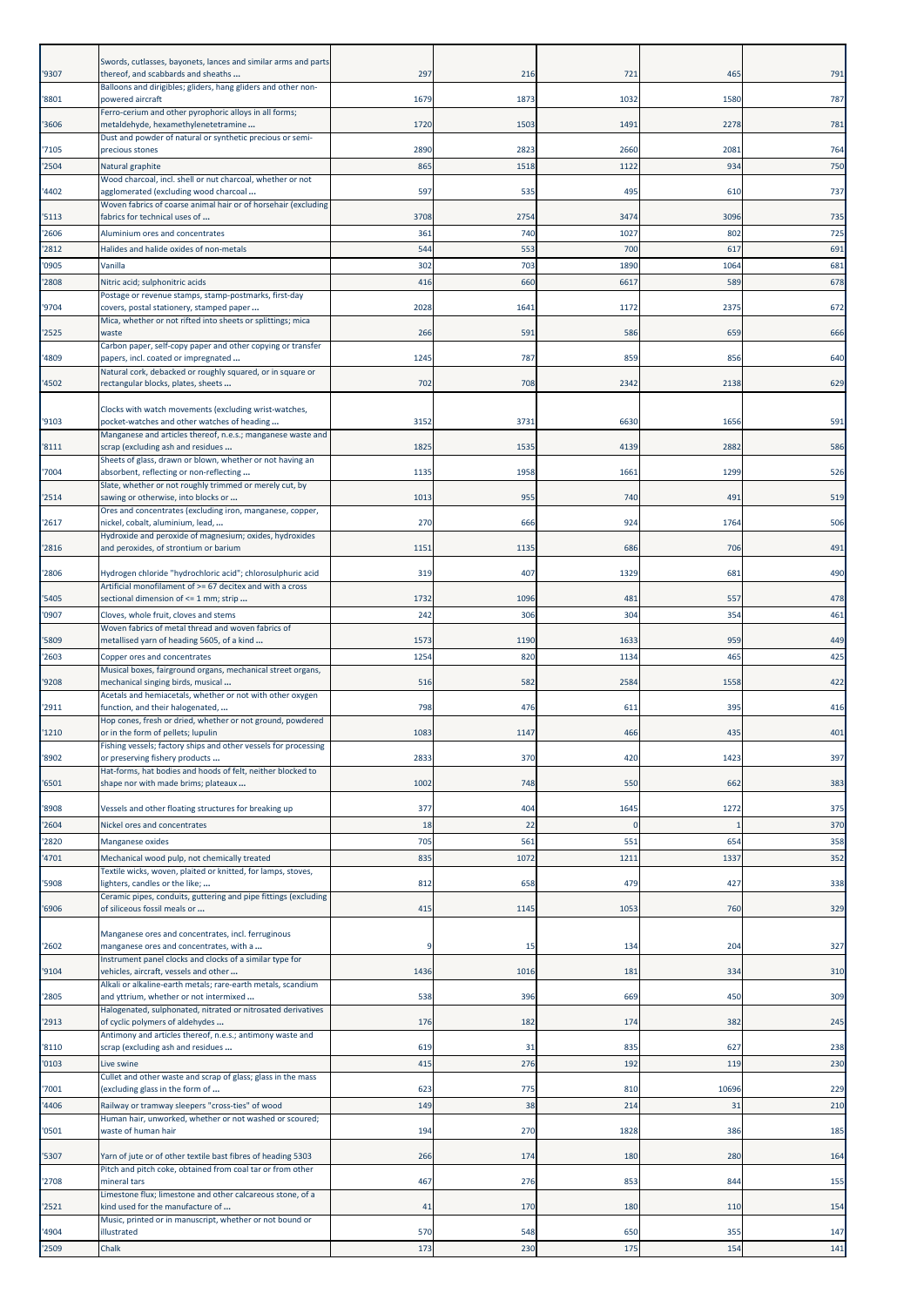| '5303          | Jute and other textile bast fibres, raw or processed, but not<br>spun; tow and waste of such fibres,    | 95         | 216        | 196          | 159          | 127       |
|----------------|---------------------------------------------------------------------------------------------------------|------------|------------|--------------|--------------|-----------|
| '3706          | Cinematographic film, exposed and developed, whether or<br>not incorporating soundtrack or consisting   | 103        | 896        | 891          | 267          | 123       |
| '7501          | Nickel mattes, nickel oxide sinters and other intermediate<br>products of nickel metallurgy :           | 597        | 390        | 23           | 40           | 117       |
|                | Hand-woven tapestries of the type Gobelin, Flanders,                                                    |            |            |              |              |           |
| '5805<br>'2616 | Aubusson, Beauvais and the like, and needle-worked<br>Precious-metal ores and concentrates              | 104<br>312 | 1395<br>40 | 569<br>118   | 675<br>40    | 109<br>93 |
|                | Borates, natural, and concentrates thereof, whether or not                                              |            |            |              |              |           |
| '2528          | calcined, and natural boric acids<br>Ivory, tortoiseshell, whalebone and whalebone hair, horns,         | 86         | 85         | 141          | 95           | 92        |
| '0507          | antlers, hooves, nails, claws and                                                                       | 19         | 172        | q            | 87           | 92        |
| '2845          | Non-radioactive isotopes; inorganic or organic compounds of<br>such isotopes, whether or not chemically |            | 115        | 55           | 69           | 89        |
| '4702          | Chemical wood pulp, dissolving grades                                                                   | 169        | 62         | 43           | 156          | 81        |
| '2614          | Titanium ores and concentrates<br>Nuclear reactors; fuel elements "cartridges", non-irradiated,         | .5         | 24         | 60           | 307          | 78        |
| '8401          | for nuclear reactors; machinery<br>Bismuth and articles thereof, n.e.s.; bismuth waste and scrap        | 850        | 281        | 2362         | 696          | 70        |
| '8106          | (excluding ash and residues containing                                                                  | 167        | 96         | 35           | 150          | 57        |
| '0903          | Mate                                                                                                    | 246        | 164        | 125          | 58           | 54        |
| '3605          | Matches (excluding pyrotechnic articles of heading 3604)                                                | 289        | 395        | 108          | 200          | 47        |
| '2831          | Dithionites and sulfoxylates<br>Tantalum and articles thereof, n.e.s.; tantalum waste and               | 1820       | 108        | 84           | 62           | 42        |
| '8103<br>'2802 | scrap (excluding ash and residues<br>Sulphur, sublimed or precipitated; colloidal sulphur               | 90<br>193  | 608<br>476 | 182<br>120   | 99<br>59     | 33<br>28  |
| '2607          | Lead ores and concentrates                                                                              | $\Omega$   | 181        | <sup>-</sup> | <sup>-</sup> | 21        |
| '1903          | Tapioca and substitutes therefor prepared from starch, in the<br>form of flakes, grains, pearls,        | 87         | 114        | 56           | 10           | 21        |
| '2702          | Lignite, whether or not agglomerated (excluding jet)                                                    |            | 6          |              | 88           | 20        |
| '5110          | Yarn of coarse animal hair or of horsehair, incl. gimped<br>horsehair yarn, whether or not put          | 77         | 76         | 120          | 118          | 20        |
| '1802          | Cocoa shells, husks, skins and other cocoa waste                                                        | 61         | 35         | 37           | 21           | 18        |
| '0502          | Pigs', hogs' or boars' bristles and hair; badger hair and other<br>brush making hair; waste of          | 348        | 827        | 746          | 148          | 16        |
| '1503          | Lard stearin, lard oil, oleostearin, oleo-oil and tallow oil<br>(excluding emulsified, mixed or         |            | 30         | 20           | 21           | 13        |
|                | Cadmium and articles thereof, n.e.s.; cadmium waste and                                                 |            |            |              |              |           |
| '8107          | scrap (excluding ash and residues containing                                                            |            |            | 23           | 19           | 11        |
| '2705          | Coal gas, water gas, producer gas, lean gas and similar gases<br>(excluding petroleum gases and         |            | 46         | q            | c            | 10        |
| '1203<br>'2609 | Copra<br>Tin ores and concentrates                                                                      |            | O<br>6     | 0<br>7       | 8            | 9         |
| '2524          | Asbestos (excluding products made from asbestos)                                                        |            |            | $\Omega$     |              |           |
| '2852          | Compounds, inorganic or organic, of mercury, whether or not<br>chemically defined (excluding amalgams)  | 16         | 36         |              | 38           |           |
| '2848          | Phosphides, whether or not chemically defined (excluding<br>ferrophosphorus, and inorganic or           | 267        |            |              |              |           |
|                | Inorganic compounds, incl. distilled or conductivity water and<br>water of similar purity, n.e.s.;      |            |            |              |              |           |
| '2851<br>'2838 | Fulminates, cyanates and thiocyanates                                                                   |            | $\Omega$   | C            | C            |           |
| '4815          | Floor coverings on a base of paper or paperboard, whether or<br>not cut to size (excluding similar      |            |            |              |              |           |
| '4204          | Articles for technical use, of leather or composition leather                                           |            |            | 0            |              |           |
|                | Mixed alkylbenzenes and mixed alkylnaphthalenes produced                                                |            |            |              |              |           |
| '3817          | by the alkylation of benzene and naphthalene                                                            |            |            |              | C.           |           |
| '4108          | Chamois leather, incl. combination chamois leather(excluding<br>glace-tanned leather subsequently       |            |            |              |              |           |
| '4109          | Patent leather and patent laminated leather; metallized<br>leather (excluding lacquered or metallized   |            |            |              |              |           |
| '4110          | Parings and other waste of leather, parchment-dressed<br>leather or composition leather, not suitable   |            |            |              |              |           |
| '4111          | Composition leather based on leather or leather fibre, in<br>slabs, sheets or strip, whether or         |            |            |              |              |           |
| '2527          | Natural cryolite and natural chiolite                                                                   |            |            |              |              |           |
| '2611<br>'2612 | Tungsten ores and concentrates<br>Uranium or thorium ores and concentrates                              |            |            |              |              |           |
| '2605          | Cobalt ores and concentrates                                                                            |            |            |              |              |           |
| '2813          | Sulphides of non-metals; commercial phosphorus trisulphide                                              |            |            |              |              |           |
| '2305          | Oilcake and other solid residues, whether or not ground or in<br>the form of pellets, resulting         |            |            |              |              |           |
|                | Vegetable materials of a kind used primarily as stuffing or as                                          |            |            |              |              |           |
| '1402          | padding, e.g. kapok, vegetable<br>Vegetable materials, such as broom-corn, piassava, couch-             |            |            |              |              |           |
| '1403          | grass and istle, of a kind used primarily<br>Horsehair and horsehair waste, whether or not put up as a  |            |            |              |              |           |
| '0503<br>'0104 | layer, with or without supporting<br>Live sheep and goats                                               | 262        | 371        |              | 47           |           |
|                |                                                                                                         |            |            |              |              |           |